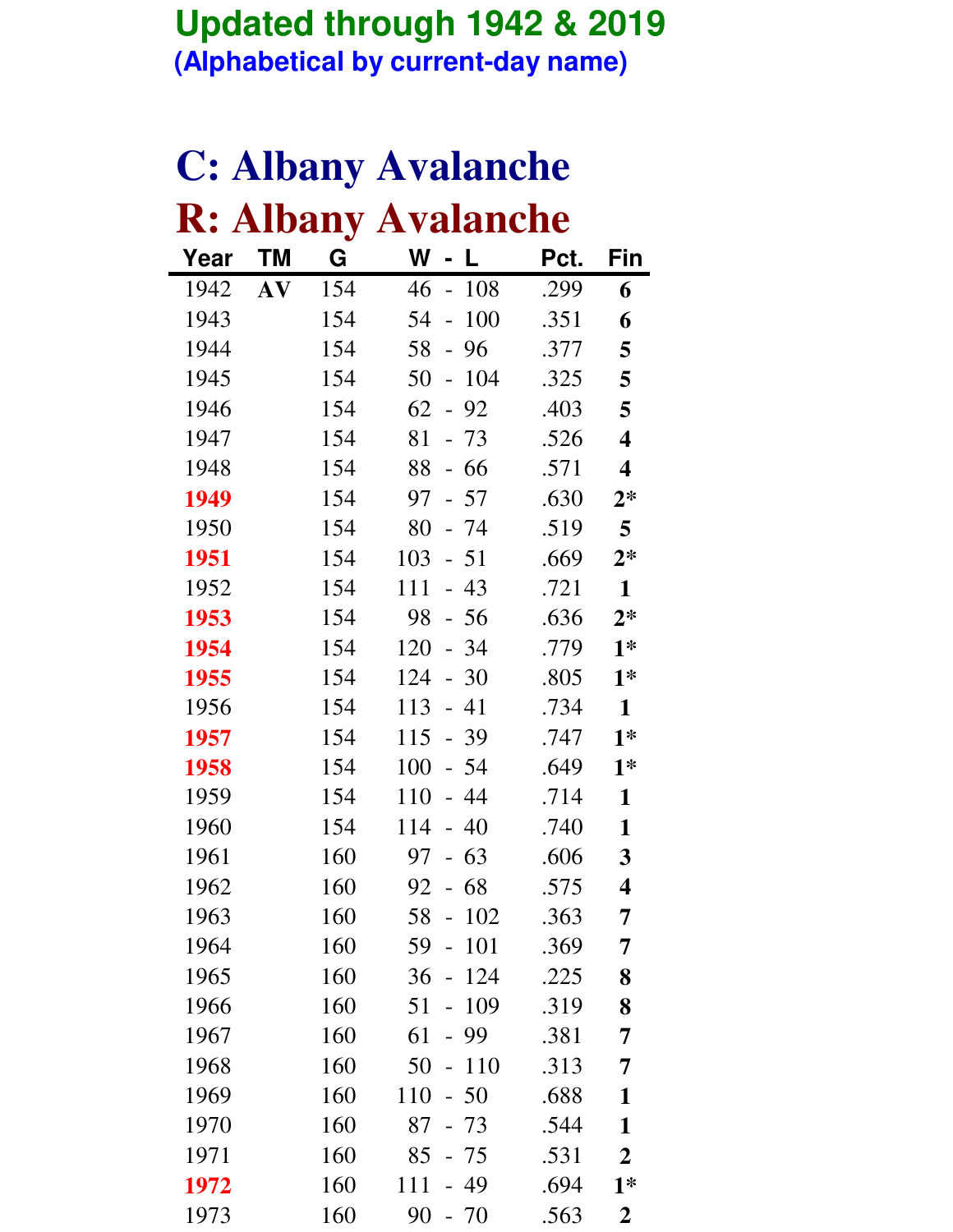| 1974        |    | 160 | 102<br>- 58                           | .638 | $\boldsymbol{2}$        |
|-------------|----|-----|---------------------------------------|------|-------------------------|
| 1975        |    | 160 | 78<br>$-82$                           | .488 | 4                       |
| 1976        |    | 160 | 76<br>- 84                            | .475 | $\mathbf{3}$            |
| 1977        |    | 160 | 60<br>100<br>$\frac{1}{2}$            | .375 | 4                       |
| 1978        |    | 160 | 72<br>88<br>$\omega$                  | .450 | $\mathbf{3}$            |
| 1979        | WR | 160 | 72<br>88<br>$\overline{\phantom{0}}$  | .450 | $\overline{\mathbf{4}}$ |
| <b>1980</b> | HD | 160 | 116<br>$-44$                          | .725 | $1*$                    |
| 1981        |    | 112 | 75<br>$-37$                           | .670 | $\boldsymbol{2}$        |
| 1982        |    | 160 | 68<br>$-92$                           | .425 | 4                       |
| 1983        |    | 160 | 76<br>$-84$                           | .475 | $\overline{\mathbf{4}}$ |
| 1984        |    | 160 | 68<br>$-92$                           | .425 | $\overline{\mathbf{4}}$ |
| 1985        |    | 160 | 67<br>$-93$                           | .419 | 4                       |
| 1986        |    | 160 | 103<br>57<br>$\blacksquare$           | .356 | 5                       |
| 1987        | TC | 160 | 89<br>71<br>$\overline{\phantom{0}}$  | .444 | 4                       |
| 1988        |    | 160 | 77<br>$-83$                           | .481 | $\mathbf{3}$            |
| 1989        |    | 160 | 82<br>- 78                            | .513 | $\boldsymbol{2}$        |
| 1990        |    | 160 | 76<br>$-84$                           | .475 | $\boldsymbol{2}$        |
| 1991        |    | 160 | 63<br>- 97                            | .394 | 4                       |
| 1992        | AV | 160 | 57<br>103<br>$\overline{\phantom{0}}$ | .356 | 4                       |
| 1993        |    | 160 | 80<br>80<br>$\overline{\phantom{0}}$  | .500 | $\mathbf{3}$            |
| 1994        |    | 160 | 89<br>71<br>$\overline{\phantom{0}}$  | .444 | 6                       |
| 1995        |    | 160 | 80<br>80<br>$\overline{\phantom{0}}$  | .500 | $\mathbf{3}$            |
| 1996        |    | 160 | 100<br>$-60$                          | .625 | $1*$                    |
| 1997        |    | 160 | 115<br>- 45                           | .719 | $2*$                    |
| 1998        |    | 160 | 91<br>- 69                            | .569 | $\mathbf{1}$            |
| 1999        |    | 160 | 85<br>- 75                            | .531 | 3                       |
| 2000        |    | 160 | 111<br>- 49                           | .694 | $\boldsymbol{2}$        |
| 2001        |    | 160 | 83<br>- 77                            | .519 | $\boldsymbol{2}$        |
| 2002        |    | 160 | 94<br>- 66                            | .588 | $\boldsymbol{2}$        |
| 2003        |    | 160 | 85<br>- 75                            | .531 | $\overline{2}$          |
| 2004        |    | 160 | 95<br>$-65$                           | .594 | $2*$                    |
| 2005        |    | 160 | 105<br>$-55$                          | .656 | $\mathbf{1}$            |
| 2006        |    | 160 | 79<br>- 81                            | .494 | $\boldsymbol{2}$        |
| 2007        |    | 160 | 99<br>$-61$                           | .619 | $\mathbf{1}$            |
| 2008        |    | 160 | 74<br>- 86                            | .463 | $\overline{\mathbf{4}}$ |
| 2009        |    | 160 | 84<br>- 76                            | .525 | 3                       |
| 2010        |    | 160 | 56<br>104<br>$\frac{1}{2}$            | .350 | 4                       |
| 2011        |    | 160 | 72<br>88<br>$\overline{\phantom{0}}$  | .450 | $\mathbf{3}$            |
| 2012        |    | 160 | 104<br>$-56$                          | .650 | $\boldsymbol{2}$        |
| 2013        |    | 160 | 103<br>- 57                           | .644 | $\mathbf{1}$            |
| 2014        |    | 160 | 90<br>$-70$                           | .563 | $\boldsymbol{2}$        |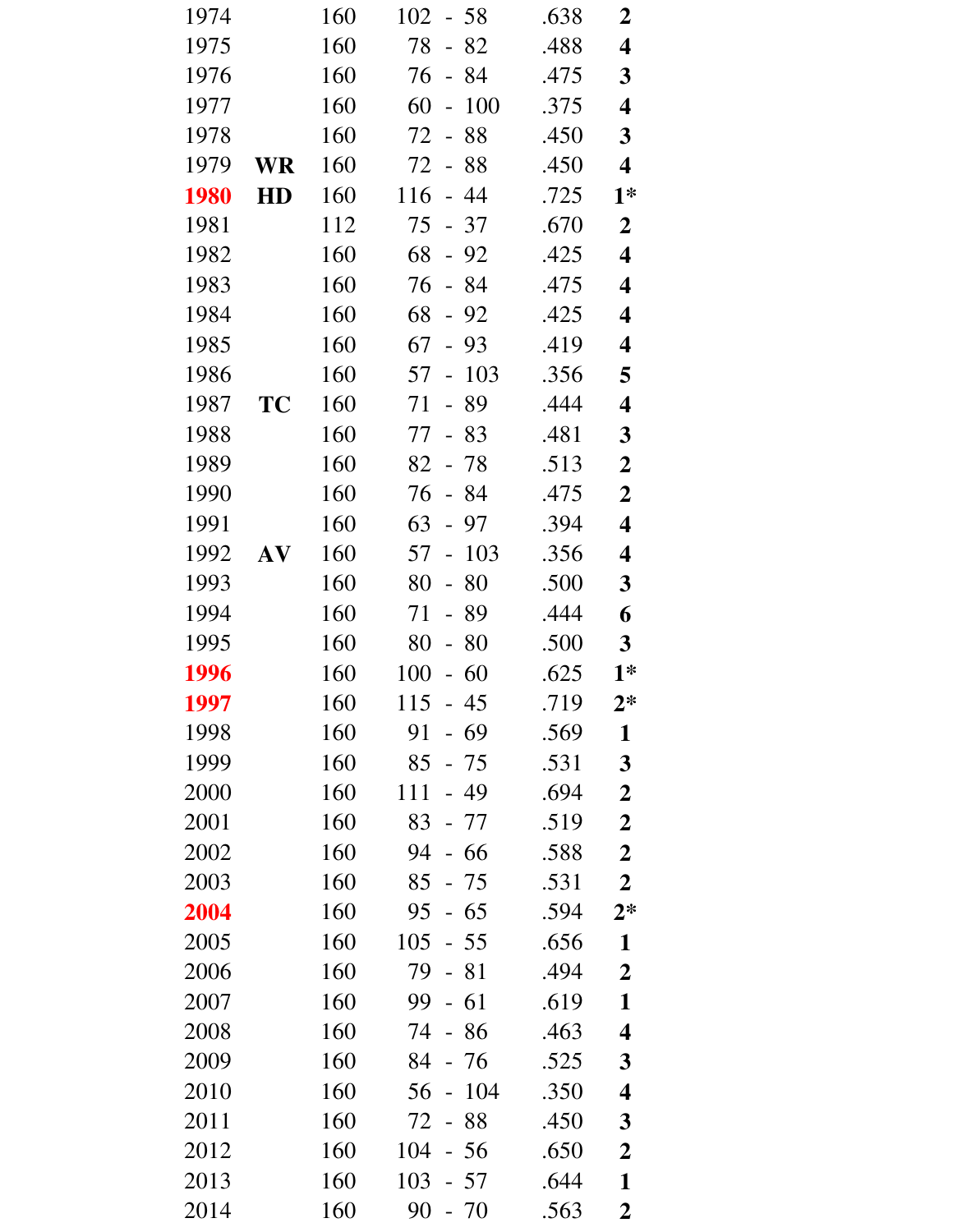| 2015                 | 160 | $114 - 46$        | .713 | 1              |
|----------------------|-----|-------------------|------|----------------|
| 2016                 | 160 | $96 - 64$         | .600 | $\overline{2}$ |
| 2017                 | 160 | $77 - 83$         | .481 | 3              |
| 2018                 | 160 | $111 - 49$        | .694 | $\mathbf{1}$   |
| 2019                 | 160 | $91 - 69$         | .569 | $\mathbf{2}$   |
| 78 yrs               |     | 12318 6569 - 5749 | .533 |                |
|                      |     |                   |      |                |
| Conf $30 \text{ yr}$ | 217 | $123 - 94$        | .567 |                |
| W.S. 16 yr           | 81  | $-27$<br>54       | .667 |                |

## **C: Arkansas Travelers R: Arkansas Travelers**

| Year | ΤM        | G   | W<br>L                               | Pct. | Fin                     |
|------|-----------|-----|--------------------------------------|------|-------------------------|
| 1942 | <b>AR</b> | 154 | 99<br>55<br>$\overline{a}$           | .643 | $\mathbf{1}$            |
| 1943 |           | 154 | 50<br>104<br>$\overline{a}$          | .325 | 7                       |
| 1944 |           | 154 | 51<br>103<br>$\overline{a}$          | .331 | 7                       |
| 1945 |           | 154 | 40<br>114<br>$\overline{a}$          | .260 | 7                       |
| 1946 |           | 154 | 51<br>103<br>$\frac{1}{2}$           | .331 | 7                       |
| 1947 |           | 154 | 54<br>100<br>$\overline{a}$          | .351 | $\overline{7}$          |
| 1948 |           | 154 | 33<br>121<br>$\overline{a}$          | .214 | 7                       |
| 1949 |           | 154 | 53<br>101<br>$\overline{a}$          | .344 | 7                       |
| 1950 |           | 154 | 37<br>117<br>$\overline{a}$          | .240 | 7                       |
| 1951 |           | 154 | 47<br>107<br>$\frac{1}{2}$           | .305 | 7                       |
| 1952 |           | 154 | 111<br>43<br>$\equiv$                | .721 | $\mathbf{1}$            |
| 1953 |           | 154 | 103<br>$-51$                         | .669 | $\mathbf{1}$            |
| 1954 |           | 154 | 93<br>61<br>$\overline{a}$           | .604 | $\boldsymbol{2}$        |
| 1955 |           | 154 | 95<br>$-59$                          | .617 | $\overline{\mathbf{2}}$ |
| 1956 |           | 154 | 84<br>$-70$                          | .545 | 5                       |
| 1957 |           | 154 | 63<br>$-91$                          | .409 | 6                       |
| 1958 |           | 154 | 63<br>91<br>$\overline{\phantom{0}}$ | .591 | $\boldsymbol{2}$        |
| 1959 |           | 154 | 69<br>85<br>$\overline{a}$           | .448 | 6                       |
| 1960 |           | 154 | 60<br>94<br>$\overline{a}$           | .390 | 6                       |
| 1961 |           | 160 | 40<br>120<br>$\frac{1}{2}$           | .250 | 8                       |
| 1962 |           | 160 | 33<br>127<br>$\overline{a}$          | .206 | 8                       |
| 1963 |           | 160 | 136<br>24<br>$\frac{1}{2}$           | .150 | 8                       |
| 1964 |           | 160 | 52<br>108<br>$\overline{a}$          | .675 | 1                       |
| 1965 |           | 160 | 101<br>$-59$                         | .631 | $\mathbf{1}$            |
| 1966 |           | 160 | 113<br>47                            | .706 | $\mathbf{1}$            |
| 1967 |           | 160 | 95<br>- 65                           | .594 | $\overline{2}$          |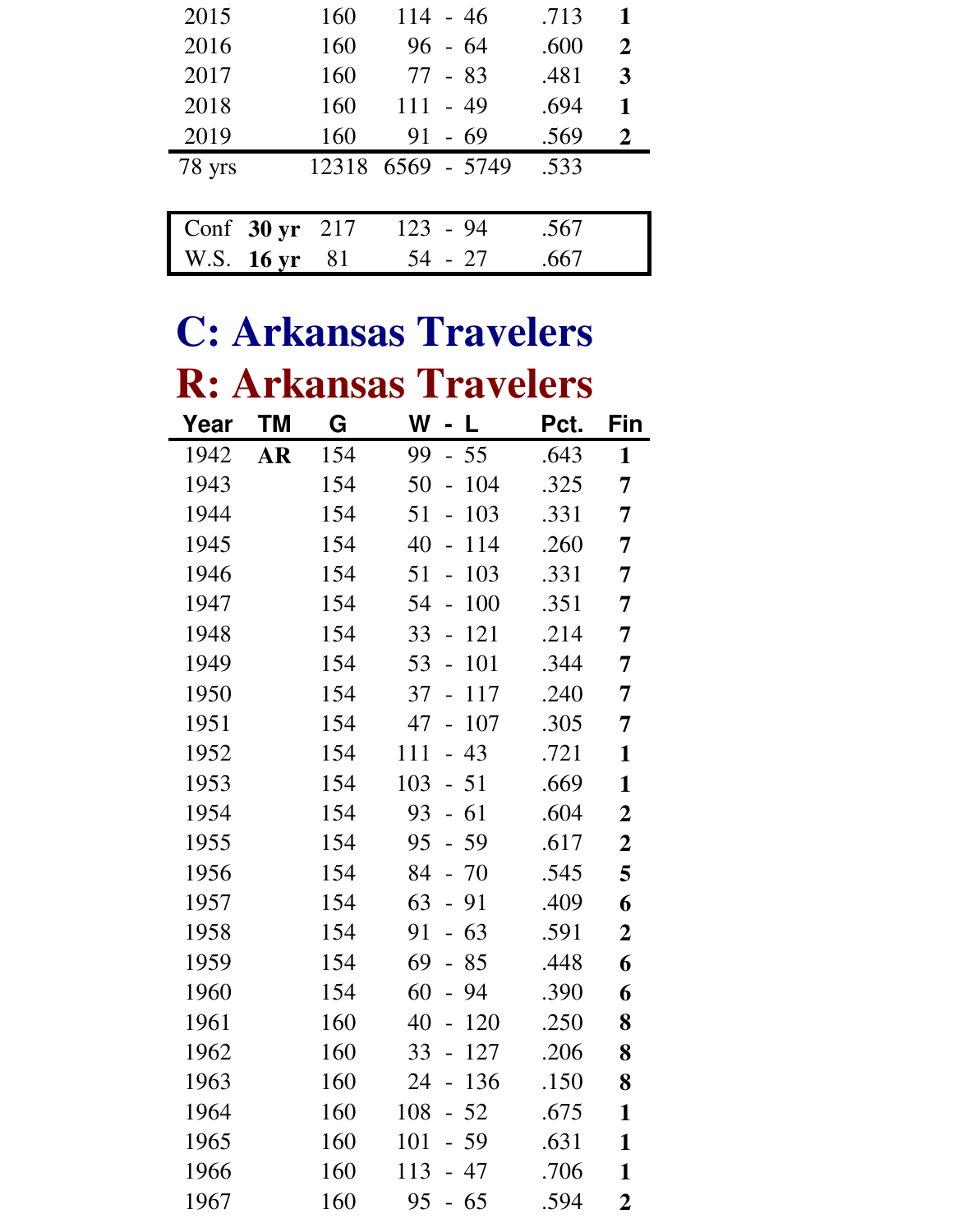| 1968 |           | 160 | 100<br>60<br>$ \,$                       | .625 | 1                |
|------|-----------|-----|------------------------------------------|------|------------------|
| 1969 |           | 160 | 101<br>$-59$                             | .631 | $1*$             |
| 1970 |           | 160 | 82 - 78                                  | .513 | $\mathbf{3}$     |
| 1971 |           | 160 | 109<br>$-51$                             | .681 | $\mathbf{1}$     |
| 1972 |           | 160 | 58<br>102<br>$\sim$                      | .363 | 5                |
| 1973 |           | 160 | 104<br>56<br>$\overline{\phantom{a}}$    | .350 | 5                |
| 1974 |           | 160 | 47<br>113<br>$\overline{\phantom{a}}$    | .294 | 5                |
| 1975 |           | 160 | 37<br>123<br>$\bar{\phantom{a}}$         | .231 | 5                |
| 1976 |           | 160 | 56<br>104<br>$\frac{1}{2}$               | .350 | 5                |
| 1977 |           | 160 | 54<br>106<br>$\mathcal{L}$               | .338 | 5                |
| 1978 |           | 160 | 42<br>118<br>$\mathcal{L}_{\mathcal{A}}$ | .263 | 5                |
| 1979 | CB        | 160 | 94<br>66<br>$\frac{1}{2}$                | .588 | $\mathbf{1}$     |
| 1980 |           | 160 | 82 - 78                                  | .513 | $\boldsymbol{2}$ |
| 1981 |           | 112 | 59<br>$-53$                              | .527 | $\mathbf{1}$     |
| 1982 |           | 160 | $89 - 71$                                | .556 | $\boldsymbol{2}$ |
| 1983 |           | 160 | 84<br>- 76                               | .525 | $\overline{2}$   |
| 1984 |           | 160 | 67<br>- 93                               | .419 | 4                |
| 1985 |           | 160 | 83<br>- 77                               | .519 | $\mathbf{3}$     |
| 1986 |           | 160 | 74<br>- 86                               | .463 | $\mathbf{3}$     |
| 1987 |           | 160 | 71<br>- 89                               | .444 | 4                |
| 1988 |           | 160 | 64<br>96<br>$\equiv$                     | .400 | 5                |
| 1989 |           | 160 | - 88<br>72                               | .450 | $\mathbf{3}$     |
| 1990 |           | 159 | 67<br>$-92$                              | .421 | 4                |
| 1991 |           | 160 | 63<br>97                                 | .394 | 5                |
| 1992 |           | 160 | 81<br>- 79                               | .506 | $\mathbf{3}$     |
| 1993 |           | 160 | 72<br>88<br>$\sim$                       | .450 | 5                |
| 1994 |           | 160 | $-67$<br>93                              | .581 | $\mathbf{1}$     |
| 1995 |           | 160 | 97<br>$-63$                              | .606 | $\mathbf{1}$     |
| 1996 | WT        | 160 | 79<br>$-81$                              | .494 | $\mathbf{3}$     |
| 1997 |           | 160 | 31<br>129                                | .194 | 6                |
| 1998 |           | 160 | 45<br>115<br>$\sim$                      | .281 | 6                |
| 1999 |           | 160 | 53<br>107<br>$\Box$                      | .331 | 6                |
| 2000 |           | 160 | 72<br>- 88                               | .450 | $\mathbf{3}$     |
| 2001 | <b>SN</b> | 160 | 81<br>$-79$                              | .506 | 4                |
| 2002 |           | 160 | 103<br>57<br>$\frac{1}{2}$               | .356 | 6                |
| 2003 |           | 160 | 105<br>- 55                              | .656 | 1                |
| 2004 | <b>AR</b> | 160 | 107<br>$-53$                             | .669 | $\mathbf{1}$     |
| 2005 |           | 160 | 102<br>$-58$                             | .638 | $\mathbf{1}$     |
| 2006 |           | 160 | 106<br>$-54$                             | .663 | $\mathbf{1}$     |
| 2007 |           | 160 | 113<br>47                                | .706 | $1*$             |
| 2008 |           | 160 | 49<br><b>111</b><br>$\sim$               | .306 | 6                |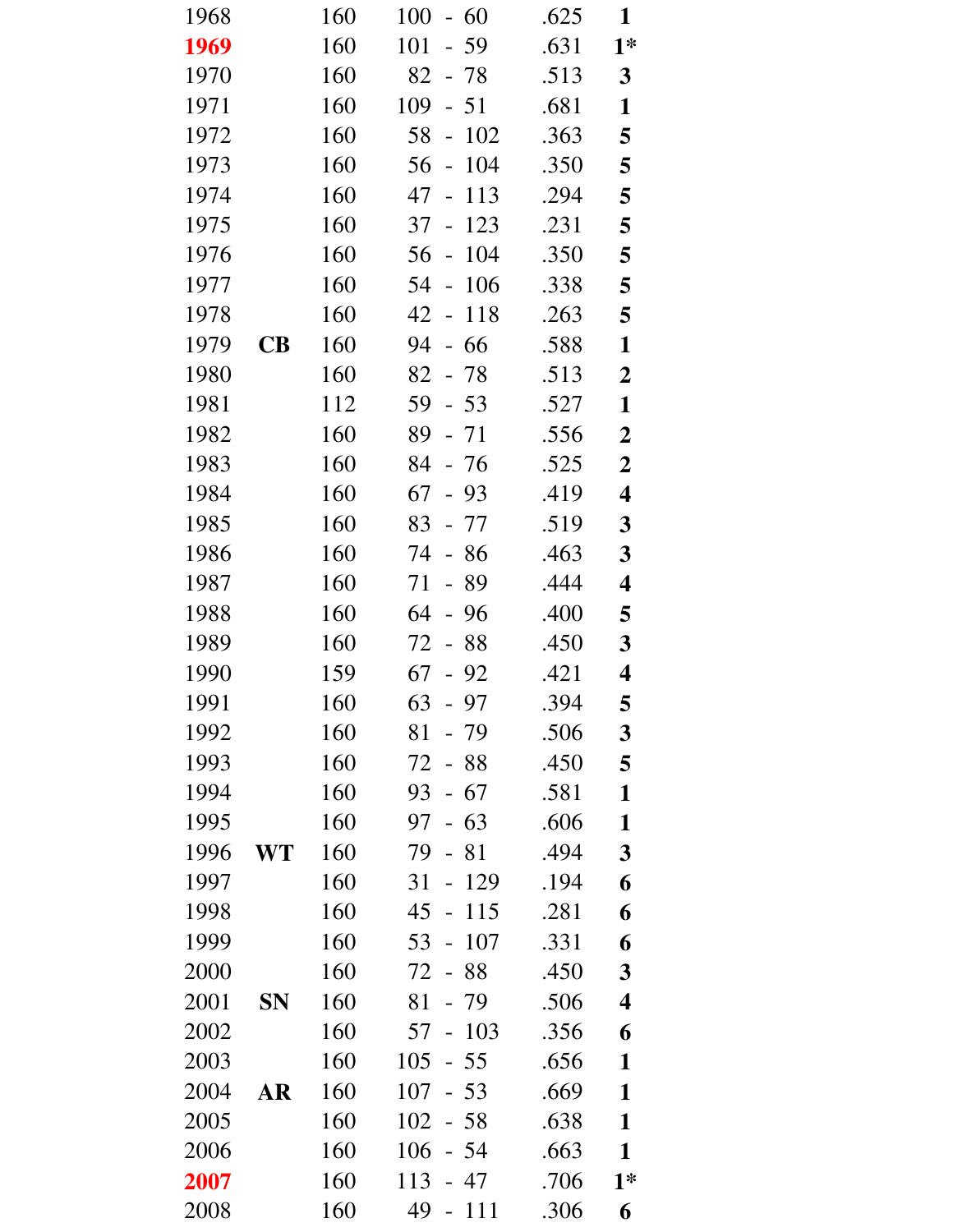| 2009   |                        | 160<br>114    | - 46                  | .713 | 1                       |
|--------|------------------------|---------------|-----------------------|------|-------------------------|
| 2010   |                        | 160<br>61     | - 99                  | .381 | 4                       |
| 2011   |                        | 160<br>71     | - 89                  | .444 | $\overline{\mathbf{4}}$ |
| 2012   |                        | 160<br>56     | 104<br>$\blacksquare$ | .350 | $\overline{\mathbf{4}}$ |
| 2013   |                        | 160<br>107    | $-53$                 | .669 | 1                       |
| 2014   |                        | 160<br>109    | $-51$                 | .681 | 1                       |
| 2015   |                        | 160           | $112 - 48$            | .700 | 1                       |
| 2016   |                        | 160           | $106 - 54$            | .663 | $\overline{2}$          |
| 2017   |                        | 160           | 74 - 86               | .463 | $\overline{2}$          |
| 2018   |                        | 160<br>$43 -$ | 117                   | .269 | 4                       |
| 2019   |                        | 160<br>$42 -$ | -118                  | .263 | 4                       |
| 78 yrs |                        | 12317         | 5747 - 6570           | .467 |                         |
|        |                        |               |                       |      |                         |
| Conf   | $27 \text{ yr}$        | 199<br>107    | - 92                  | .538 |                         |
| W.S.   | 13 <sub>yr</sub><br>76 | 26            | - 50                  | .342 |                         |

## **C: Beverly Hillbillies R: Beverly Hillbillies**

| Year | ΤM        | G   | W<br>L                                | Pct. | Fin            |
|------|-----------|-----|---------------------------------------|------|----------------|
| 1942 | <b>BV</b> | 154 | $-70$<br>84                           | .545 | $\mathbf{3}$   |
| 1943 |           | 154 | 60<br>94<br>$\overline{a}$            | .390 | 5              |
| 1944 |           | 154 | 43<br>111                             | .279 | 7              |
| 1945 |           | 154 | 108<br>46<br>$\bar{\phantom{a}}$      | .299 | 6              |
| 1946 |           | 154 | 62<br>92<br>$\mathbb{L}^{\mathbb{Z}}$ | .403 | 5              |
| 1947 |           | 154 | 62<br>92<br>$\bar{\phantom{a}}$       | .403 | 6              |
| 1948 |           | 154 | 70<br>84                              | .455 | 6              |
| 1949 |           | 154 | 100<br>54<br>$\overline{a}$           | .351 | 7              |
| 1950 |           | 154 | $-56$<br>98                           | .636 | $\overline{2}$ |
| 1951 |           | 154 | 111<br>$-43$                          | .721 | $\mathbf{1}$   |
| 1952 |           | 154 | 99<br>$-55$                           | .643 | $2*$           |
| 1953 |           | 154 | 61<br>93<br>$\overline{a}$            | .604 | 3              |
| 1954 |           | 154 | 98<br>$-56$                           | .636 | 3              |
| 1955 |           | 154 | 96<br>$-58$                           | .623 | $\overline{2}$ |
| 1956 |           | 154 | 55<br>99<br>$\equiv$                  | .357 | 5              |
| 1957 |           | 154 | 101<br>53<br>$\overline{a}$           | .344 | 7              |
| 1958 |           | 154 | 90<br>64<br>$\frac{1}{2}$             | .416 | 6              |
| 1959 |           | 154 | 65<br>89<br>$\overline{a}$            | .422 | 5              |
| 1960 |           | 154 | 48<br>106<br>$\overline{a}$           | .312 | 7              |
| 1961 |           | 160 | 47<br>113<br>$\overline{a}$           | .294 | 8              |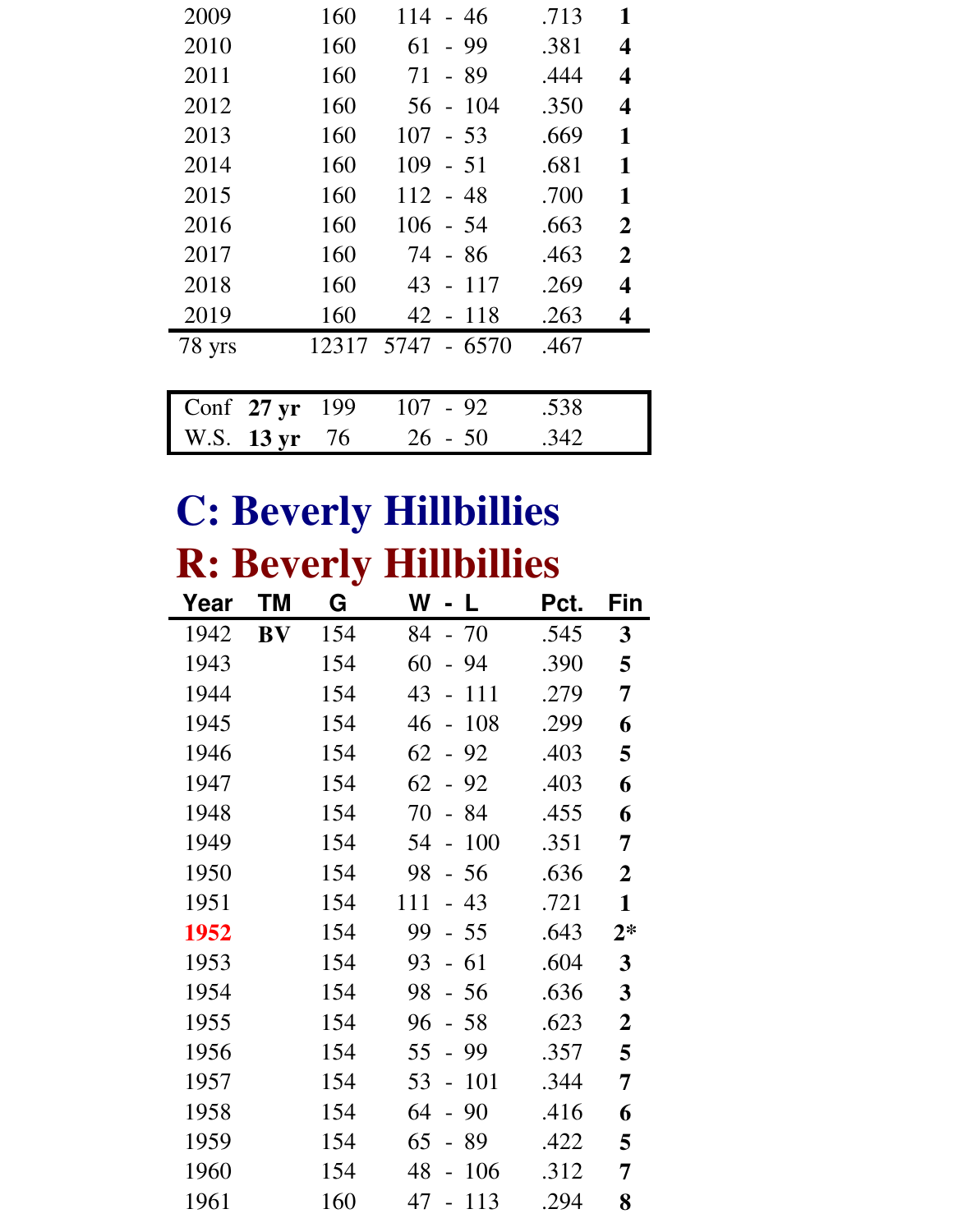| 1962 |           | 160 | 59<br>$-101$                          | .369 | 8                       |
|------|-----------|-----|---------------------------------------|------|-------------------------|
| 1963 |           | 160 | $-61$<br>99                           | .619 | $\mathbf{1}$            |
| 1964 |           | 160 | 88 - 72                               | .550 | $\mathbf{3}$            |
| 1965 |           | 160 | 89<br>$-71$                           | .556 | 3                       |
| 1966 |           | 160 | 93<br>$-67$                           | .581 | $\boldsymbol{2}$        |
| 1967 |           | 160 | 88<br>$-72$                           | .550 | $\mathbf{3}$            |
| 1968 |           | 162 | 110<br>$-52$                          | .679 | $\mathbf{1}$            |
| 1969 |           | 160 | 104<br>$-56$                          | .650 | $\boldsymbol{2}$        |
| 1970 |           | 160 | 90<br>$-70$                           | .563 | $\boldsymbol{2}$        |
| 1971 |           | 160 | 83<br>- 77                            | .519 | $\overline{\mathbf{3}}$ |
| 1972 |           | 160 | 61<br>- 99                            | .381 | 4                       |
| 1973 |           | 160 | 56<br>$-104$                          | .350 | 4                       |
| 1974 |           | 160 | 49<br>111<br>$\overline{\phantom{0}}$ | .306 | 5                       |
| 1975 | GK        | 160 | 69<br>$-91$                           | .431 | 4                       |
| 1976 |           | 160 | 103<br>57<br>$\equiv$                 | .356 | 5                       |
| 1977 |           | 160 | 71<br>89<br>$\frac{1}{2}$             | .444 | 5                       |
| 1978 |           | 160 | 70<br>90<br>$\Box$                    | .438 | $\overline{\mathbf{4}}$ |
| 1979 | KG        | 160 | 62<br>$-98$                           | .388 | 5                       |
| 1980 |           | 160 | 94<br>66<br>$\overline{\phantom{0}}$  | .413 | 4                       |
| 1981 | AI        | 112 | 68<br>44<br>$\mathbb{L}^{\mathbb{N}}$ | .607 | $\mathbf{1}$            |
| 1982 | <b>ST</b> | 160 | 66<br>94<br>$\frac{1}{2}$             | .413 | 5                       |
| 1983 | MC        | 160 | 114<br>46<br>$\overline{\phantom{a}}$ | .288 | 4                       |
| 1984 |           | 160 | 67<br>$-93$                           | .419 | 4                       |
| 1985 | NJ        | 160 | 98<br>62                              | .613 | $\boldsymbol{2}$        |
| 1986 |           | 160 | 75<br>85                              | .469 | 4                       |
| 1987 |           | 160 | 76<br>84                              | .475 | 3                       |
| 1988 |           | 160 | 64<br>96                              | .400 | 5                       |
| 1989 |           | 160 | 105<br>55<br>$\frac{1}{2}$            | .344 | 5                       |
| 1990 |           | 160 | 64<br>$-96$                           | .400 | 5                       |
| 1991 |           | 160 | 63<br>97                              | .606 | $\boldsymbol{2}$        |
| 1992 |           | 160 | 102<br>$-58$                          | .638 | $\boldsymbol{2}$        |
| 1993 |           | 160 | 84<br>- 76                            | .525 | 3                       |
| 1994 |           | 160 | 90<br>$-70$                           | .563 | $\boldsymbol{2}$        |
| 1995 | BV        | 160 | 83<br>- 77                            | .519 | 3                       |
| 1996 |           | 160 | 68<br>92                              | .425 | 5                       |
| 1997 |           | 160 | 64<br>96                              | .400 | 5                       |
| 1998 |           | 160 | 60<br>100                             | .375 | 5                       |
| 1999 |           | 160 | 69<br>91<br>$\overline{a}$            | .431 | 5                       |
| 2000 |           | 160 | 96<br>- 64                            | .600 | 3                       |
| 2001 |           | 160 | 111<br>49                             | .694 | 1                       |
| 2002 |           | 160 | 85<br>- 75                            | .531 | $\overline{\mathbf{4}}$ |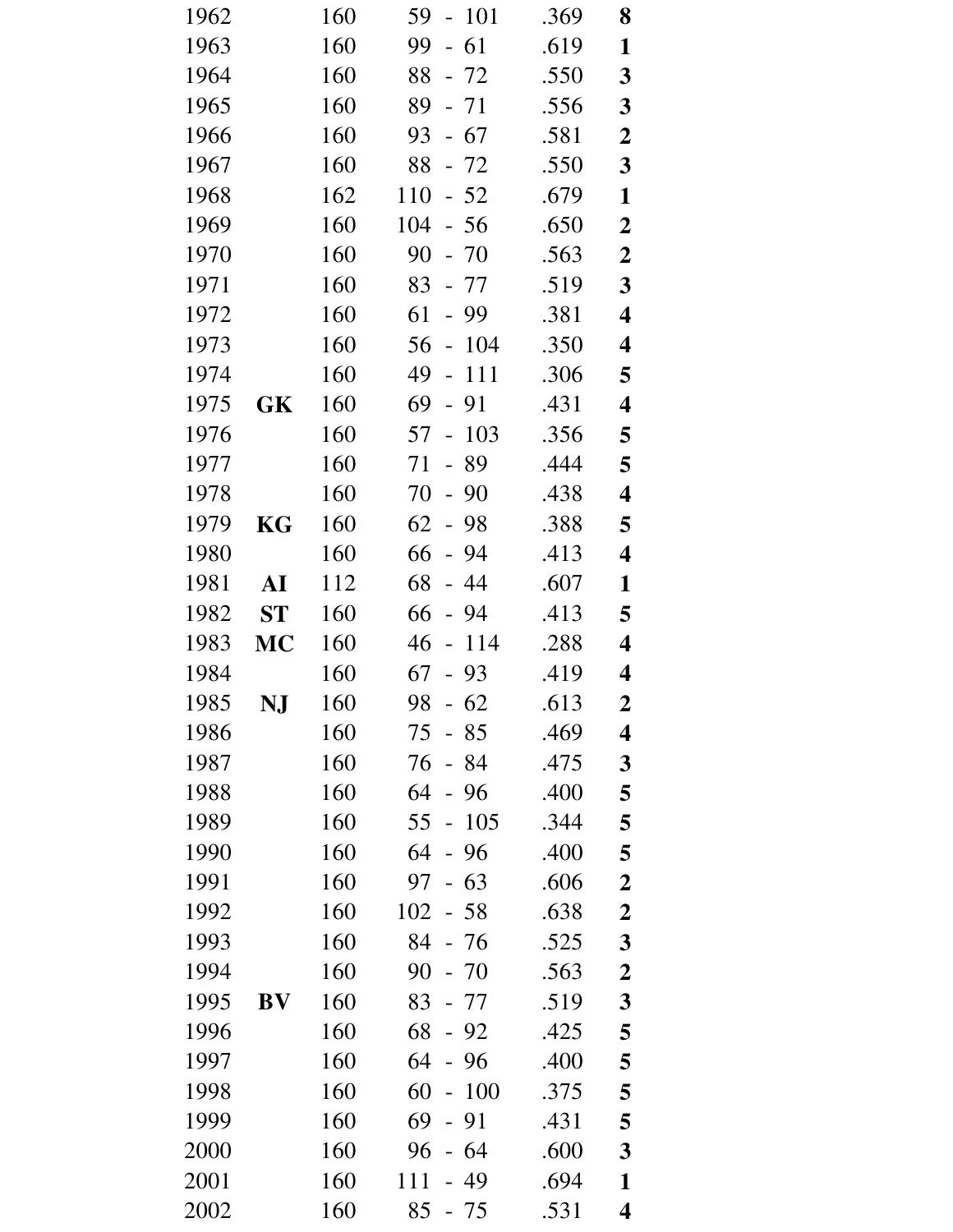| 2003   | 160                     | 108         | $-52$                     |        | .675 | $1*$                    |
|--------|-------------------------|-------------|---------------------------|--------|------|-------------------------|
| 2004   | 160                     | 108         |                           | $-52$  | .675 | $\mathbf{1}$            |
| 2005   | 160                     | 76          |                           | - 84   | .475 | $\overline{\mathbf{3}}$ |
| 2006   | 160                     | 105         | $-55$                     |        | .656 | $1*$                    |
| 2007   | 160                     | 111         | $\mathbb{L}^{\mathbb{Z}}$ | 49     | .694 | $\mathbf{1}$            |
| 2008   | 160                     | 94          | $-66$                     |        | .588 | $\overline{2}$          |
| 2009   | 160                     | 105         | $-55$                     |        | .656 | $\mathbf{1}$            |
| 2010   | 160                     | 96          | $-64$                     |        | .600 | $2*$                    |
| 2011   | 160                     | 111         | $-49$                     |        | .694 | $1*$                    |
| 2012   | 160                     | $112 - 48$  |                           |        | .700 | $1*$                    |
| 2013   | 160                     | 87          | $-73$                     |        | .544 | $\overline{2}$          |
| 2014   | 160                     | 98          |                           | $-62$  | .613 | $\mathbf{1}$            |
| 2015   | 160                     | 110         | $-50$                     |        | .688 | $\mathbf{1}$            |
| 2016   | 160                     | 85          | $-75$                     |        | .531 | $\mathbf{1}$            |
| 2017   | 160                     | 107         |                           | $-53$  | .669 | $\mathbf{1}$            |
| 2018   | 161                     | 76          |                           | $-85$  | .472 | $\mathbf{1}$            |
| 2019   | 160                     | 45          | $\overline{\phantom{0}}$  | 115    | .281 | 4                       |
| 78 yrs | 12321                   | 6194 - 6127 |                           |        | .503 |                         |
|        |                         |             |                           |        |      |                         |
| Conf   | 241<br>28 <sub>yr</sub> | 127         |                           | $-114$ | .527 |                         |
| W.S.   | 55<br>10 <sub>yr</sub>  | 29          | $-26$                     |        | .527 |                         |

### **C: Burleigh Blue Jays R: Bronx Highlanders**

|      |           |     | $\bullet$                            |      |                |
|------|-----------|-----|--------------------------------------|------|----------------|
| Year | ΤM        | G   | W<br>- L                             | Pct. | Fin            |
| 1942 | BX        | 154 | - 61<br>93                           | .604 | $\overline{2}$ |
| 1943 |           | 154 | 80<br>- 74                           | .519 | 4              |
| 1944 |           | 154 | 87<br>67<br>$\blacksquare$           | .565 | 3              |
| 1945 |           | 154 | 89<br>65<br>$\overline{a}$           | .578 | 3              |
| 1946 |           | 154 | 83<br>71<br>$\equiv$                 | .461 | 4              |
| 1947 | <b>BB</b> | 154 | 88<br>66<br>$\overline{\phantom{0}}$ | .571 | 3              |
| 1948 |           | 154 | 90<br>64<br>$\overline{a}$           | .584 | 3              |
| 1949 |           | 154 | $-70$<br>84                          | .545 | 5              |
| 1950 |           | 154 | $-82$<br>72                          | .468 | 7              |
| 1951 |           | 154 | $62 - 92$                            | .403 | 5              |
| 1952 |           | 154 | 44<br>110<br>$\overline{a}$          | .286 | 7              |
| 1953 |           | 154 | 109<br>45<br>$\overline{a}$          | .292 | 6              |
| 1954 |           | 154 | 36<br>118<br>$\overline{a}$          | .234 | 6              |
| 1955 |           | 154 | 57<br>97<br>$\overline{a}$           | .370 | 4              |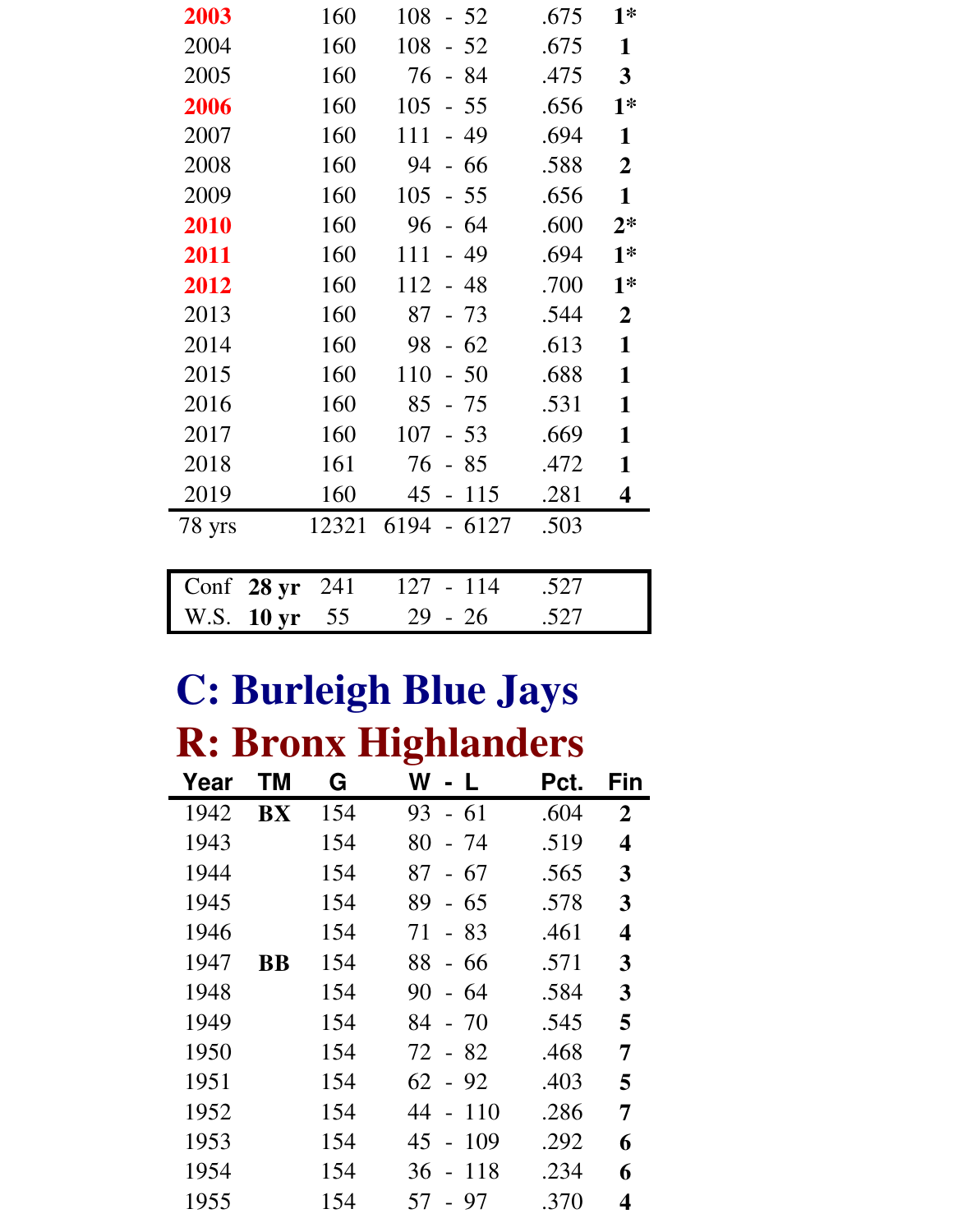| 1956 |                        | 154 | 76<br>- 78                            | .494 | 2                       |
|------|------------------------|-----|---------------------------------------|------|-------------------------|
| 1957 |                        | 154 | 78<br>- 76                            | .506 | $\overline{\mathbf{4}}$ |
| 1958 | $\mathbf{S}\mathbf{B}$ | 154 | 67<br>- 87                            | .435 | 4                       |
| 1959 |                        | 154 | 85<br>- 69                            | .552 | $\mathbf{3}$            |
| 1960 |                        | 154 | 70<br>$-84$                           | .455 | 4                       |
| 1961 |                        | 160 | 108<br>$-52$                          | .675 | $\boldsymbol{2}$        |
| 1962 |                        | 160 | $-65$<br>95                           | .594 | $\mathbf{3}$            |
| 1963 |                        | 160 | $-63$<br>97                           | .606 | $2*$                    |
| 1964 |                        | 160 | 127<br>$-33$                          | .794 | $1*$                    |
| 1965 |                        | 160 | $102 - 58$                            | .638 | $1*$                    |
| 1966 |                        | 160 | 102<br>$-58$                          | .638 | $1*$                    |
| 1967 |                        | 160 | 121<br>$-39$                          | .756 | $1*$                    |
| 1968 |                        | 162 | 109<br>$-53$                          | .673 | $2*$                    |
| 1969 |                        | 160 | 115<br>$-45$                          | .719 | $\mathbf{1}$            |
| 1970 |                        | 160 | 101<br>$-59$                          | .631 | $\mathbf{1}$            |
| 1971 |                        | 160 | 93<br>$-67$                           | .581 | $1*$                    |
| 1972 |                        | 160 | $-83$<br>77                           | .481 | $\boldsymbol{2}$        |
| 1973 |                        | 160 | 96<br>$-64$                           | .600 | $\boldsymbol{2}$        |
| 1974 |                        | 160 | 80<br>- 80                            | .500 | $\mathbf{3}$            |
| 1975 |                        | 160 | 79<br>$-81$                           | .494 | $\boldsymbol{2}$        |
| 1976 |                        | 160 | $-90$<br>70                           | .438 | $\overline{\mathbf{4}}$ |
| 1977 |                        | 160 | 75<br>$-85$                           | .469 | $\overline{\mathbf{4}}$ |
| 1978 |                        | 160 | 108<br>$52 -$                         | .325 | 5                       |
| 1979 | <b>HW</b>              | 163 | 58<br>105                             | .644 | $\boldsymbol{2}$        |
| 1980 | AG                     | 160 | 107<br>53<br>$\overline{\phantom{0}}$ | .331 | 5                       |
| 1981 | <b>KS</b>              | 112 | 36<br>- 76                            | .321 | 5                       |
| 1982 |                        | 160 | 75<br>$-85$                           | .469 | $\mathbf{3}$            |
| 1983 |                        | 160 | 107<br>$-53$                          | .669 | $\boldsymbol{2}$        |
| 1984 |                        | 160 | 88<br>$-72$                           | .550 | $\mathbf{3}$            |
| 1985 | <b>PS</b>              | 163 | 94<br>69                              | .577 | $\mathbf{1}$            |
| 1986 |                        | 160 | 74<br>86<br>$\mathbb{L}^{\mathbb{R}}$ | .463 | 5                       |
| 1987 |                        | 160 | 44<br>116<br>$\overline{\phantom{0}}$ | .275 | 5                       |
| 1988 |                        | 160 | 51<br>109<br>$\overline{\phantom{0}}$ | .319 | 5                       |
| 1989 |                        | 160 | 49<br>111<br>$\equiv$                 | .306 | 5                       |
| 1990 |                        | 160 | 100<br>60<br>$\overline{a}$           | .625 | $\mathbf{1}$            |
| 1991 |                        | 160 | 90<br>$-70$                           | .563 | $\mathbf{1}$            |
| 1992 |                        | 160 | 84<br>- 76                            | .525 | $\boldsymbol{2}$        |
| 1993 |                        | 160 | 121<br>- 39                           | .756 | $1*$                    |
| 1994 |                        | 160 | 113<br>- 47                           | .706 | $\mathbf{1}$            |
| 1995 |                        | 160 | 115<br>45                             | .719 | $\mathbf{1}$            |
| 1996 |                        | 160 | $-73$<br>87                           | .544 | $\mathbf 2$             |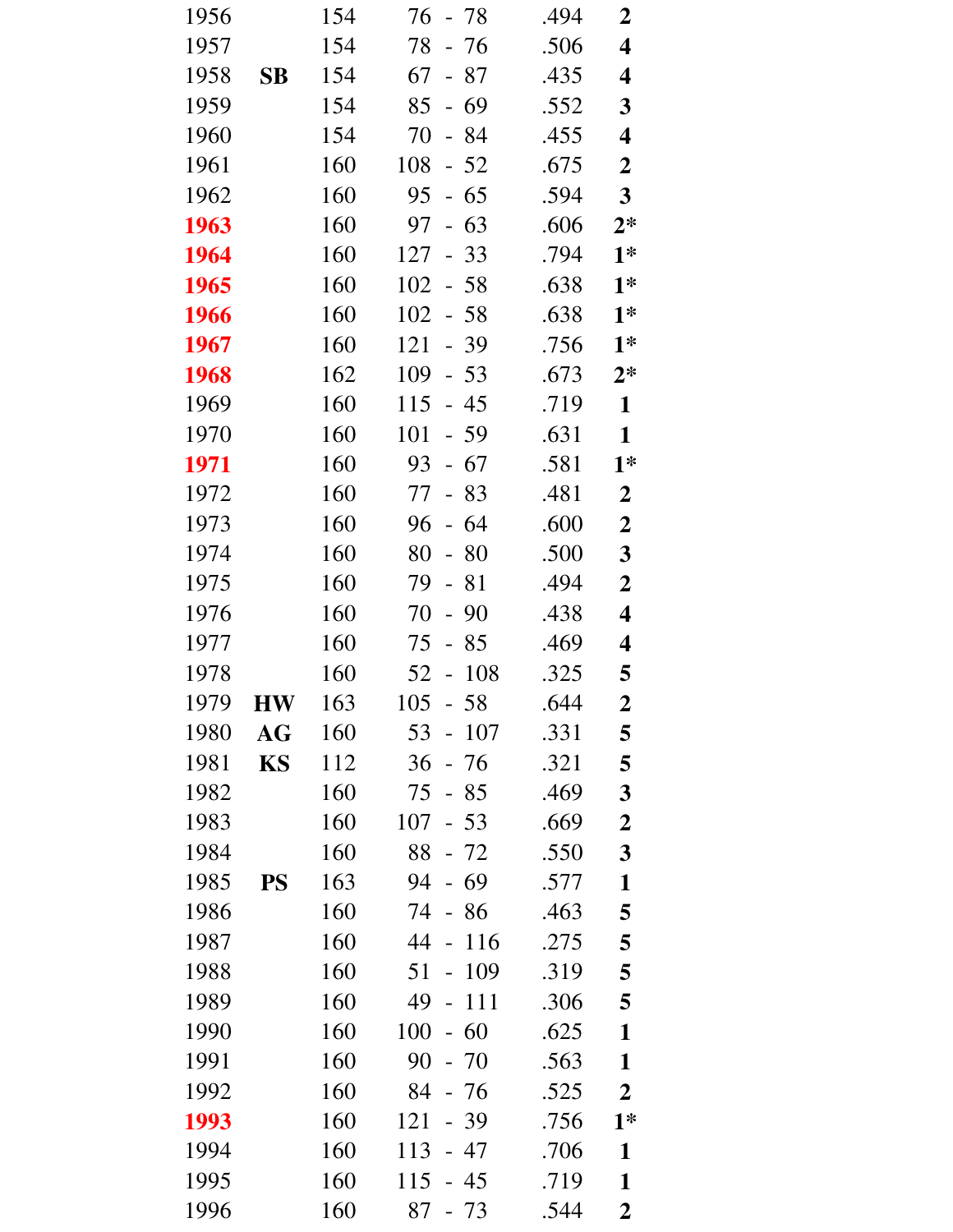| 1997   |                 | 160   | 71<br>- 89                               | .444 | 5                       |
|--------|-----------------|-------|------------------------------------------|------|-------------------------|
| 1998   |                 | 160   | $-84$<br>76                              | .475 | 5                       |
| 1999   |                 | 160   | 77<br>$-83$                              | .481 | $\overline{\mathbf{4}}$ |
| 2000   |                 | 160   | 84 - 76                                  | .525 | 3                       |
| 2001   | <b>NY</b>       | 160   | 68<br>$-92$                              | .425 | 5                       |
| 2002   |                 | 160   | 72<br>88<br>$\overline{\phantom{a}}$     | .450 | $\overline{\mathbf{4}}$ |
| 2003   | <b>BB</b>       | 160   | $82 - 78$                                | .513 | 3                       |
| 2004   |                 | 160   | 80<br>$-80$                              | .500 | $\overline{\mathbf{4}}$ |
| 2005   |                 | 160   | 69<br>$-91$                              | .431 | 5                       |
| 2006   |                 | 160   | 78<br>$-82$                              | .488 | 3                       |
| 2007   |                 | 160   | 66<br>$-94$                              | .413 | 5                       |
| 2008   |                 | 160   | 50<br>110<br>$\overline{\phantom{a}}$    | .313 | 6                       |
| 2009   |                 | 160   | 106<br>54<br>$\overline{\phantom{a}}$    | .338 | $\overline{\mathbf{4}}$ |
| 2010   |                 | 160   | 107<br>$53 -$                            | .331 | $\overline{\mathbf{4}}$ |
| 2011   |                 | 160   | 106<br>54<br>$\overline{\phantom{a}}$    | .338 | 3                       |
| 2012   |                 | 160   | 51<br>109<br>$\bar{\phantom{a}}$         | .319 | $\overline{\mathbf{4}}$ |
| 2013   |                 | 160   | 100<br>60<br>$\mathcal{L}_{\mathcal{A}}$ | .375 | $\overline{\mathbf{4}}$ |
| 2014   |                 | 160   | 105<br>$55 -$                            | .344 | $\overline{\mathbf{4}}$ |
| 2015   |                 | 160   | 84<br>76<br>$\Box$                       | .525 | $\boldsymbol{2}$        |
| 2016   |                 | 160   | 84 - 76                                  | .525 | $\boldsymbol{2}$        |
| 2017   |                 | 160   | 107<br>$-53$                             | .669 | $\mathbf{1}$            |
| 2018   |                 | 160   | $89 - 71$                                | .556 | $\overline{2}$          |
| 2019   |                 | 160   | 64<br>- 96                               | .400 | $\overline{\mathbf{4}}$ |
| 78 yrs |                 | 12326 | $6187 - 6139$                            | .502 |                         |
|        |                 |       |                                          |      |                         |
| Conf   | $23 \text{ yr}$ | 156   | 85<br>71                                 | .545 |                         |
| W.S.   | $12 \text{ yr}$ | 72    | 44<br>$-28$                              | .611 |                         |

#### **C: California Black Sox R: Walla Walla Wombats**

| Year | ΤM | G   | W l<br>- L             | Pct. | Fin |
|------|----|-----|------------------------|------|-----|
| 1942 | WW | 154 | $-116$<br>38           | .247 | 7   |
| 1943 |    | 154 | $-114$<br>40           | .260 | 7   |
| 1944 |    | 154 | $52 - 102$             | .338 | 6   |
| 1945 |    | 154 | $33 - 121$             | .214 | 7   |
| 1946 |    | 154 | $37 - 117$             | .240 | 7   |
| 1947 |    | 154 | 55 - 99                | .357 | 7   |
| 1948 |    | 154 | - 84<br>70             | .455 | 6   |
| 1949 |    | 154 | 105<br>-49<br>$\equiv$ | .682 | 1   |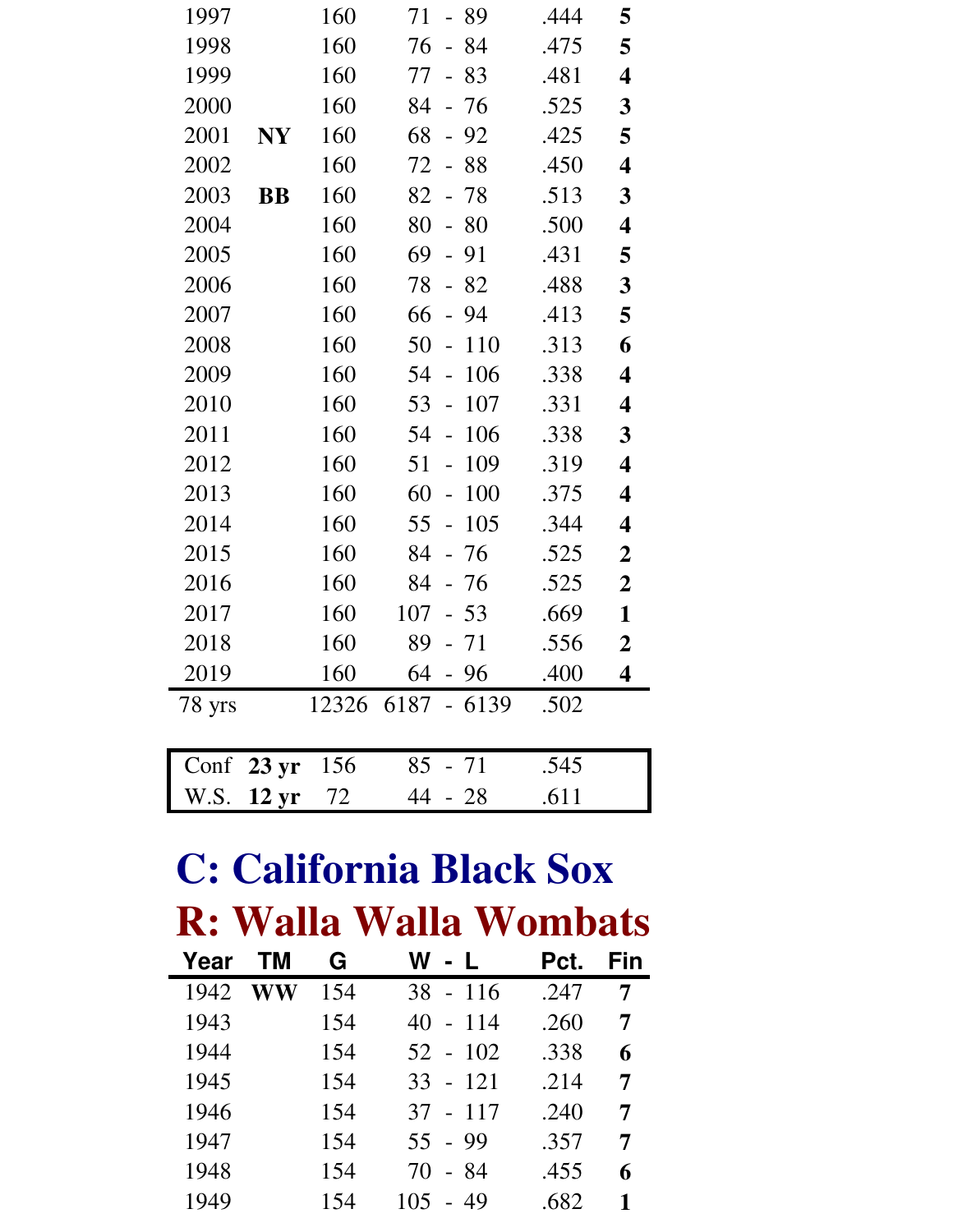| 1950 |           | 154 | 81<br>$-73$                           | .526 | 4                       |
|------|-----------|-----|---------------------------------------|------|-------------------------|
| 1951 |           | 154 | $-61$<br>93                           | .604 | 3                       |
| 1952 |           | 154 | 87<br>$-67$                           | .565 | $\mathbf{3}$            |
| 1953 |           | 154 | $-51$<br>103                          | .669 | $\mathbf{1}$            |
| 1954 |           | 154 | 100<br>$-54$                          | .649 | $\boldsymbol{2}$        |
| 1955 |           | 154 | 69<br>$-85$                           | .448 | $\mathbf{3}$            |
| 1956 |           | 154 | $-112$<br>42                          | .273 | 7                       |
| 1957 |           | 154 | $-57$<br>97                           | .630 | $\boldsymbol{2}$        |
| 1958 |           | 154 | 61<br>$-93$                           | .396 | $\overline{7}$          |
| 1959 |           | 154 | 69<br>$-85$                           | .448 | $\overline{\mathbf{4}}$ |
| 1960 |           | 154 | 86<br>$-68$                           | .558 | $\mathbf{3}$            |
| 1961 |           | 160 | 68<br>$-92$                           | .425 | 6                       |
| 1962 |           | 160 | $-62$<br>98                           | .613 | $2*$                    |
| 1963 |           | 160 | 79<br>$-81$                           | .494 | 6                       |
| 1964 | HK        | 160 | 78<br>$-82$                           | .488 | 6                       |
| 1965 |           | 160 | 69<br>$-91$                           | .431 | 7                       |
| 1966 |           | 160 | 85<br>- 75                            | .531 | 5                       |
| 1967 |           | 160 | 102<br>$-58$                          | .638 | $\boldsymbol{2}$        |
| 1968 |           | 162 | 108<br>- 54                           | .667 | $\mathbf{3}$            |
| 1969 |           | 160 | 80<br>80<br>$\equiv$                  | .500 | $\mathbf{3}$            |
| 1970 |           | 160 | 104<br>56<br>$\overline{\phantom{a}}$ | .350 | 5                       |
| 1971 |           | 160 | 30<br>130<br>$\bar{\phantom{a}}$      | .188 | 5                       |
| 1972 |           | 160 | 38<br>122<br>$\equiv$                 | .238 | 5                       |
| 1973 |           | 160 | 28<br>132                             | .175 | 4                       |
| 1974 |           | 160 | 49<br>111                             | .306 | 4                       |
| 1975 |           | 160 | 79<br>81                              | .494 | $\boldsymbol{2}$        |
| 1976 |           | 160 | 91<br>69<br>$\overline{\phantom{0}}$  | .569 | $\boldsymbol{2}$        |
| 1977 |           | 160 | 98<br>$-62$                           | .613 | $\boldsymbol{2}$        |
| 1978 |           | 160 | $-73$<br>87                           | .544 | $\boldsymbol{2}$        |
| 1979 | <b>SH</b> | 160 | 64<br>96                              | .400 | $\overline{\mathbf{4}}$ |
| 1980 |           | 160 | 68<br>92                              | .575 | $\boldsymbol{2}$        |
| 1981 |           | 112 | 52<br>60<br>$\overline{\phantom{a}}$  | .464 | 3                       |
| 1982 | EG        | 160 | 80<br>$-80$                           | .500 | 3                       |
| 1983 |           | 160 | 105<br>$-55$                          | .656 | $\mathbf{1}$            |
| 1984 | SK        | 160 | 84<br>- 76                            | .525 | 3                       |
| 1985 |           | 160 | 81<br>- 79                            | .506 | 3                       |
| 1986 |           | 160 | 79<br>81<br>$\overline{a}$            | .494 | 3                       |
| 1987 |           | 160 | 100<br>60<br>$\overline{\phantom{0}}$ | .625 | $\mathbf{1}$            |
| 1988 |           | 159 | 64<br>- 95                            | .403 | 4                       |
| 1989 |           | 160 | 59<br>101                             | .369 | 5                       |
| 1990 | <b>TO</b> | 160 | 38<br>122                             | .238 | 5                       |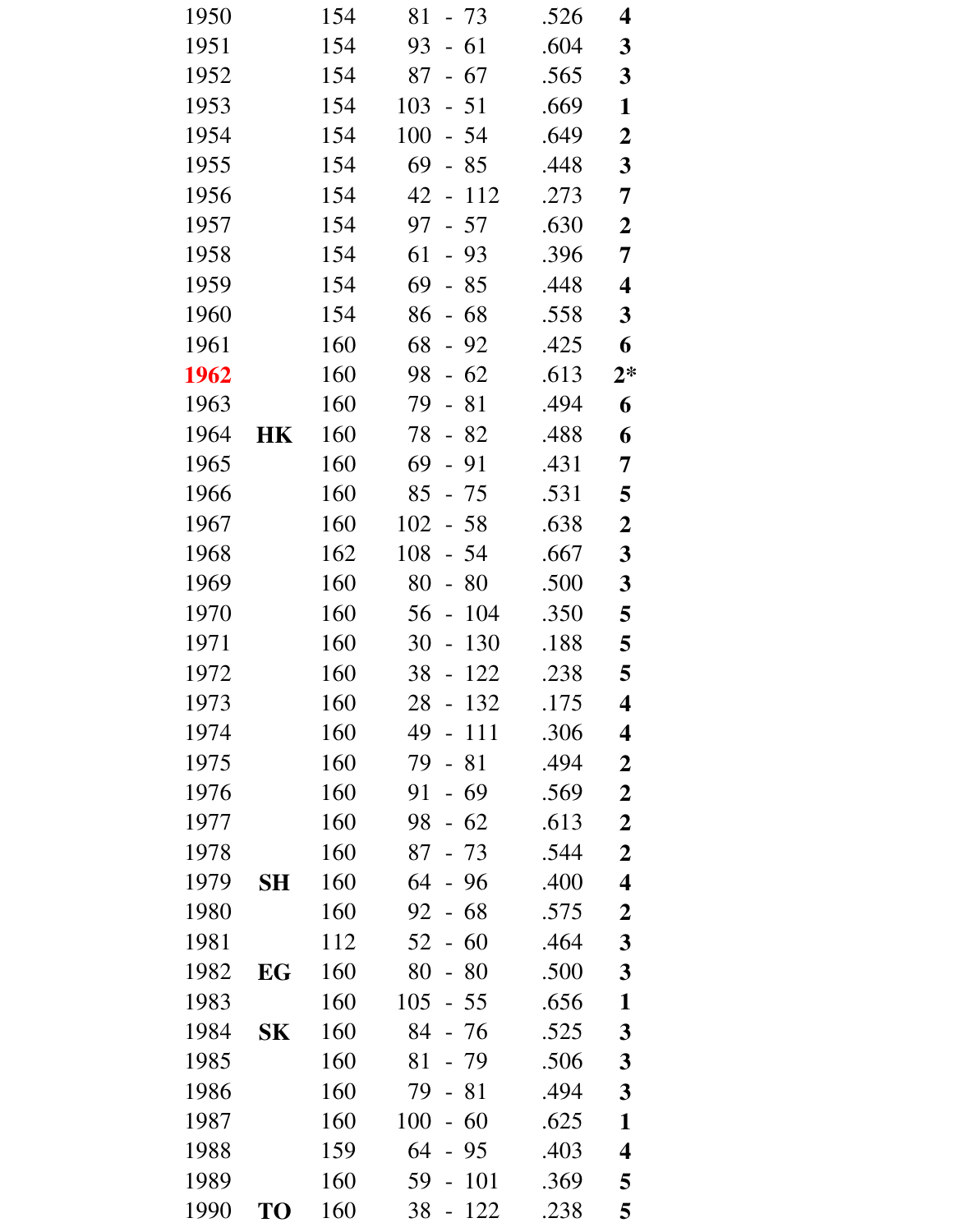| 1991   | <b>OS</b>        | 160 | $-96$<br>64                          | .400 | 5                       |
|--------|------------------|-----|--------------------------------------|------|-------------------------|
| 1992   |                  | 160 | 65<br>95<br>$\overline{a}$           | .406 | 6                       |
| 1993   |                  | 160 | 75<br>- 85                           | .469 | 4                       |
| 1994   |                  | 160 | 81<br>- 79                           | .506 | 3                       |
| 1995   |                  | 160 | 82<br>78<br>$\overline{\phantom{0}}$ | .488 | 4                       |
| 1996   |                  | 160 | 81<br>- 79                           | .506 | 4                       |
| 1997   |                  | 160 | 69<br>91<br>$\overline{\phantom{0}}$ | .569 | 3                       |
| 1998   |                  | 160 | 83<br>- 77                           | .519 | $\overline{\mathbf{4}}$ |
| 1999   |                  | 160 | 73<br>- 87                           | .456 | 4                       |
| 2000   |                  | 160 | 76<br>- 84                           | .475 | 4                       |
| 2001   |                  | 161 | 84<br>- 77                           | .522 | 3                       |
| 2002   |                  | 160 | 88<br>- 72                           | .550 | $\boldsymbol{2}$        |
| 2003   |                  | 160 | 80<br>80<br>$\qquad \qquad -$        | .500 | 5                       |
| 2004   |                  | 160 | 79<br>$-81$                          | .494 | 3                       |
| 2005   |                  | 160 | 73<br>87<br>$\frac{1}{2}$            | .456 | 3                       |
| 2006   |                  | 161 | 84<br>- 77                           | .522 | $\boldsymbol{2}$        |
| 2007   |                  | 160 | 68<br>92                             | .575 | $\mathbf{1}$            |
| 2008   |                  | 160 | 63<br>97<br>$\qquad \qquad -$        | .394 | 6                       |
| 2009   |                  | 160 | 73<br>- 87                           | .456 | $\boldsymbol{2}$        |
| 2010   |                  | 160 | 64<br>96<br>$\overline{\phantom{0}}$ | .400 | 4                       |
| 2011   |                  | 160 | 63<br>$-97$                          | .394 | 4                       |
| 2012   |                  | 160 | 84<br>76                             | .525 | $\boldsymbol{2}$        |
| 2013   |                  | 160 | 82<br>-78                            | .513 | 3                       |
| 2014   |                  | 160 | 84<br>- 76                           | .525 | 1                       |
| 2015   |                  | 160 | 59<br>$-101$                         | .369 | $\overline{\mathbf{4}}$ |
| 2016   |                  | 160 | 85<br>- 75                           | .531 | $\mathbf{1}$            |
| 2017   |                  | 160 | $62 - 98$                            | .388 | $\overline{\mathbf{4}}$ |
| 2018   | <b>CX</b>        | 160 | $55 - 105$                           | .344 | $\overline{\mathbf{4}}$ |
| 2019   |                  | 160 | 99<br>$-61$                          | .619 | $\mathbf{1}$            |
| 78 yrs |                  |     | 12321 5759 - 6562                    | .467 |                         |
| Conf   | 14 <sub>yr</sub> | 98  | $42 - 56$                            | .429 |                         |
| W.S.   | $2 \, yr$        | 11  | $6 - 5$                              | .545 |                         |

#### **C: Chesapeake Steam'g Crabs R: Chestertown Blue Herons**

| Year TM        | G   | $W - L$ | Pct. Fin |                |
|----------------|-----|---------|----------|----------------|
| 1942 <b>CH</b> | 154 | 58 - 96 | .377     | $\overline{7}$ |
| 1943           | 154 | 70 - 84 | .455     | 6              |
| 1944           | 154 | 71 - 83 | .461     | 6              |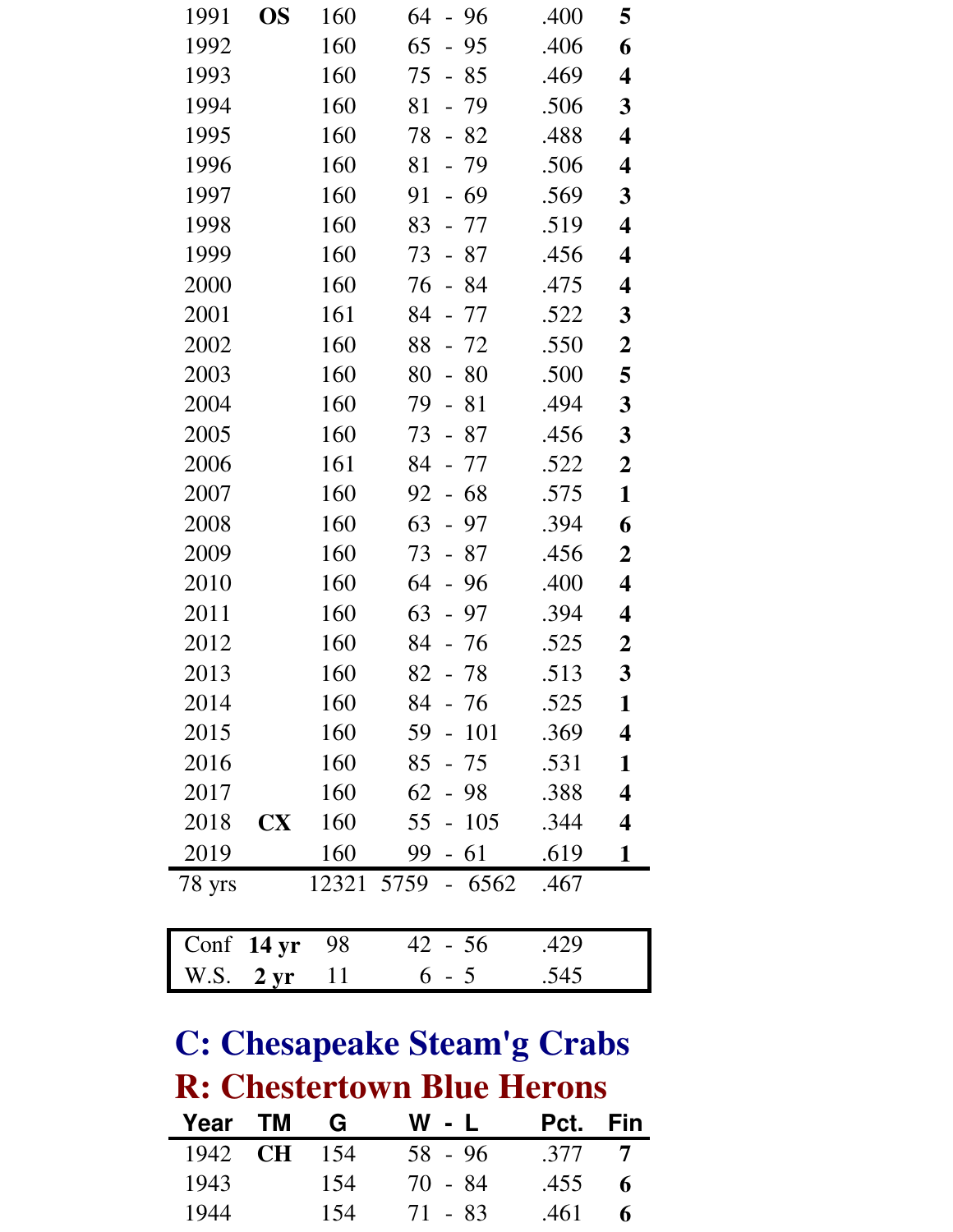| 1945 |           | 154 | 75<br>- 79                             | .487 | 5                       |
|------|-----------|-----|----------------------------------------|------|-------------------------|
| 1946 |           | 154 | 75<br>$-79$                            | .487 | $\overline{\mathbf{4}}$ |
| 1947 |           | 154 | 84<br>$-70$                            | .545 | 1                       |
| 1948 |           | 155 | 84<br>$-71$                            | .542 | $\mathbf{3}$            |
| 1949 |           | 154 | 79<br>$-75$                            | .513 | $\boldsymbol{2}$        |
| 1950 | CН        | 154 | 73<br>$-81$                            | .474 | $\mathbf{3}$            |
| 1951 |           | 154 | $-63$<br>91                            | .591 | $\mathbf{1}$            |
| 1952 |           | 154 | 95 - 59                                | .617 | $\boldsymbol{2}$        |
| 1953 |           | 154 | 96<br>$-58$                            | .623 | $\boldsymbol{2}$        |
| 1954 |           | 154 | 87<br>- 67                             | .565 | $\mathbf{3}$            |
| 1955 |           | 154 | 90<br>64<br>$\overline{a}$             | .584 | $\mathbf{3}$            |
| 1956 |           | 154 | 95<br>$-59$                            | .617 | $\mathbf{3}$            |
| 1957 |           | 154 | 82 - 72                                | .532 | $\mathbf{3}$            |
| 1958 |           | 154 | 69<br>$-85$                            | .448 | 6                       |
| 1959 |           | 154 | 86<br>$-68$                            | .558 | $2*$                    |
| 1960 |           | 154 | 88<br>66<br>$\overline{\phantom{0}}$   | .571 | $\boldsymbol{2}$        |
| 1961 |           | 160 | 61<br>- 99                             | .381 | 6                       |
| 1962 |           | 160 | 63<br>- 97                             | .394 | 7                       |
| 1963 |           | 160 | 67<br>$-93$                            | .419 | 5                       |
| 1964 |           | 160 | 54<br>106<br>$\sim$                    | .338 | 7                       |
| 1965 |           | 160 | 58<br>102<br>$\frac{1}{2}$             | .363 | 8                       |
| 1966 |           | 160 | 75<br>$-85$                            | .469 | $\overline{\mathbf{4}}$ |
| 1967 |           | 160 | $92 - 68$                              | .575 | $\mathbf{3}$            |
| 1968 |           | 160 | 85<br>75                               | .531 | $\boldsymbol{\Lambda}$  |
| 1969 |           | 160 | 93<br>$-67$                            | .581 | $\mathbf{1}$            |
| 1970 |           | 160 | 110<br>50<br>$\mathbb{L}^{\mathbb{N}}$ | .688 | $1*$                    |
| 1971 |           | 160 | 95<br>- 65                             | .594 | $\boldsymbol{2}$        |
| 1972 |           | 160 | 116<br>44<br>$\overline{a}$            | .725 | $\mathbf{1}$            |
| 1973 |           | 160 | 102<br>$-58$                           | .638 | $1*$                    |
| 1974 |           | 160 | 109<br>$-51$                           | .681 | $1*$                    |
| 1975 |           | 160 | 85<br>$-75$                            | .531 | $\mathbf{3}$            |
| 1976 |           | 160 | 100<br>$-60$                           | .625 | $\boldsymbol{2}$        |
| 1977 |           | 160 | 82<br>$-78$                            | .513 | $\boldsymbol{2}$        |
| 1978 |           | 160 | 67<br>$-93$                            | .419 | 5                       |
| 1979 | VG        | 160 | 83<br>$-77$                            | .519 | $\mathbf{3}$            |
| 1980 | HP        | 160 | 85<br>$-75$                            | .531 | 3                       |
| 1981 | <b>BR</b> | 112 | 44<br>$-68$                            | .393 | $\overline{\mathbf{4}}$ |
| 1982 | <b>FP</b> | 162 | 92<br>$-70$                            | .568 | $\mathbf{1}$            |
| 1983 |           | 160 | 53<br>107<br>$\equiv$                  | .331 | 5                       |
| 1984 | MI        | 160 | 84<br>76                               | .475 | $\mathbf{3}$            |
| 1985 | BF        | 160 | 72<br>88<br>$\sim$                     | .450 | 5                       |
|      |           |     |                                        |      |                         |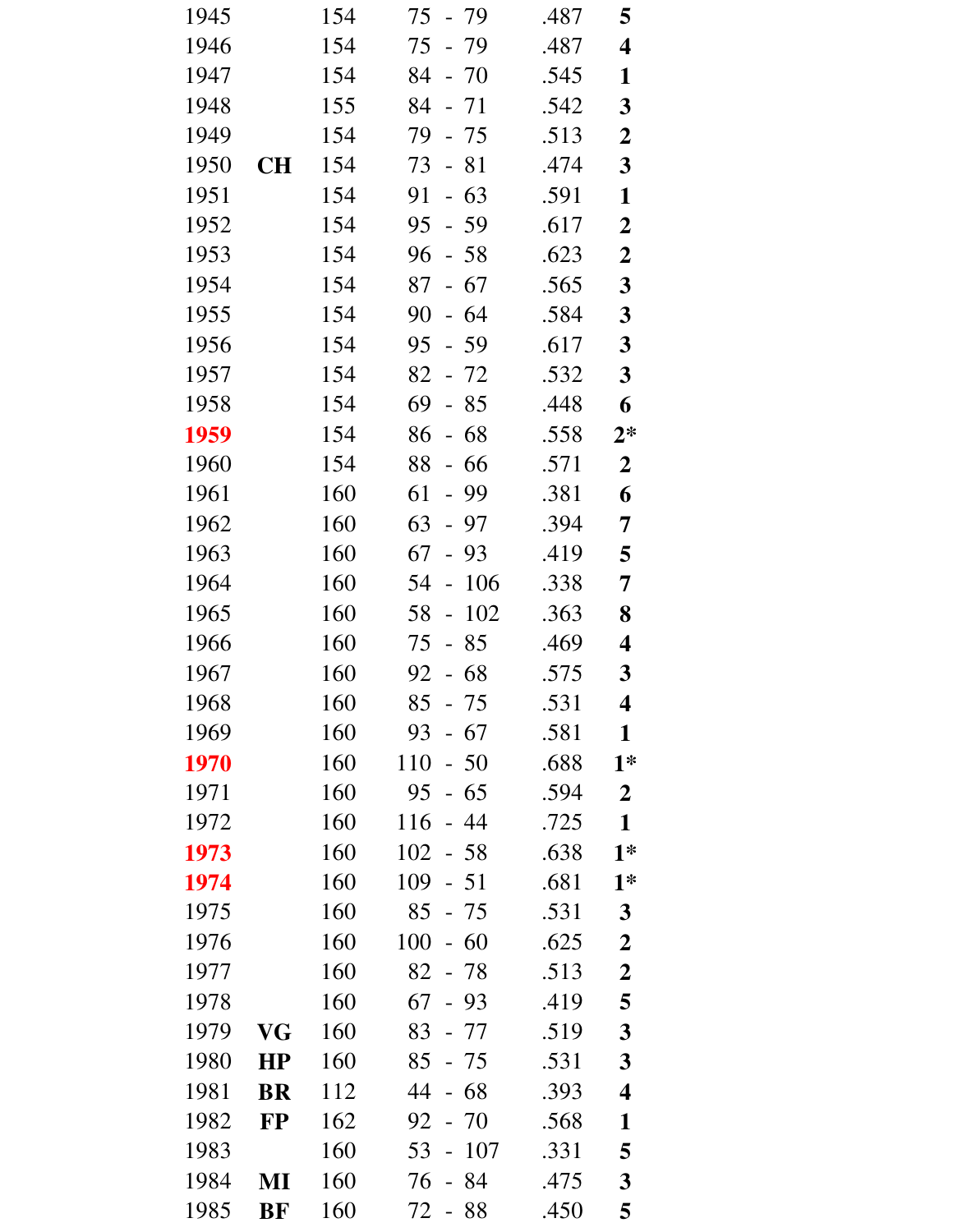| 1986   |                   | 160   | 63<br>- 97                            | .394 | 5                       |
|--------|-------------------|-------|---------------------------------------|------|-------------------------|
| 1987   |                   | 160   | 71<br>89<br>$\overline{\phantom{0}}$  | .444 | 4                       |
| 1988   |                   | 160   | 67<br>$-93$                           | .419 | 4                       |
| 1989   |                   | 160   | 70<br>90<br>$\overline{\phantom{0}}$  | .438 | 5                       |
| 1990   |                   | 160   | 76<br>-84<br>$\frac{1}{2}$            | .475 | 3                       |
| 1991   | <b>CH</b>         | 160   | 83<br>77<br>$\overline{\phantom{a}}$  | .519 | $\boldsymbol{2}$        |
| 1992   |                   | 160   | 95<br>$-65$                           | .594 | $\boldsymbol{2}$        |
| 1993   |                   | 160   | 83<br>- 77                            | .519 | 3                       |
| 1994   |                   | 160   | 95<br>65<br>$\frac{1}{2}$             | .594 | $\mathbf{1}$            |
| 1995   |                   | 160   | 80<br>80<br>$\frac{1}{2}$             | .500 | $\mathbf{3}$            |
| 1996   |                   | 160   | 68<br>$-92$                           | .425 | 6                       |
| 1997   |                   | 160   | 66<br>94<br>$\overline{\phantom{a}}$  | .588 | $\mathbf{1}$            |
| 1998   |                   | 160   | 73<br>$-87$                           | .456 | 5                       |
| 1999   |                   | 160   | 78<br>82<br>$\frac{1}{2}$             | .488 | $\mathbf{3}$            |
| 2000   |                   | 160   | 62<br>98<br>$\frac{1}{2}$             | .388 | 5                       |
| 2001   |                   | 160   | 60<br>100<br>$\overline{\phantom{0}}$ | .375 | 5                       |
| 2002   |                   | 160   | 80<br>80<br>$\overline{\phantom{a}}$  | .500 | $\mathbf{3}$            |
| 2003   |                   | 160   | 81<br>- 79                            | .506 | 4                       |
| 2004   |                   | 160   | 82<br>- 78                            | .513 | $\boldsymbol{2}$        |
| 2005   |                   | 160   | 68<br>92<br>$\frac{1}{2}$             | .425 | 5                       |
| 2006   |                   | 160   | 84<br>76                              | .525 | 4                       |
| 2007   |                   | 160   | 80<br>80<br>$\frac{1}{2}$             | .500 | $\mathbf{3}$            |
| 2008   |                   | 160   | 68<br>$-92$                           | .425 | 4                       |
| 2009   |                   | 160   | 66<br>- 94                            | .413 | $\overline{\mathbf{3}}$ |
| 2010   | <b>CH</b>         | 160   | $83 - 77$                             | .519 | $\boldsymbol{2}$        |
| 2011   |                   | 160   | 80<br>$-80$                           | .500 | $\boldsymbol{2}$        |
| 2012   |                   | 160   | $82 - 78$                             | .513 | $\boldsymbol{2}$        |
| 2013   |                   | 160   | 75<br>$-85$                           | .469 | $\overline{\mathbf{2}}$ |
| 2014   |                   | 160   | $66 - 94$                             | .413 | $\mathbf{3}$            |
| 2015   |                   | 160   | 71<br>- 89                            | .444 | $\mathbf{3}$            |
| 2016   |                   | 160   | $65 - 95$                             | .406 | $\boldsymbol{3}$        |
| 2017   |                   | 160   | $67 - 93$                             | .419 | $\mathbf{3}$            |
| 2018   |                   | 160   | 75<br>$-85$                           | .469 | $\mathbf{3}$            |
| 2019   |                   | 160   | $93 - 67$                             | .581 | $\mathbf{1}$            |
| 78 yrs |                   | 12321 | $6151 - 6170$                         | .499 |                         |
|        |                   |       |                                       |      |                         |
| Conf   | 19 <sub>yr</sub>  | 110   | 49<br>$-61$                           | .445 |                         |
| W.S.   | $5 \,\mathrm{yr}$ | 34    | 20<br>14<br>$\frac{1}{2}$             | .588 |                         |

# **C: Danny Way Diamonds**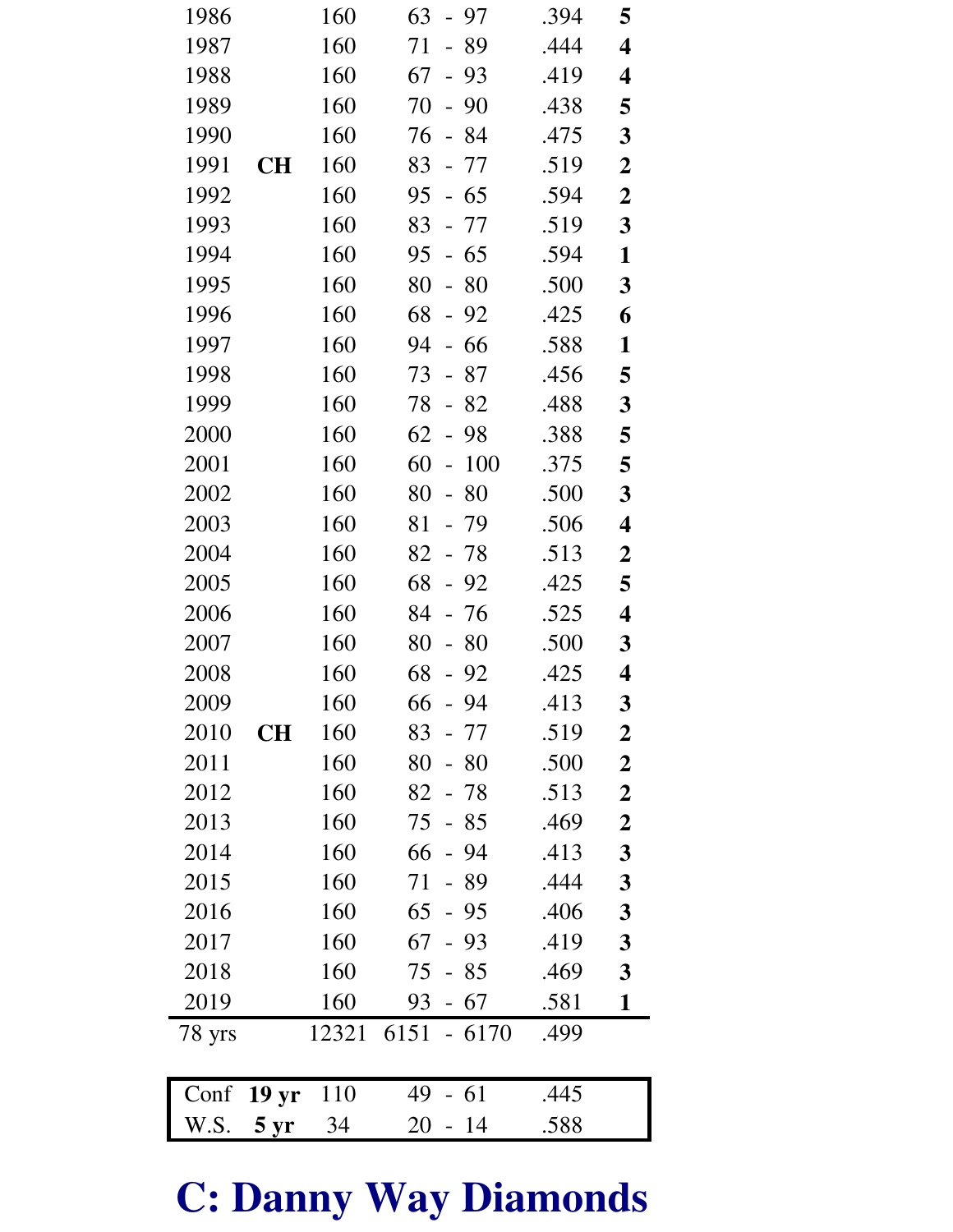| Year | ΤM             | G   | W<br>L                                | Pct. | Fin                     |
|------|----------------|-----|---------------------------------------|------|-------------------------|
| 1969 | <b>PD</b>      | 160 | 82<br>- 78                            | .513 | $\overline{\mathbf{4}}$ |
| 1970 |                | 160 | 104<br>- 56                           | .650 | 1                       |
| 1971 |                | 160 | 88<br>$-72$                           | .550 | $\mathbf{3}$            |
| 1972 |                | 160 | 95<br>$-65$                           | .594 | 1                       |
| 1973 |                | 160 | 99<br>61<br>$\frac{1}{2}$             | .619 | 1                       |
| 1974 |                | 160 | 83<br>- 77                            | .519 | 3                       |
| 1975 |                | 160 | 104<br>$-56$                          | .650 | $\boldsymbol{2}$        |
| 1976 |                | 160 | 115<br>45<br>$\overline{a}$           | .719 | $1*$                    |
| 1977 |                | 160 | 106<br>$-54$                          | .663 | $\boldsymbol{2}$        |
| 1978 |                | 160 | 114<br>46<br>$\frac{1}{2}$            | .713 | $\mathbf{1}$            |
| 1979 | <b>HB</b>      | 160 | 80<br>80<br>$\blacksquare$            | .500 | 3                       |
| 1980 |                | 160 | 91<br>69<br>$\overline{\phantom{0}}$  | .569 | 1                       |
| 1981 |                | 112 | 61<br>51<br>$\frac{1}{2}$             | .455 | $\boldsymbol{2}$        |
| 1982 |                | 160 | 72<br>88<br>$\overline{a}$            | .450 | 5                       |
| 1983 |                | 160 | 78<br>82                              | .488 | 3                       |
| 1984 |                | 160 | 79<br>81<br>$\overline{\phantom{a}}$  | .494 | $\boldsymbol{2}$        |
| 1985 |                | 160 | 88<br>$-72$                           | .550 | $\mathbf{1}$            |
| 1986 | <b>BH</b>      | 160 | 83<br>77<br>$\overline{\phantom{a}}$  | .519 | $\boldsymbol{2}$        |
| 1987 |                | 160 | 88<br>$-72$                           | .550 | $\boldsymbol{2}$        |
| 1988 |                | 160 | 98<br>62                              | .613 | $\mathbf{1}$            |
| 1989 |                | 160 | 90<br>70<br>$\frac{1}{2}$             | .438 | 4                       |
| 1990 | TB             | 160 | 81<br>79<br>$\equiv$                  | .494 | $\mathbf{3}$            |
| 1991 |                | 160 | 63<br>97                              | .394 | 5                       |
| 1992 |                | 160 | 105<br>- 55                           | .656 | $1*$                    |
| 1993 |                | 160 | 90<br>70                              | .563 | $\boldsymbol{2}$        |
| 1994 |                | 160 | 78<br>$-82$                           | .488 | 5                       |
| 1995 |                | 160 | 82<br>- 78                            | .513 | $\boldsymbol{2}$        |
| 1996 |                | 160 | 97<br>$-63$                           | .606 | $\boldsymbol{2}$        |
| 1997 |                | 160 | 63<br>97<br>$\frac{1}{2}$             | .394 | 5                       |
| 1998 | M <sub>9</sub> | 160 | 83<br>- 77                            | .519 | 3                       |
| 1999 |                | 160 | 90<br>$-70$                           | .563 | $\boldsymbol{2}$        |
| 2000 | <b>DW</b>      | 160 | 69<br>$-91$                           | .431 | $\overline{\mathbf{4}}$ |
| 2001 |                | 160 | 102<br>$-58$                          | .638 | 1                       |
| 2002 |                | 160 | 96<br>-64<br>$\frac{1}{2}$            | .600 | $\boldsymbol{2}$        |
| 2003 |                | 160 | 89<br>$-71$                           | .556 | $\overline{\mathbf{4}}$ |
| 2004 |                | 160 | 75<br>85<br>$\overline{\phantom{0}}$  | .469 | 4                       |
| 2005 |                | 160 | 102<br>58<br>$\overline{\phantom{0}}$ | .363 | 6                       |
| 2006 |                | 160 | 60<br>100                             | .375 | 5                       |
| 2007 |                | 160 | 104<br>56                             | .350 | 6                       |
| 2008 |                | 160 | 108<br>$-52$                          | .675 | $\boldsymbol{2}$        |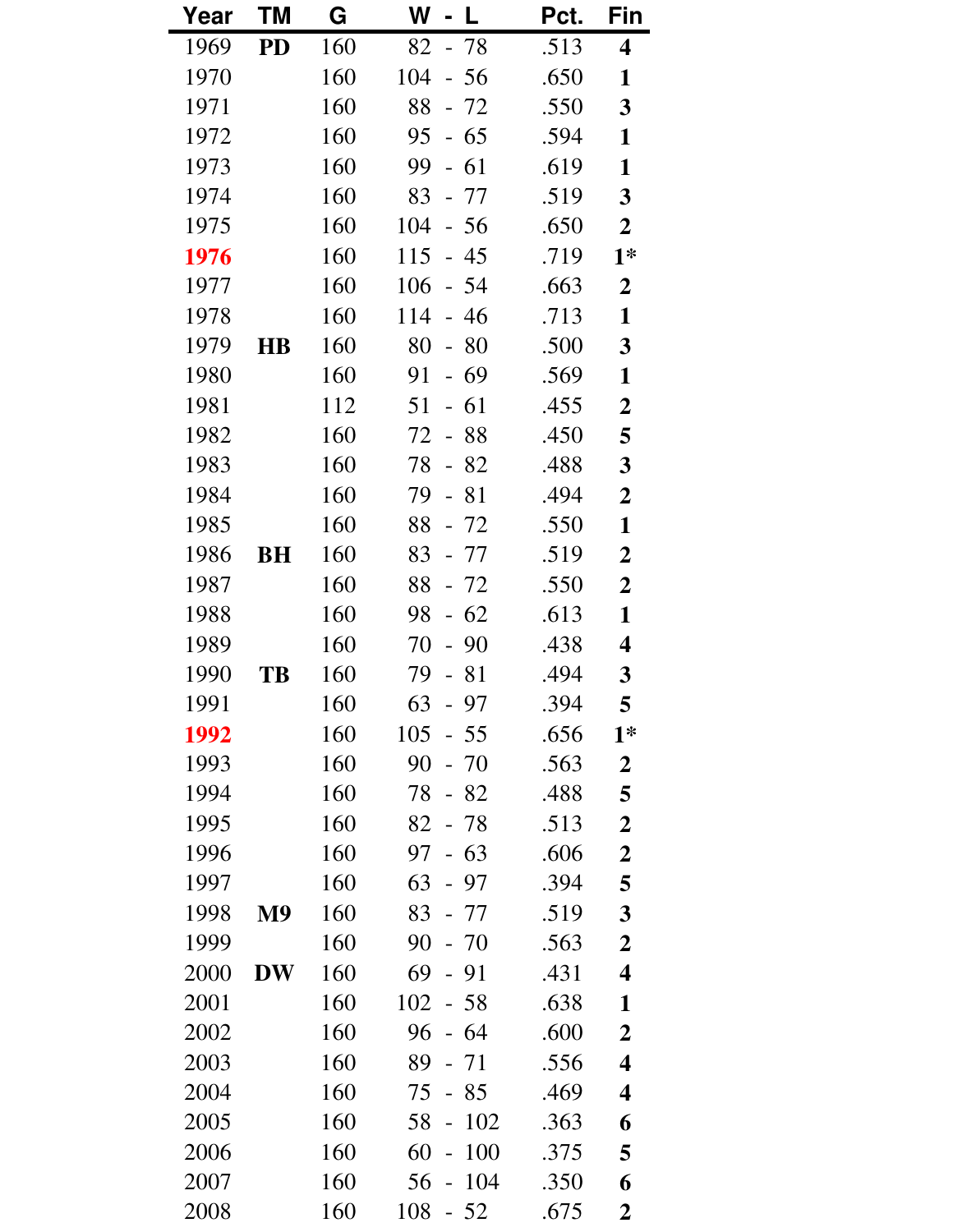| 2009   |                      | 160  | 107<br>$-53$               | .669 | $\overline{2}$          |
|--------|----------------------|------|----------------------------|------|-------------------------|
| 2010   |                      | 160  | 103<br>- 57                | .644 | 1                       |
| 2011   |                      | 160  | 63<br>97<br>$\overline{a}$ | .606 | 1                       |
| 2012   |                      | 160  | 106<br>- 54                | .663 | 1                       |
| 2013   |                      | 160  | 78<br>- 82                 | .488 | 3                       |
| 2014   |                      | 160  | 75<br>- 85                 | .469 | 3                       |
| 2015   |                      | 160  | $-103$<br>57               | .356 | $\overline{\mathbf{4}}$ |
| 2016   |                      | 160  | 80<br>$-80$                | .500 | 3                       |
| 2017   |                      | 160  | 67<br>$-93$                | .419 | $\overline{\mathbf{4}}$ |
| 2018   |                      | 160  | $112 - 48$                 | .700 | 1                       |
| 2019   |                      | 160  | 84<br>- 76                 | .525 | 3                       |
| 51 yrs |                      | 8112 | 4377 - 3735                | .540 |                         |
|        |                      |      |                            |      |                         |
|        | Conf $22 \text{ yr}$ | 170  | 81<br>-89                  | .476 |                         |
| W.S.   | 5 <sub>yr</sub>      | 28   | 11<br>17                   | .607 |                         |

## **C: Duluth Thundercats R: Duluth Thundercats**

| Year | ΤM        | G   | W<br>-L                              | Pct. | Fin                     |
|------|-----------|-----|--------------------------------------|------|-------------------------|
| 1942 | <b>DT</b> | 154 | 80<br>- 74                           | .519 | 4                       |
| 1943 |           | 154 | 94<br>60                             | .610 | 3                       |
| 1944 |           | 154 | 93<br>61<br>$\blacksquare$           | .604 | $\overline{2}$          |
| 1945 |           | 154 | 105<br>49<br>$\overline{a}$          | .682 | $2*$                    |
| 1946 |           | 154 | 107<br>- 47                          | .695 | $\mathbf{1}$            |
| 1947 |           | 154 | 107<br>47<br>$\overline{a}$          | .695 | $\overline{2}$          |
| 1948 |           | 154 | 61<br>93<br>$\overline{\phantom{0}}$ | .604 | $\overline{2}$          |
| 1949 |           | 154 | 88<br>- 66                           | .571 | $\overline{\mathbf{3}}$ |
| 1950 |           | 154 | 98<br>$-56$                          | .636 | $1*$                    |
| 1951 |           | 154 | 61<br>$-93$                          | .396 | 6                       |
| 1952 |           | 154 | 48<br>106<br>$\overline{a}$          | .312 | 6                       |
| 1953 |           | 154 | 55<br>99<br>$\overline{a}$           | .357 | 5                       |
| 1954 |           | 154 | 46<br>108<br>$\overline{a}$          | .299 | 5                       |
| 1955 |           | 154 | 53<br>101<br>$\overline{a}$          | .344 | 6                       |
| 1956 |           | 154 | 108<br>46<br>$\overline{a}$          | .299 | 6                       |
| 1957 |           | 154 | 96<br>58<br>$\overline{a}$           | .377 | 6                       |
| 1958 |           | 154 | 67<br>87<br>$\blacksquare$           | .435 | 4                       |
| 1959 |           | 154 | 102<br>52<br>$\frac{1}{2}$           | .338 | 7                       |
| 1960 |           | 154 | 64<br>-90<br>$\overline{a}$          | .416 | 5                       |
| 1961 |           | 160 | 86<br>- 74                           | .538 | 4                       |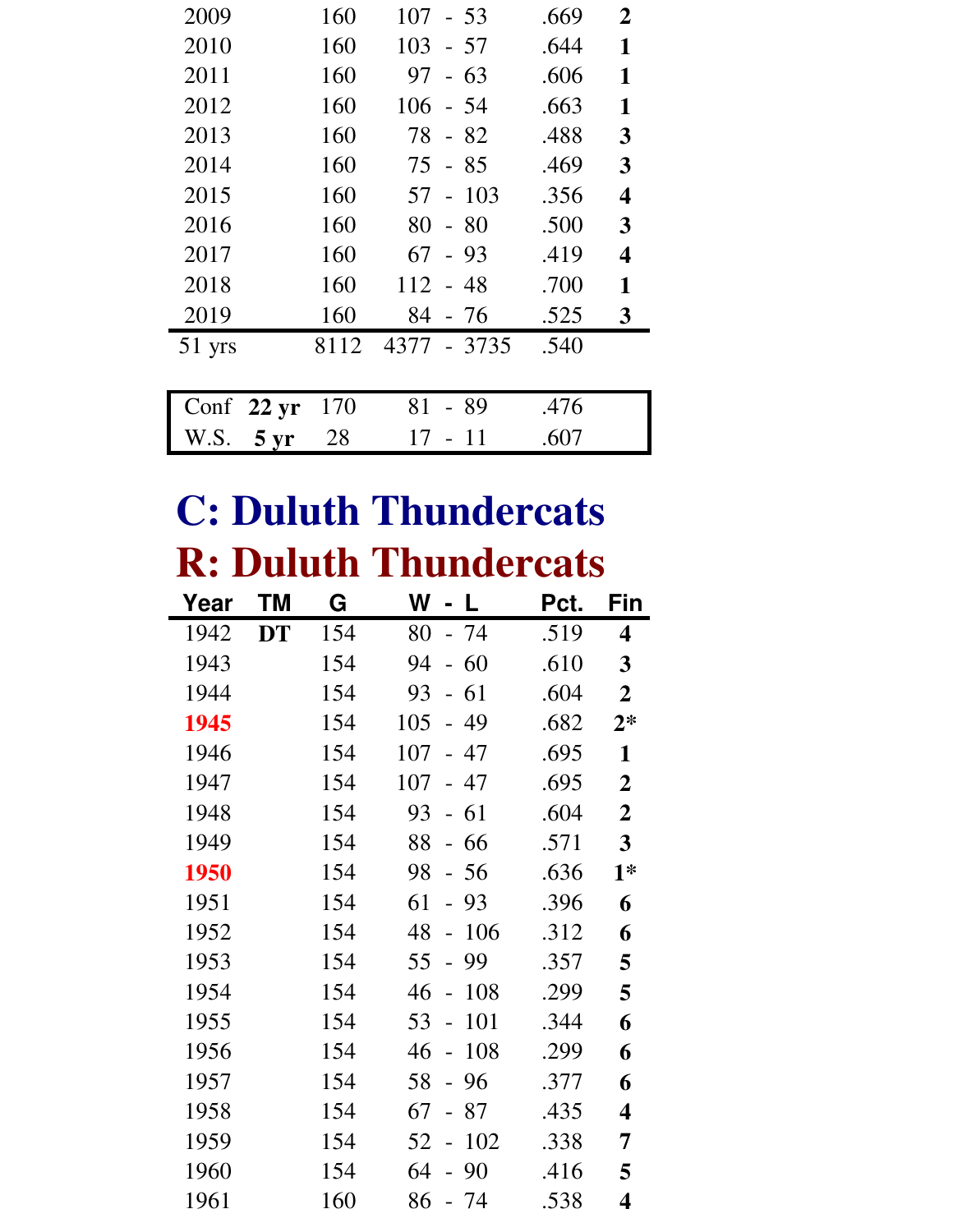| 1962 |           | 160 | 98<br>$-62$                           | .613 | 1                       |
|------|-----------|-----|---------------------------------------|------|-------------------------|
| 1963 |           | 160 | 88<br>72                              | .550 | 5                       |
| 1964 |           | 160 | 90<br>$-70$                           | .563 | $\boldsymbol{3}$        |
| 1965 |           | 160 | 89<br>$-71$                           | .556 | $\mathbf{3}$            |
| 1966 |           | 160 | $-69$<br>91                           | .569 | $\mathbf{3}$            |
| 1967 |           | 160 | 82<br>$-78$                           | .513 | 5                       |
| 1968 |           | 160 | 81<br>$-79$                           | .506 | $\overline{\mathbf{4}}$ |
| 1969 |           | 160 | 78<br>$-82$                           | .488 | $\mathbf{3}$            |
| 1970 |           | 160 | 85<br>$-75$                           | .531 | $\boldsymbol{2}$        |
| 1971 |           | 160 | 69<br>$-91$                           | .431 | 5                       |
| 1972 |           | 160 | 75<br>85<br>$\equiv$                  | .469 | $\overline{\mathbf{4}}$ |
| 1973 |           | 160 | 80<br>$-80$                           | .500 | $\boldsymbol{3}$        |
| 1974 |           | 160 | 64<br>$-96$                           | .400 | 5                       |
| 1975 |           | 160 | 53<br>107<br>$\overline{\phantom{a}}$ | .331 | 5                       |
| 1976 |           | 160 | 102<br>58<br>$\Box$                   | .363 | 5                       |
| 1977 |           | 160 | 44<br>116<br>$\Box$                   | .275 | 5                       |
| 1978 |           | 160 | 63<br>$-97$                           | .394 | 5                       |
| 1979 | <b>SC</b> | 160 | 88<br>$-72$                           | .550 | $\mathbf{1}$            |
| 1980 | <b>SC</b> | 160 | 103<br>$-57$                          | .644 | $\mathbf{1}$            |
| 1981 |           | 112 | 63<br>$-49$                           | .563 | $\boldsymbol{2}$        |
| 1982 |           | 160 | 82<br>$-78$                           | .513 | $\boldsymbol{2}$        |
| 1983 |           | 160 | 80<br>-80<br>$\blacksquare$           | .500 | $\mathbf{3}$            |
| 1984 |           | 160 | 94<br>$-66$                           | .588 | $\boldsymbol{2}$        |
| 1985 |           | 160 | 63<br>97                              | .394 | 4                       |
| 1986 |           | 160 | 84<br>- 76                            | .525 | $\overline{\mathbf{3}}$ |
| 1987 |           | 160 | 100<br>60<br>$\overline{a}$           | .625 | $2*$                    |
| 1988 |           | 160 | 104<br>$-56$                          | .650 | $1*$                    |
| 1989 |           | 160 | 110<br>50<br>$\overline{\phantom{0}}$ | .688 | $\mathbf{1}$            |
| 1990 |           | 160 | 103<br>57<br>$\overline{\phantom{0}}$ | .644 | $\mathbf{1}$            |
| 1991 |           | 160 | 95<br>65                              | .594 | $\boldsymbol{2}$        |
| 1992 |           | 160 | 76<br>$-84$                           | .475 | 3                       |
| 1993 |           | 160 | 94<br>66                              | .588 | 3                       |
| 1994 | <b>GW</b> | 160 | 92<br>68<br>$\equiv$                  | .575 | $\boldsymbol{3}$        |
| 1995 |           | 160 | 65<br>- 95                            | .406 | $\overline{\mathbf{4}}$ |
| 1996 |           | 160 | 98<br>62                              | .613 | 1                       |
| 1997 |           | 160 | 94<br>66                              | .588 | $\mathbf{1}$            |
| 1998 |           | 160 | 89<br>- 71                            | .556 | $\overline{2}$          |
| 1999 |           | 160 | 73<br>87<br>$\overline{\phantom{0}}$  | .544 | $\mathbf{1}$            |
| 2000 |           | 160 | 71<br>89<br>$\equiv$                  | .444 | 6                       |
| 2001 |           | 160 | 74<br>86                              | .463 | 6                       |
| 2002 |           | 160 | 55<br>105<br>$\overline{\phantom{0}}$ | .344 | 6                       |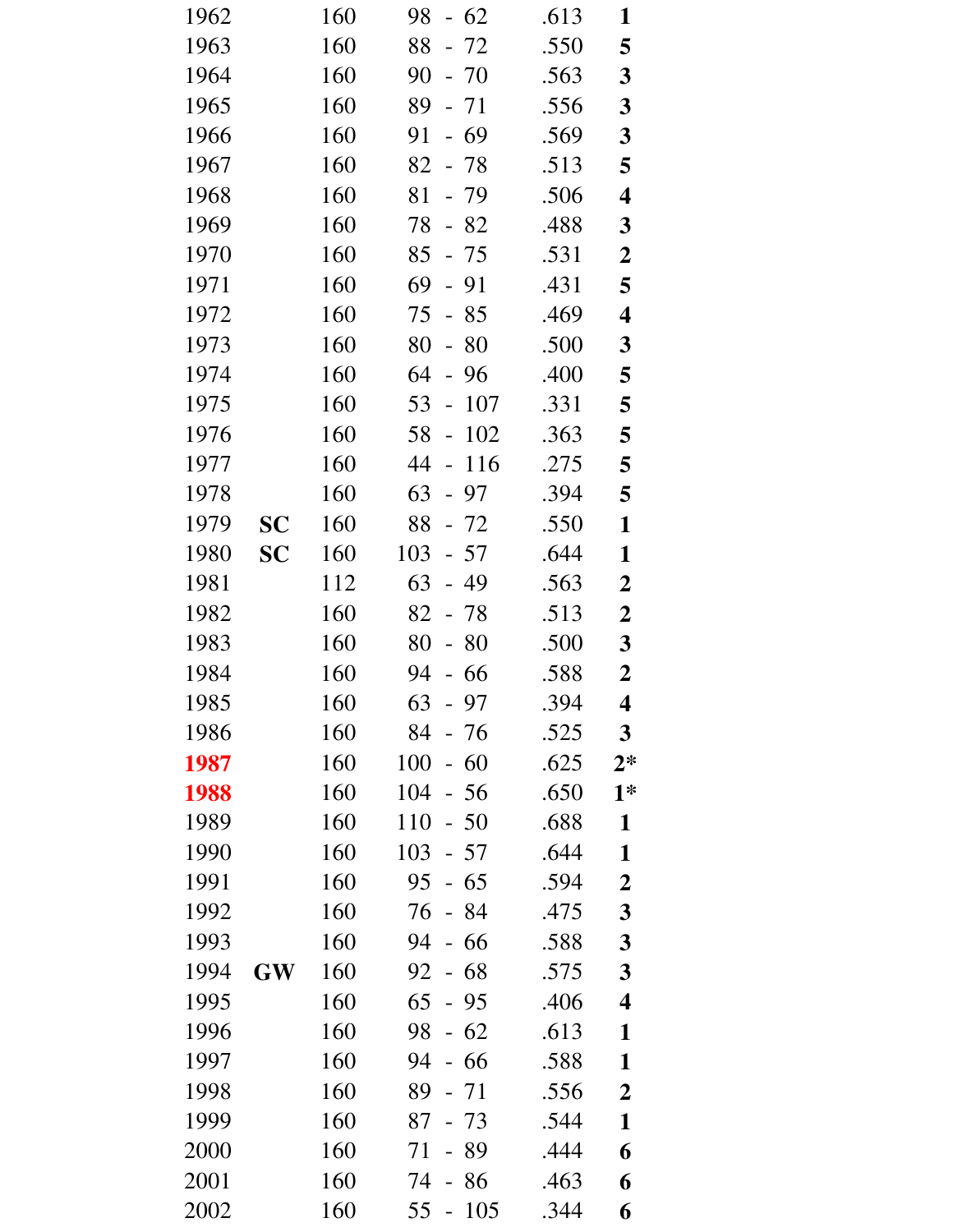| 2003   |       | 160   | 72 - 88                              | .450 | 5                       |
|--------|-------|-------|--------------------------------------|------|-------------------------|
| 2004   |       | 160   | 62<br>$-98$                          | .388 | 6                       |
| 2005   |       | 160   | 69<br>91<br>$\overline{a}$           | .431 | $\overline{\mathbf{4}}$ |
| 2006   |       | 160   | 71<br>89<br>$\equiv$                 | .444 | 3                       |
| 2007   |       | 160   | $62 -$<br>-98                        | .388 | $\overline{\mathbf{4}}$ |
| 2008   | DT    | 160   | 67<br>$-93$                          | .419 | 5                       |
| 2009   |       | 160   | 82<br>-78<br>$\overline{a}$          | .513 | $\boldsymbol{2}$        |
| 2010   |       | 160   | 72<br>$-88$                          | .450 | $\overline{\mathbf{4}}$ |
| 2011   |       | 160   | $87 - 73$                            | .544 | 3                       |
| 2012   |       | 160   | $87 - 73$                            | .544 | $\mathbf{1}$            |
| 2013   |       | 160   | 103<br>$-57$                         | .644 | $1*$                    |
| 2014   |       | 160   | 82<br>- 78                           | .513 | $\overline{2}$          |
| 2015   |       | 160   | $82 - 78$                            | .513 | $\mathbf{1}$            |
| 2016   |       | 160   | 63<br>97<br>$\frac{1}{2}$            | .606 | $\mathbf{1}$            |
| 2017   |       | 160   | 71<br>- 89                           | .444 | 3                       |
| 2018   |       | 160   | 64<br>96<br>$\overline{\phantom{0}}$ | .600 | $\mathbf{1}$            |
| 2019   |       | 160   | 63<br>97                             | .394 | $\overline{\mathbf{4}}$ |
| 78 yrs |       | 12318 | $6178 - 6140$                        | .502 |                         |
|        |       |       |                                      |      |                         |
| Conf   | 24 yr | 170   | -86<br>84                            | .494 |                         |
| W.S.   | 8 yr  | 45    | 23<br>$-22$                          | .511 |                         |

# **C: Glenmont Haymakers**

**R: Coopers Pond Braves**

| Year | ΤM       | G   | W                                      | Pct. | Fin            |
|------|----------|-----|----------------------------------------|------|----------------|
| 1961 | $\bf CP$ | 160 | - 86<br>74                             | .463 | 5              |
| 1962 |          | 160 | 66<br>-94<br>$\blacksquare$            | .413 | 6              |
| 1963 |          | 160 | 65<br>- 95                             | .406 | 7              |
| 1964 |          | 160 | 61<br>-99<br>$\equiv$                  | .381 | 6              |
| 1965 |          | 160 | 95<br>-65<br>$\overline{a}$            | .594 | 3              |
| 1966 |          | 160 | 68<br>$-92$                            | .425 | 6              |
| 1967 |          | 160 | 50<br>110<br>$\overline{\phantom{0}}$  | .313 | 8              |
| 1968 |          | 160 | 89<br>- 71                             | .556 | $\overline{2}$ |
| 1969 |          | 160 | 84<br>- 76                             | .525 | $\overline{2}$ |
| 1970 |          | 160 | 100<br>-60<br>$\frac{1}{2}$            | .625 | $\overline{2}$ |
| 1971 |          | 160 | 99<br>-61<br>$\blacksquare$            | .619 | 1              |
| 1972 |          | 160 | 67<br>93<br>$\overline{\phantom{0}}$   | .581 | 3              |
| 1973 |          | 160 | 68<br>92<br>$\overline{a}$             | .575 | $\overline{2}$ |
| 1974 |          | 160 | 108<br>-52<br>$\overline{\phantom{0}}$ | .675 | $\overline{2}$ |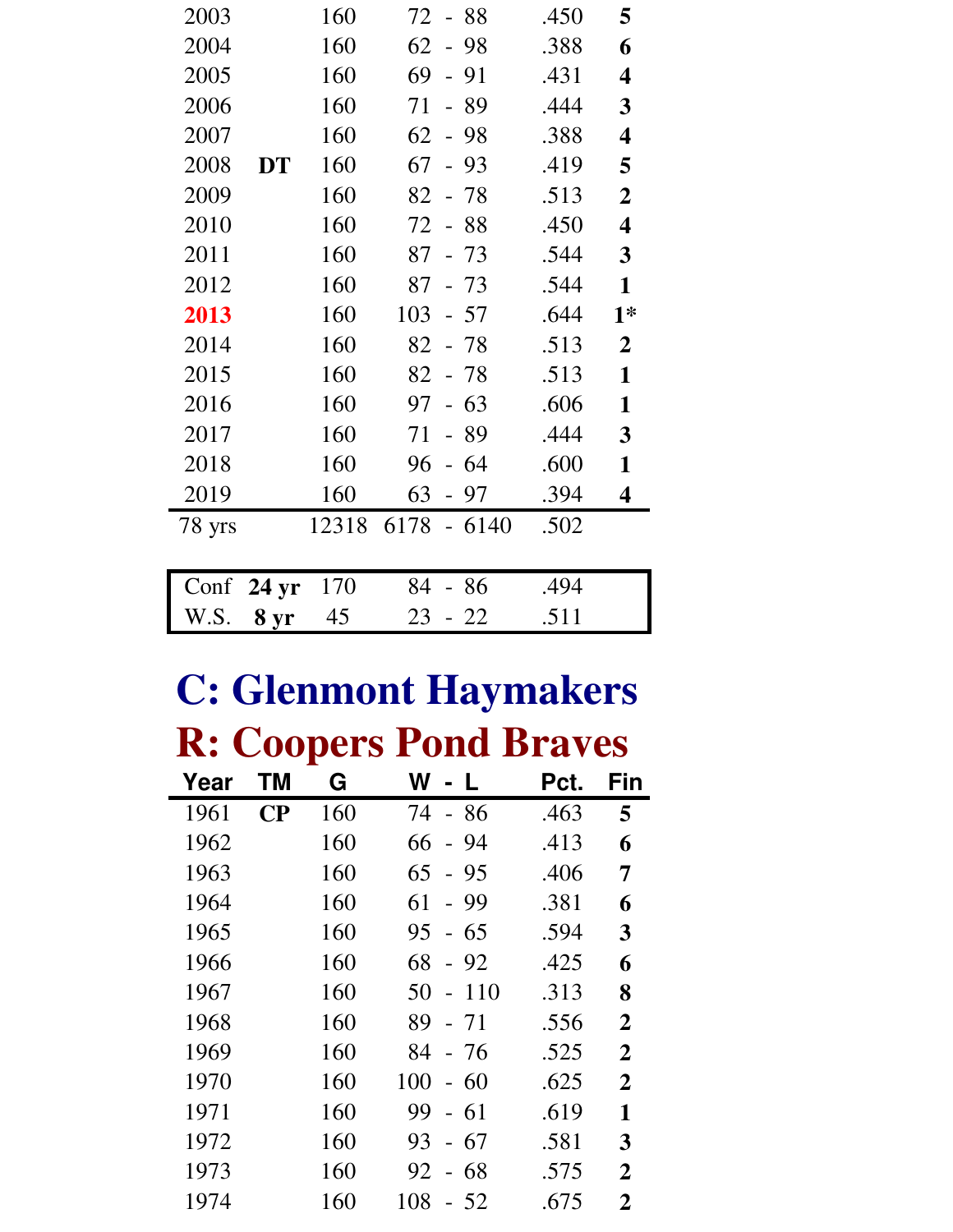| 1975 |            | 160 | 49<br>111<br>$\overline{\phantom{0}}$ | .694 | $1*$                    |
|------|------------|-----|---------------------------------------|------|-------------------------|
| 1976 |            | 160 | $102 - 58$                            | .638 | $\mathbf{1}$            |
| 1977 |            | 160 | 73 - 87                               | .456 | $\overline{\mathbf{4}}$ |
| 1978 |            | 160 | 87<br>$-73$                           | .544 | $\mathbf{3}$            |
| 1979 | <b>HS</b>  | 160 | 61<br>$-99$                           | .381 | 5                       |
| 1980 | PG         | 160 | 59<br>101<br>$\overline{\phantom{a}}$ | .369 | $\overline{\mathbf{4}}$ |
| 1981 |            | 112 | $-64$<br>48                           | .429 | 3                       |
| 1982 |            | 160 | 61<br>- 99                            | .381 | 5                       |
| 1983 |            | 160 | 67<br>93<br>$\equiv$                  | .419 | $\overline{\mathbf{4}}$ |
| 1984 |            | 160 | 44<br>116<br>$\overline{a}$           | .275 | 5                       |
| 1985 |            | 160 | 45<br>115<br>$\frac{1}{2}$            | .281 | 5                       |
| 1986 |            | 160 | 82<br>-78<br>$\sim$ $-$               | .513 | $\overline{\mathbf{4}}$ |
| 1987 |            | 160 | 109<br>51<br>$\overline{a}$           | .319 | 4                       |
| 1988 |            | 160 | 65<br>95<br>$\overline{\phantom{0}}$  | .594 | $\mathbf{3}$            |
| 1989 | <b>NS</b>  | 160 | 100<br>$-60$                          | .625 | $\mathbf{1}$            |
| 1990 |            | 160 | 65<br>95<br>$\mathbb{L}$              | .406 | 5                       |
| 1991 | OZ         | 160 | 67<br>93<br>$\blacksquare$            | .419 | $\boldsymbol{2}$        |
| 1992 | CC         | 160 | 104<br>56<br>$\frac{1}{2}$            | .350 | 6                       |
| 1993 |            | 160 | 74<br>86<br>$\frac{1}{2}$             | .463 | $\overline{\mathbf{4}}$ |
| 1994 |            | 160 | $85 - 75$                             | .531 | $\mathbf{3}$            |
| 1995 |            | 160 | 70<br>90<br>$\overline{\phantom{a}}$  | .438 | 6                       |
| 1996 |            | 160 | 103<br>57<br>$\blacksquare$           | .356 | 6                       |
| 1997 |            | 160 | 53 - 107                              | .331 | 6                       |
| 1998 | ${\bf SY}$ | 160 | 84<br>76                              | .525 | $\boldsymbol{2}$        |
| 1999 |            | 160 | 65<br>95<br>$\equiv$                  | .406 | 6                       |
| 2000 | PN         | 160 | 89<br>71                              | .444 | 5                       |
| 2001 | GL         | 160 | 80<br>80                              | .500 | 3                       |
| 2002 |            | 160 | 100<br>60<br>$\frac{1}{2}$            | .625 | $\boldsymbol{2}$        |
| 2003 |            | 160 | 79<br>$-81$                           | .494 | $\mathbf{3}$            |
| 2004 |            | 160 | 82<br>-78                             | .513 | $\boldsymbol{3}$        |
| 2005 |            | 160 | 67<br>$-93$                           | .419 | 5                       |
| 2006 |            | 160 | 71<br>89                              | .444 | 3                       |
| 2007 |            | 160 | 64<br>96<br>$\overline{\phantom{0}}$  | .600 | $\boldsymbol{2}$        |
| 2008 |            | 160 | 72<br>- 88                            | .450 | $\overline{\mathbf{4}}$ |
| 2009 |            | 160 | 62<br>98                              | .388 | 4                       |
| 2010 |            | 160 | 91<br>69                              | .569 | 1                       |
| 2011 |            | 160 | 67<br>93                              | .419 | $\overline{\mathbf{4}}$ |
| 2012 |            | 160 | 108<br>52<br>$\overline{\phantom{a}}$ | .325 | 4                       |
| 2013 |            | 160 | 77<br>83<br>$\overline{\phantom{0}}$  | .481 | 3                       |
| 2014 |            | 160 | 91<br>69                              | .569 | $\mathbf{1}$            |
| 2015 |            | 160 | 66<br>$-94$                           | .413 | $\overline{\mathbf{4}}$ |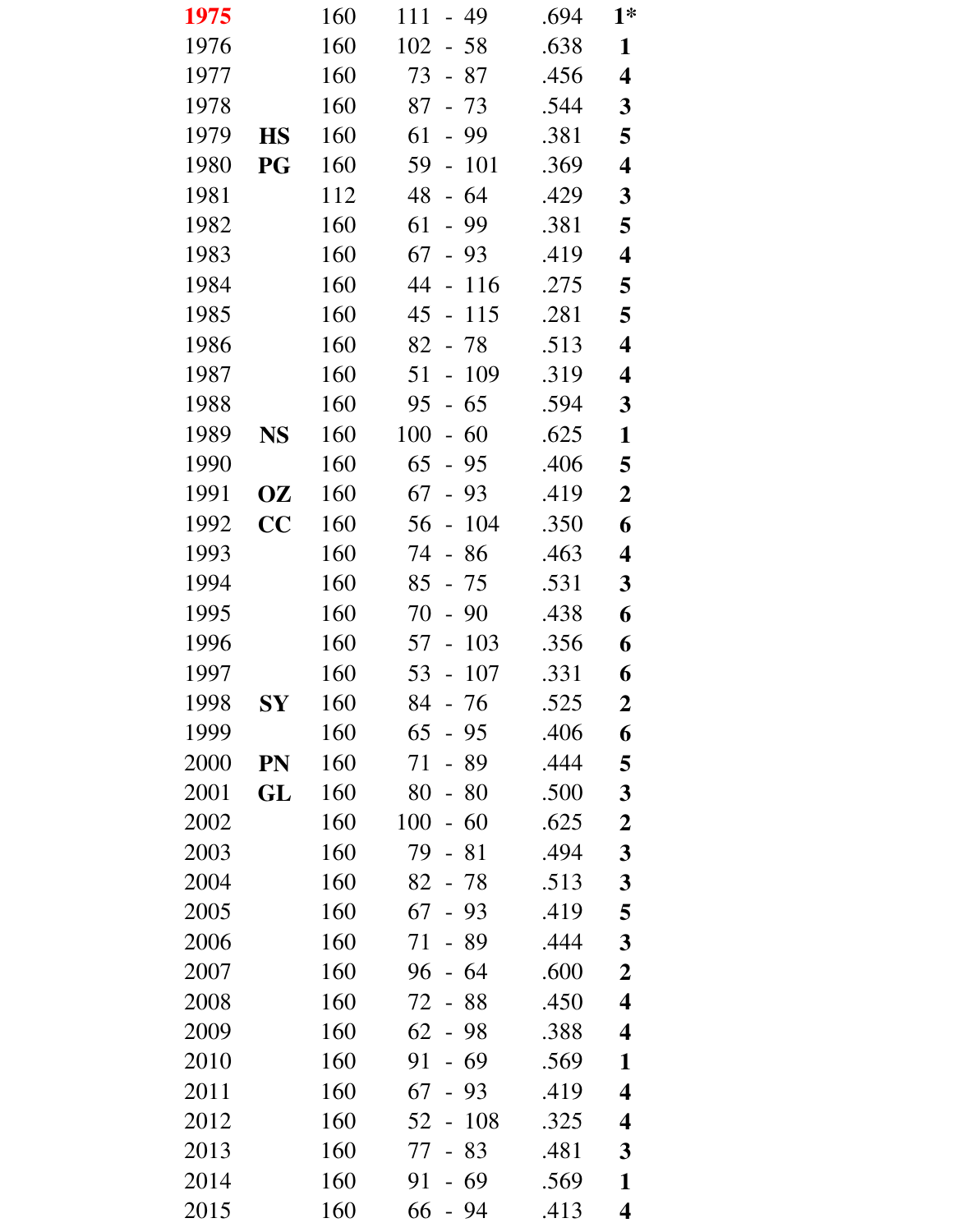| 2016   |                      | 160  | 72 - 88     | .450 | $\boldsymbol{4}$ |
|--------|----------------------|------|-------------|------|------------------|
| 2017   |                      | 160  | $59 - 101$  | .369 | 4                |
| 2018   |                      | 160  | $84 - 76$   | .525 | 3                |
| 2019   |                      | 160  | $80 - 80$   | .500 | 3                |
|        |                      |      |             |      |                  |
| 59 yrs |                      | 9392 | 4425 - 4967 | .471 |                  |
|        |                      |      |             |      |                  |
|        | Conf $10 \text{ yr}$ | 61   | $25 - 36$   | .410 |                  |

## **C: Kentucky WildCats R: Sonoma Crushers**

| Year | ΤM        | G   | W<br>- L                              | Pct. | Fin                     |
|------|-----------|-----|---------------------------------------|------|-------------------------|
| 1942 | <b>SE</b> | 154 | $-72$<br>82                           | .532 | 5                       |
| 1943 |           | 154 | 78<br>- 76                            | .506 | 5                       |
| 1944 |           | 154 | 96<br>$-58$                           | .623 | $\boldsymbol{2}$        |
| 1945 |           | 154 | 89<br>$-65$                           | .578 | $\mathbf{3}$            |
| 1946 |           | 154 | 92<br>62<br>$\equiv$                  | .597 | $\boldsymbol{2}$        |
| 1947 |           | 154 | 74<br>$-80$                           | .481 | $\mathbf{3}$            |
| 1948 | EL        | 154 | 72 - 82                               | .468 | $\overline{\mathbf{4}}$ |
| 1949 |           | 154 | 75<br>$-79$                           | .487 | $\overline{\mathbf{4}}$ |
| 1950 |           | 154 | 68<br>$-86$                           | .442 | $\overline{\mathbf{4}}$ |
| 1951 |           | 154 | 62<br>92<br>$\equiv$                  | .403 | 5                       |
| 1952 |           | 154 | $-69$<br>85                           | .552 | $\overline{\mathbf{4}}$ |
| 1953 |           | 154 | 61<br>$-93$                           | .396 | 7                       |
| 1954 |           | 154 | 73<br>81<br>$\equiv$                  | .474 | 6                       |
| 1955 |           | 154 | 75<br>$-79$                           | .487 | 6                       |
| 1956 | JM        | 154 | 105<br>49<br>$\overline{\phantom{0}}$ | .682 | $1*$                    |
| 1957 |           | 154 | 66<br>$-88$                           | .429 | 5                       |
| 1958 |           | 154 | 96<br>$-58$                           | .623 | 1                       |
| 1959 |           | 154 | 94<br>60<br>$\mathbb{L}^{\mathbb{N}}$ | .610 | 1                       |
| 1960 |           | 154 | 90<br>$-64$                           | .584 | $\mathbf{3}$            |
| 1961 |           | 160 | 84<br>- 76                            | .525 | 4                       |
| 1962 |           | 160 | 82<br>$-78$                           | .513 | 4                       |
| 1963 |           | 160 | $102 - 58$                            | .638 | 1                       |
| 1964 | <b>PS</b> | 160 | 77<br>- 83                            | .481 | 4                       |
| 1965 |           | 160 | 82<br>- 78                            | .513 | $\overline{\mathbf{4}}$ |
| 1966 |           | 160 | 65<br>- 95                            | .406 | 8                       |
| 1967 |           | 160 | 61<br>99                              | .381 | 7                       |
| 1968 |           | 160 | 76<br>84                              | .475 | 5                       |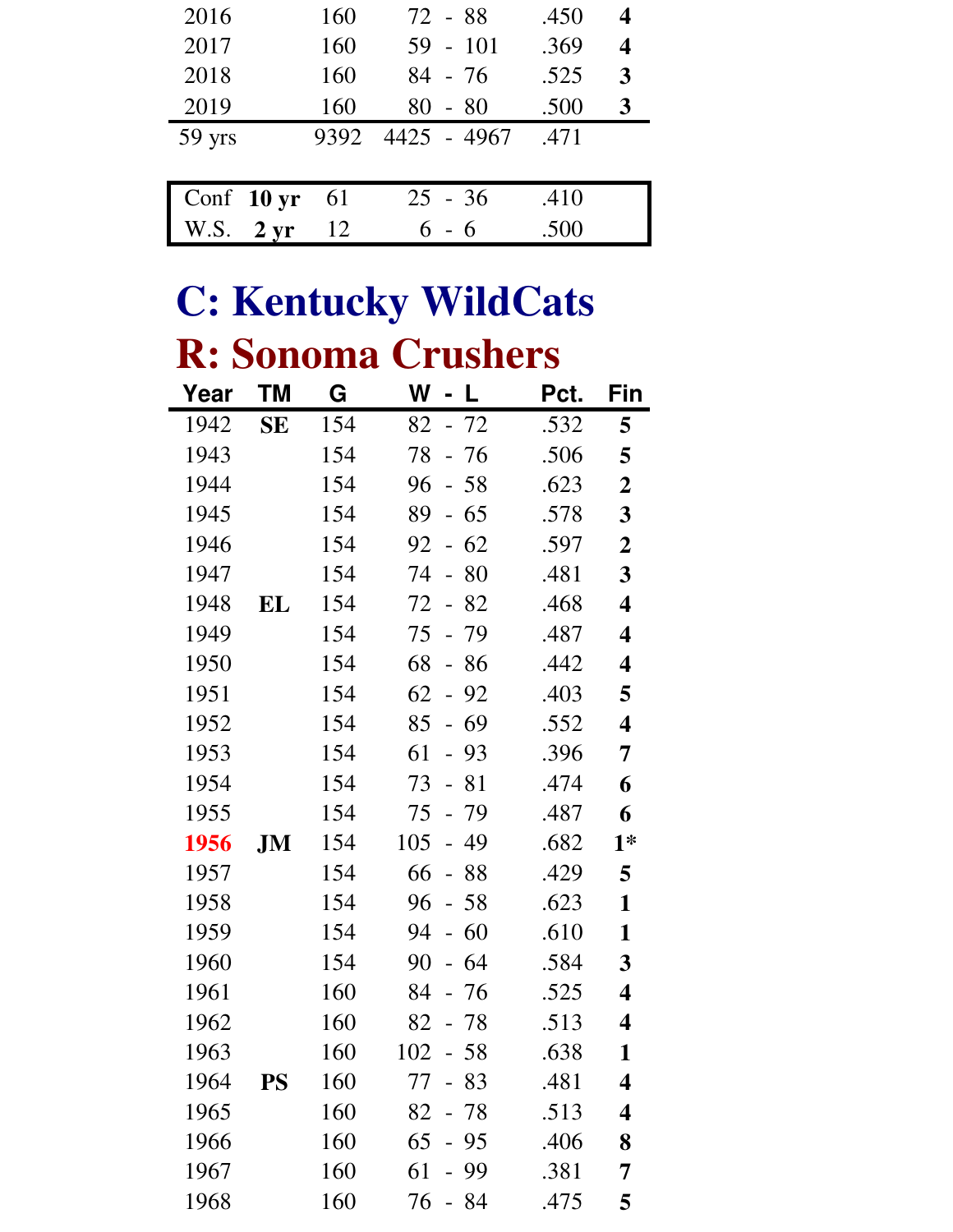| 1969 |                  | 160 | 83<br>- 77                            | .519 | 3                       |
|------|------------------|-----|---------------------------------------|------|-------------------------|
| 1970 |                  | 160 | 55<br>105<br>$\overline{\phantom{a}}$ | .344 | 5                       |
| 1971 |                  | 160 | 60<br>100<br>$\overline{\phantom{0}}$ | .375 | 5                       |
| 1972 |                  | 160 | 68<br>92<br>$\overline{\phantom{0}}$  | .425 | $\overline{\mathbf{4}}$ |
| 1973 |                  | 160 | 95<br>$-65$                           | .594 | $\boldsymbol{2}$        |
| 1974 |                  | 160 | 104<br>$-56$                          | .650 | $\mathbf{1}$            |
| 1975 |                  | 160 | 110<br>$-50$                          | .688 | $\mathbf{1}$            |
| 1976 |                  | 160 | 111<br>- 49                           | .694 | $\overline{2}$          |
| 1977 |                  | 160 | 113<br>- 47                           | .706 | $1*$                    |
| 1978 |                  | 160 | 83<br>$-77$                           | .519 | $\boldsymbol{2}$        |
| 1979 | AA               | 160 | 91<br>$-69$                           | .569 | $\boldsymbol{2}$        |
| 1980 |                  | 160 | 81<br>$-79$                           | .506 | $\mathbf{3}$            |
| 1981 |                  | 112 | 45 - 67                               | .402 | $\mathbf{3}$            |
| 1982 |                  | 162 | 90<br>$-72$                           | .556 | $\boldsymbol{2}$        |
| 1983 |                  | 160 | 98<br>$-62$                           | .613 | $\mathbf{1}$            |
| 1984 |                  | 160 | 106<br>54<br>$\equiv$                 | .663 | 1                       |
| 1985 |                  | 160 | 80<br>80<br>$\Box$                    | .500 | $\overline{\mathbf{4}}$ |
| 1986 |                  | 160 | 72 - 88                               | .450 | 4                       |
| 1987 | FF               | 160 | 108<br>$-52$                          | .675 | $\mathbf{1}$            |
| 1988 |                  | 160 | 88<br>$-72$                           | .550 | $\boldsymbol{2}$        |
| 1989 |                  | 160 | 66<br>94                              | .413 | $\overline{\mathbf{4}}$ |
| 1990 |                  | 160 | 88<br>72<br>$\sim$                    | .450 | 4                       |
| 1991 | WF               | 160 | 50<br>$-110$                          | .313 | 5                       |
| 1992 |                  | 160 | 48<br>112                             | .300 | 6                       |
| 1993 |                  | 160 | 41<br>119                             | .256 | 6                       |
| 1994 | <b>MX</b>        | 160 | 50<br>110<br>$\overline{a}$           | .313 | 6                       |
| 1995 |                  | 160 | 63<br>97<br>$\equiv$                  | .394 | 5                       |
| 1996 |                  | 160 | 90<br>$-70$                           | .563 | $\boldsymbol{2}$        |
| 1997 |                  | 160 | 72<br>$-88$                           | .450 | 3                       |
| 1998 |                  | 160 | 90<br>$-70$                           | .563 | 1                       |
| 1999 |                  | 160 | $-73$<br>87                           | .544 | 1                       |
| 2000 |                  | 160 | 97<br>$-63$                           | .606 | $\mathbf{1}$            |
| 2001 |                  | 160 | 84<br>- 76                            | .525 | $\boldsymbol{2}$        |
| 2002 |                  | 160 | 79<br>$-81$                           | .494 | 5                       |
| 2003 |                  | 160 | 84<br>76                              | .475 | $\overline{\mathbf{4}}$ |
| 2004 |                  | 160 | 80<br>80                              | .500 | $\overline{\mathbf{4}}$ |
| 2005 | SU               | 160 | 63<br>97<br>$\frac{1}{2}$             | .606 | $\boldsymbol{2}$        |
| 2006 | ML               | 160 | 68<br>- 92                            | .425 | 5                       |
| 2007 |                  | 160 | 105<br>55<br>$\overline{a}$           | .344 | 5                       |
| 2008 |                  | 160 | 79<br>81                              | .494 | $\mathbf{3}$            |
| 2009 | ${\bf A}{\bf Y}$ | 160 | $-94$<br>66                           | .413 | 3                       |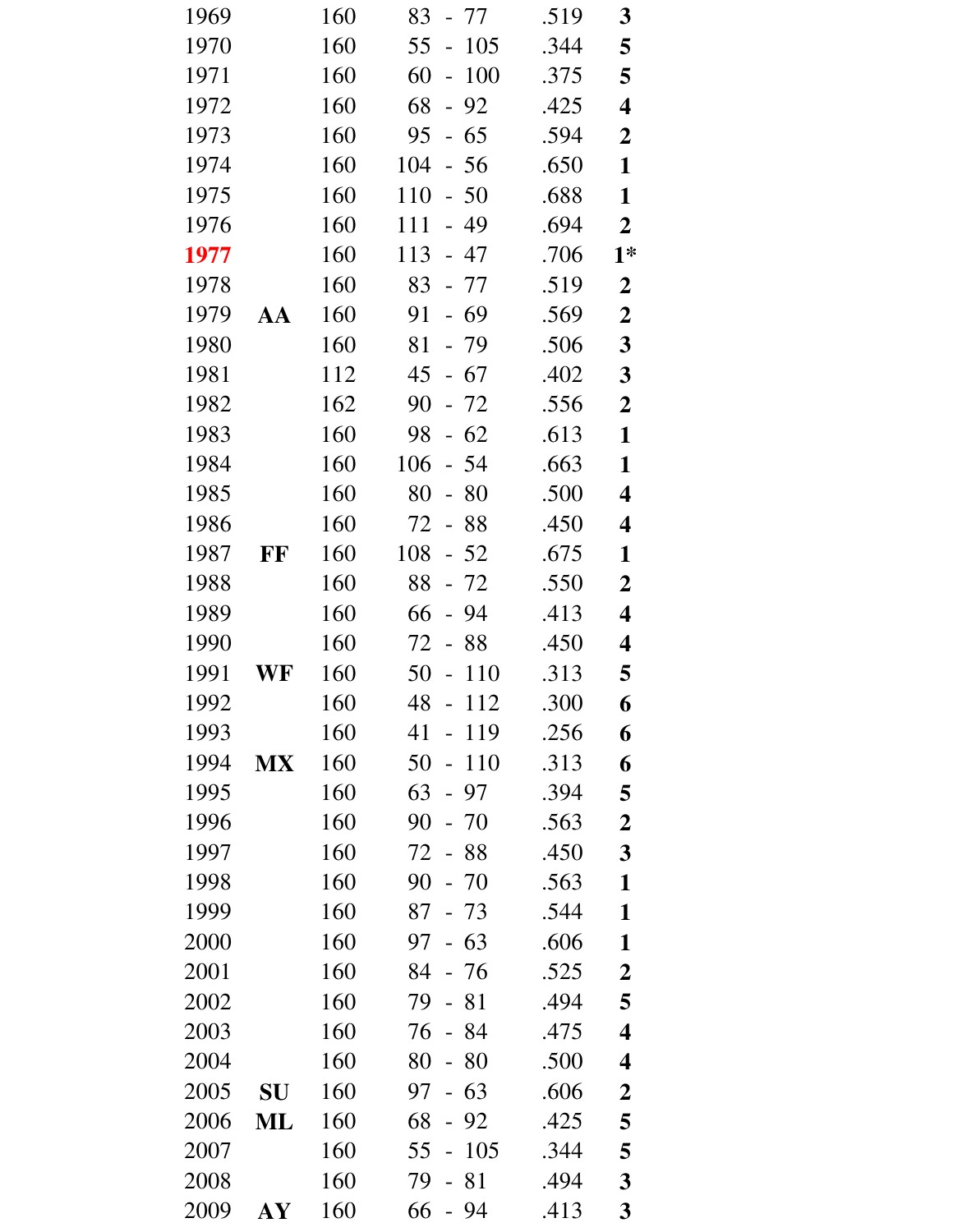| 2010                 |           | 160   | $81 - 79$       | .506 | $\overline{2}$          |
|----------------------|-----------|-------|-----------------|------|-------------------------|
| 2011                 |           | 160   | - 73<br>87      | .544 | $\overline{2}$          |
| 2012                 |           | 160   | 63<br>- 97      | .394 | 3                       |
| 2013                 |           | 160   | $69 - 91$       | .431 | 4                       |
| 2014                 |           | 160   | $65 - 95$       | .406 | $\overline{\mathbf{4}}$ |
| 2015                 |           | 160   | $77 - 83$       | .481 | 3                       |
| 2016                 |           | 160   | $75 - 85$       | .469 | 4                       |
| 2017                 | <b>FG</b> | 160   | $72 - 88$       | .450 | 3                       |
| 2018                 | <b>KY</b> | 160   | $66 - 94$       | .413 | 3                       |
| 2019                 |           | 160   | $123 - 37$      | .769 | $1*$                    |
| 78 yrs               |           | 12320 | 6191<br>$-6129$ | .503 |                         |
|                      |           |       |                 |      |                         |
| Conf $21 \text{ yr}$ |           | 131   | 56 - 75         | .427 |                         |
| W.S.                 | 6 yr      | 36    | 18<br>$-18$     | .500 |                         |

#### **C: Lake Wobegon Str'g Rabbits R: Bloomington Burn'g Bunyans**

| Year | <b>TM</b> | o<br>G | W                              | L     | o<br>Pct. | ັ<br>Fin                |
|------|-----------|--------|--------------------------------|-------|-----------|-------------------------|
| 1942 | <b>BY</b> | 154    | 86                             | $-68$ | .558      | 3                       |
| 1943 |           | 154    | 89                             | 65    | .578      | 3                       |
| 1944 |           | 154    | 75<br>$\overline{a}$           | 79    | .487      | 5                       |
| 1945 |           | 154    | 66<br>$\overline{a}$           | 88    | .429      | 6                       |
| 1946 |           | 154    | 74<br>$\overline{a}$           | 80    | .481      | 5                       |
| 1947 |           | 154    | 73<br>$\overline{a}$           | 81    | .474      | $\overline{\mathbf{4}}$ |
| 1948 |           | 154    | 86<br>$\overline{a}$           | 68    | .558      | 1                       |
| 1949 |           | 154    | 73<br>$\frac{1}{2}$            | 81    | .474      | 5                       |
| 1950 |           | 154    | 76                             | - 78  | .494      | 5                       |
| 1951 |           | 154    | 87<br>$\overline{\phantom{0}}$ | 67    | .565      | $\overline{\mathbf{4}}$ |
| 1952 |           | 154    | 52<br>$\overline{a}$           | 102   | .338      | 6                       |
| 1953 |           | 154    | 87<br>$\overline{a}$           | 67    | .565      | 3                       |
| 1954 |           | 154    | 98                             | $-56$ | .636      | $\mathbf{1}$            |
| 1955 |           | 154    | 81                             | $-73$ | .526      | $\overline{\mathbf{4}}$ |
| 1956 |           | 154    | 91<br>$\mathbf{r}$             | 63    | .591      | $\overline{\mathbf{4}}$ |
| 1957 |           | 154    | 89<br>$\overline{a}$           | 65    | .578      | $\mathbf 2$             |
| 1958 |           | 154    | 80                             | 74    | .519      | 4                       |
| 1959 |           | 154    | 82                             | $-72$ | .532      | 3                       |
| 1960 |           | 154    | 93                             | $-61$ | .604      | $1*$                    |
| 1961 |           | 160    | 102<br>$\overline{a}$          | 58    | .638      | 3                       |
| 1962 |           | 160    | 89                             | 71    | .556      | 3                       |
| 1963 |           | 160    | 92                             | 68    | .575      | $\overline{\mathbf{4}}$ |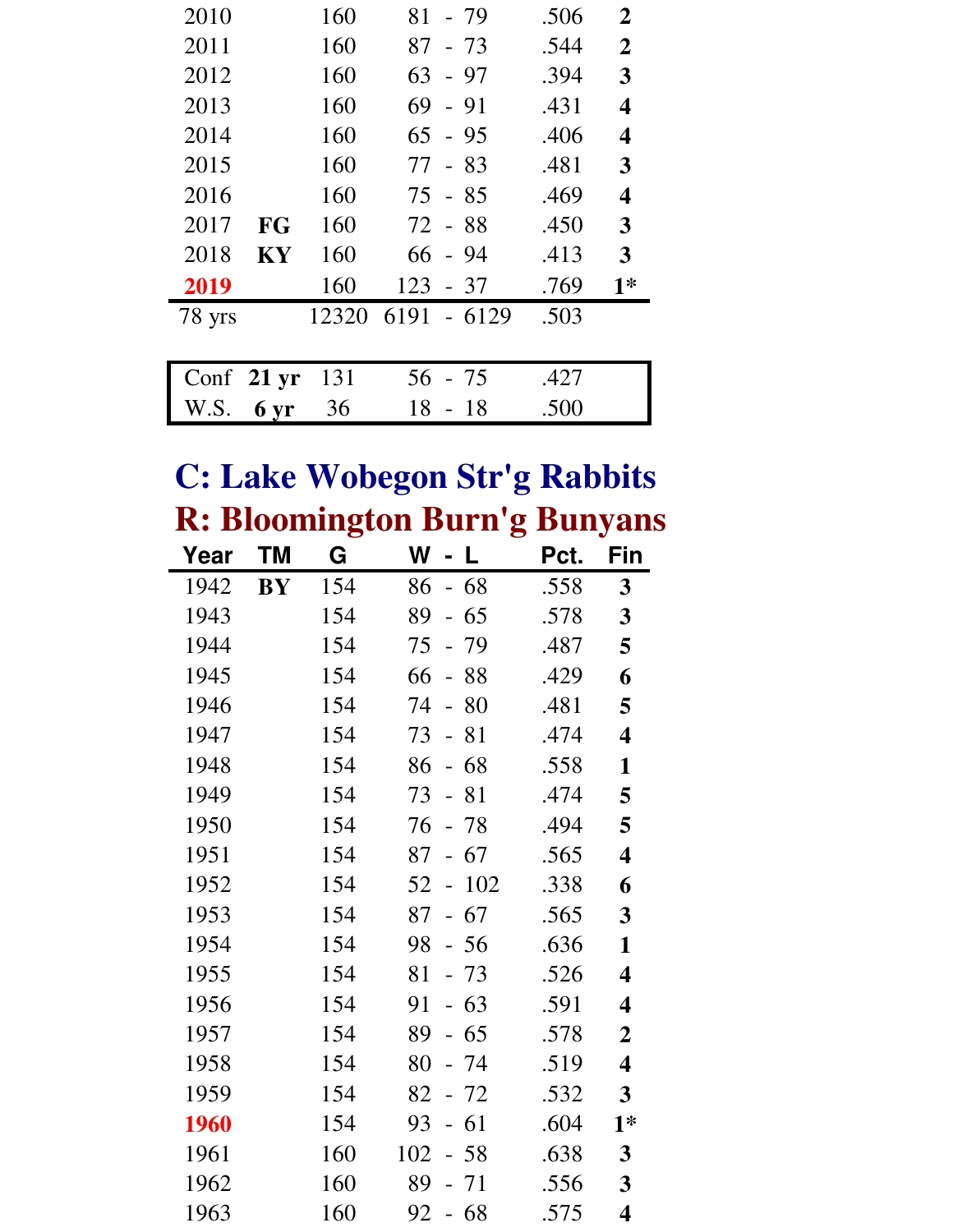| 1964 |           | 160 | 53<br>$-107$          | .331 | 8                       |
|------|-----------|-----|-----------------------|------|-------------------------|
| 1965 |           | 160 | 89<br>71<br>$\equiv$  | .444 | 6                       |
| 1966 |           | 160 | 75<br>$-85$           | .469 | 4                       |
| 1967 |           | 160 | 62<br>$-98$           | .388 | 6                       |
| 1968 |           | 160 | 67<br>$-93$           | .419 | 8                       |
| 1969 |           | 160 | 59<br>101<br>$\Box$   | .369 | 5                       |
| 1970 |           | 160 | 106<br>54<br>$\equiv$ | .338 | 5                       |
| 1971 |           | 160 | 63<br>$-97$           | .394 | 5                       |
| 1972 |           | 160 | 75<br>$-85$           | .469 | $\overline{\mathbf{4}}$ |
| 1973 |           | 160 | 80<br>$-80$           | .500 | 4                       |
| 1974 |           | 160 | 79<br>$-81$           | .494 | $\mathbf{3}$            |
| 1975 |           | 160 | 95<br>$-65$           | .594 | $\boldsymbol{2}$        |
| 1976 |           | 160 | 83<br>- 77            | .519 | $\mathbf{3}$            |
| 1977 |           | 160 | 95<br>$-65$           | .594 | $\mathbf{1}$            |
| 1978 |           | 160 | 94<br>- 66            | .588 | $\boldsymbol{2}$        |
| 1979 | $\bf CF$  | 160 | 97<br>$-63$           | .606 | $\mathbf{1}$            |
| 1980 |           | 160 | 85<br>- 75            | .531 | $\mathbf{3}$            |
| 1981 |           | 112 | 77<br>$-35$           | .688 | $1*$                    |
| 1982 |           | 160 | 75<br>$-85$           | .469 | $\boldsymbol{2}$        |
| 1983 |           | 160 | $82 - 78$             | .513 | $\mathbf{3}$            |
| 1984 |           | 160 | 94<br>$-66$           | .588 | $\boldsymbol{2}$        |
| 1985 | <b>CF</b> | 160 | 83<br>- 77            | .519 | $\mathbf{3}$            |
| 1986 |           | 160 | 105<br>$-55$          | .656 | $1*$                    |
| 1987 |           | 160 | 98<br>- 62            | .613 | 1                       |
| 1988 |           | 160 | 87<br>$-73$           | .544 | $\boldsymbol{2}$        |
| 1989 |           | 160 | 104<br>$-56$          | .650 | $\mathbf{1}$            |
| 1990 |           | 160 | 99<br>$-61$           | .619 | $\mathbf{1}$            |
| 1991 |           | 160 | 106<br>$-54$          | .663 | $\mathbf{1}$            |
| 1992 |           | 160 | 102<br>$-58$          | .638 | $\overline{2}$          |
| 1993 |           | 160 | 102<br>$-58$          | .638 | $\mathbf{1}$            |
| 1994 |           | 160 | 96<br>$-64$           | .600 | $1*$                    |
| 1995 | <b>CR</b> | 160 | 107<br>$-53$          | .669 | $\mathbf{1}$            |
| 1996 |           | 160 | 77<br>$-83$           | .481 | $\mathbf{3}$            |
| 1997 |           | 160 | 119<br>$-41$          | .744 | $\mathbf{1}$            |
| 1998 |           | 160 | 82<br>$-78$           | .513 | $\overline{\mathbf{4}}$ |
| 1999 |           | 160 | 109<br>$-51$          | .681 | $1*$                    |
| 2000 |           | 160 | 117<br>43<br>$\equiv$ | .731 | $\mathbf{1}$            |
| 2001 |           | 160 | 96<br>$-64$           | .600 | $\mathbf{1}$            |
| 2002 |           | 160 | 114<br>$-46$          | .713 | $\mathbf{1}$            |
| 2003 |           | 160 | 67<br>$-93$           | .419 | 5                       |
| 2004 |           | 160 | 101<br>$-59$          | .631 | $\mathbf{1}$            |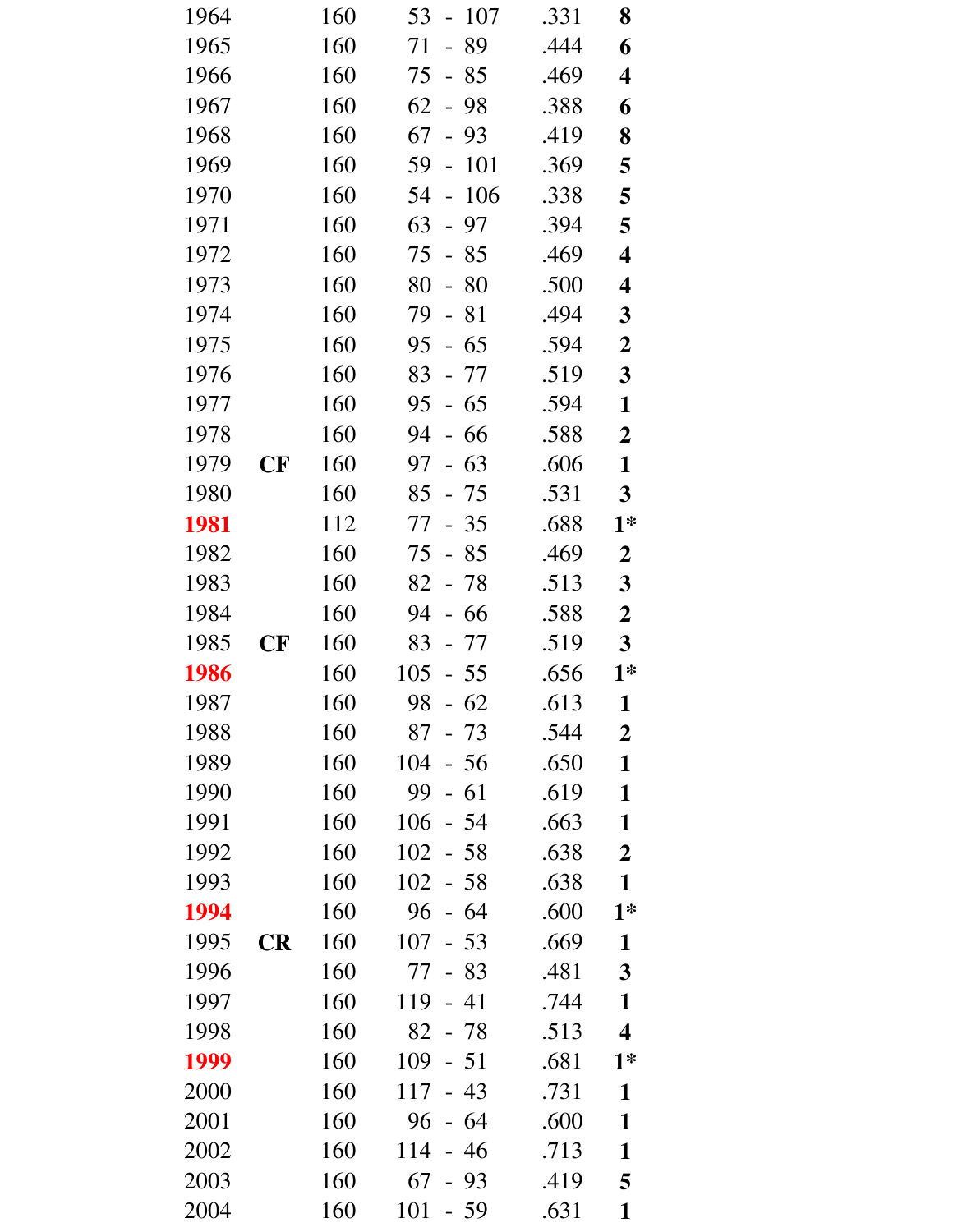| 2005   |                  | 160   | $-85$<br>75                 | .469 | 4                       |
|--------|------------------|-------|-----------------------------|------|-------------------------|
| 2006   |                  | 160   | 76<br>- 84                  | .475 | 4                       |
| 2007   | LW               | 160   | 80<br>$-80$                 | .500 | $\overline{\mathbf{4}}$ |
| 2008   |                  | 160   | 93<br>$-67$                 | .581 | 3                       |
| 2009   |                  | 160   | 64<br>- 96                  | .400 | 4                       |
| 2010   |                  | 160   | - 89<br>71                  | .444 | 3                       |
| 2011   |                  | 160   | 75<br>$-85$                 | .469 | $\overline{2}$          |
| 2012   |                  | 160   | $-72$<br>88                 | .550 | 1                       |
| 2013   |                  | 160   | 84<br>- 76                  | .525 | $\overline{2}$          |
| 2014   |                  | 160   | 60<br>100<br>$\overline{a}$ | .375 | 4                       |
| 2015   |                  | 160   | 68<br>$-92$                 | .425 | 3                       |
| 2016   |                  | 160   | 77<br>$-83$                 | .481 | $\overline{2}$          |
| 2017   |                  | 160   | 81<br>- 79                  | .506 | $\overline{2}$          |
| 2018   |                  | 160   | 75<br>$-85$                 | .469 | 3                       |
| 2019   |                  | 160   | 106<br>54<br>$\overline{a}$ | .338 | 4                       |
| 78 yrs |                  | 10624 | 5691<br>- 4933              | .536 |                         |
|        |                  |       |                             |      |                         |
| Conf   | 24 <sub>yr</sub> | 180   | 93<br>-87                   | .517 |                         |

# **C: Madison Danes**

W.S. **9 yr** 50 24 - 26 .480

| Year | ΤM | G   | W<br>L                               | Pct. | Fin              |
|------|----|-----|--------------------------------------|------|------------------|
| 1992 | WI | 160 | 52<br>108                            | .325 | 6                |
| 1993 |    | 160 | 45<br>115                            | .281 | 6                |
| 1994 |    | 160 | 41<br>119<br>$\overline{a}$          | .256 | 6                |
| 1995 |    | 160 | 55<br>105<br>$\overline{a}$          | .344 | 6                |
| 1996 | TD | 160 | 55<br>105<br>$\overline{a}$          | .344 | 6                |
| 1997 |    | 160 | 70<br>90<br>$\equiv$                 | .438 | 4                |
| 1998 |    | 160 | 67<br>$-93$                          | .419 | 4                |
| 1999 |    | 160 | 69<br>91<br>$\overline{\phantom{0}}$ | .431 | 5                |
| 2000 |    | 160 | 49<br>111<br>$\frac{1}{2}$           | .306 | 6                |
| 2001 | HT | 160 | 64<br>- 96                           | .400 | 6                |
| 2002 |    | 160 | 76<br>- 84                           | .475 | 4                |
| 2003 |    | 160 | 96<br>-64                            | .600 | 2                |
| 2004 |    | 160 | 94<br>66                             | .588 | 3                |
| 2005 |    | 160 | 84<br>-76                            | .525 | $\boldsymbol{2}$ |
| 2006 |    | 160 | 92<br>68                             | .575 | 3                |
| 2007 |    | 160 | 83<br>77                             | .481 | 5                |
| 2008 | MN | 160 | 86<br>-74                            | .538 | 3                |
| 2009 |    | 160 | 74<br>86                             | .463 | 4                |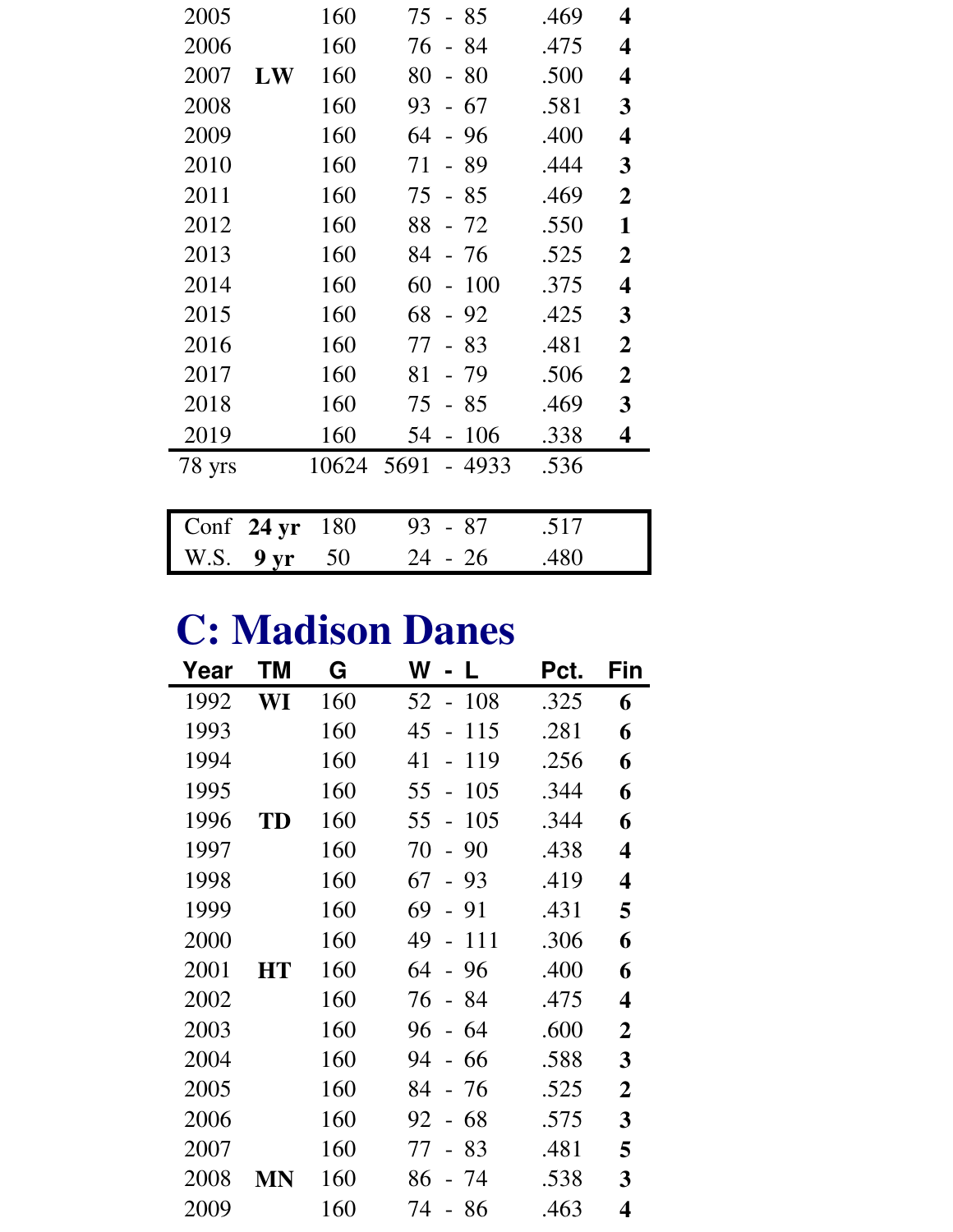| 2010   |               | 160  | 80<br>$-80$     | .500 | $\overline{2}$ |
|--------|---------------|------|-----------------|------|----------------|
| 2011   |               | 160  | 91<br>$-69$     | .569 | $\mathbf 2$    |
| 2012   |               | 160  | 86<br>- 74      | .538 | $\overline{2}$ |
| 2013   |               | 160  | $82 - 78$       | .513 | $\overline{2}$ |
| 2014   |               | 160  | 76 - 84         | .475 | 3              |
| 2015   |               | 160  | 73 - 87         | .456 | 3              |
| 2016   |               | 160  | 78<br>- 82      | .488 | 3              |
| 2017   |               | 160  | $-63$<br>97     | .606 | $1*$           |
| 2018   |               | 160  | 90<br>$-70$     | .563 | $\overline{2}$ |
| 2019   |               | 160  | $-63$<br>97     | .606 | 2              |
| 28 yrs |               | 4480 | 2096<br>$-2384$ | .468 |                |
|        |               |      |                 |      |                |
| Conf   | $3 \, yr$     | 34   | 23<br>-11       | .676 |                |
| W.S.   | $2 \,\rm{yr}$ | 10   | 6               | .400 |                |

#### **C: Marco Island Gators R: Sioux Falls Fight'g Sioux**

|      |           |     | D                                    | ට    |                         |
|------|-----------|-----|--------------------------------------|------|-------------------------|
| Year | ΤM        | G   | W<br>L                               | Pct. | Fin                     |
| 1942 | <b>SF</b> | 154 | $-73$<br>81                          | .526 | 6                       |
| 1943 |           | 154 | 90<br>64<br>$\overline{\phantom{0}}$ | .584 | $\overline{2}$          |
| 1944 |           | 154 | 97<br>57<br>$\overline{a}$           | .630 | $\mathbf{1}$            |
| 1945 |           | 154 | 72<br>82<br>$\overline{\phantom{0}}$ | .532 | $\overline{\mathbf{4}}$ |
| 1946 |           | 154 | 66<br>88<br>$\overline{a}$           | .429 | 6                       |
| 1947 |           | 154 | 61<br>93<br>$\overline{a}$           | .396 | 6                       |
| 1948 |           | 154 | 65<br>89<br>$\blacksquare$           | .422 | 5                       |
| 1949 |           | 154 | 81<br>$-73$                          | .526 | 1                       |
| 1950 |           | 154 | 74<br>80<br>$\overline{a}$           | .481 | $\mathbf 2$             |
| 1951 |           | 154 | 89<br>65<br>$\overline{\phantom{0}}$ | .578 | 3                       |
| 1952 |           | 154 | 86<br>68<br>$\overline{\phantom{0}}$ | .558 | 3                       |
| 1953 |           | 154 | 73<br>81<br>$\overline{a}$           | .474 | 4                       |
| 1954 |           | 154 | 75<br>- 79                           | .487 | 5                       |
| 1955 |           | 154 | 78<br>- 76                           | .506 | 5                       |
| 1956 |           | 154 | 83<br>71<br>$\overline{\phantom{0}}$ | .539 | 6                       |
| 1957 |           | 154 | 74<br>80<br>$\overline{a}$           | .481 | 4                       |
| 1958 |           | 154 | 67<br>87<br>$\overline{a}$           | .565 | 3                       |
| 1959 |           | 154 | 56<br>98<br>$\blacksquare$           | .364 | 7                       |
| 1960 |           | 154 | 57<br>97<br>$\overline{a}$           | .370 | 7                       |
| 1961 |           | 160 | 74<br>86<br>$\equiv$                 | .463 | 5                       |
| 1962 |           | 160 | 66<br>- 94                           | .413 | 7                       |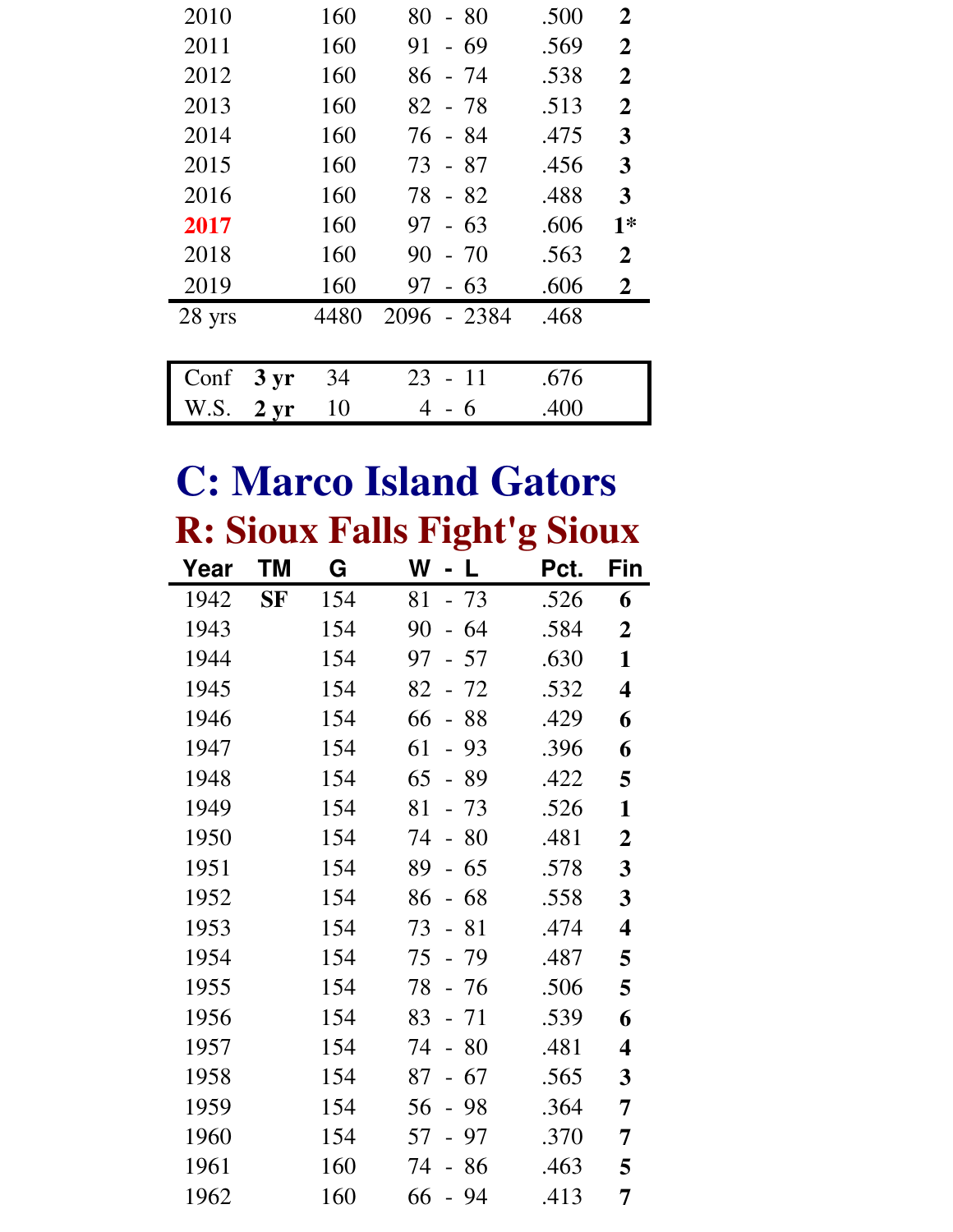| 1963 |    | 160 | 57<br>103<br>$\blacksquare$          | .356 | 8                       |
|------|----|-----|--------------------------------------|------|-------------------------|
| 1964 |    | 160 | 103<br>57<br>$\overline{a}$          | .356 | 8                       |
| 1965 |    | 160 | 70<br>$-90$                          | .438 | 6                       |
| 1966 |    | 160 | 73<br>87<br>$\overline{\phantom{0}}$ | .456 | 6                       |
| 1967 |    | 160 | $85 - 75$                            | .531 | 4                       |
| 1968 |    | 160 | 77<br>83<br>$\Box$                   | .481 | 5                       |
| 1969 |    | 160 | 90<br>$-70$                          | .563 | $\boldsymbol{2}$        |
| 1970 |    | 160 | 77<br>$-83$                          | .481 | $\mathbf{3}$            |
| 1971 |    | 160 | 87<br>$-73$                          | .544 | $\mathbf{1}$            |
| 1972 |    | 160 | 100<br>$-60$                         | .625 | $\boldsymbol{2}$        |
| 1973 |    | 160 | 98<br>62<br>$\overline{\phantom{0}}$ | .613 | $\mathbf{1}$            |
| 1974 |    | 160 | 115<br>$-45$                         | .719 | $\mathbf{1}$            |
| 1975 |    | 160 | $85 - 75$                            | .531 | $\overline{2}$          |
| 1976 |    | 160 | 90<br>$-70$                          | .563 | $\mathbf{1}$            |
| 1977 |    | 160 | $83 - 77$                            | .519 | $\mathbf{3}$            |
| 1978 |    | 160 | 71<br>- 89                           | .444 | 4                       |
| 1979 | SJ | 160 | $85 - 75$                            | .531 | $\boldsymbol{2}$        |
| 1980 |    | 160 | 76<br>$-84$                          | .475 | $\boldsymbol{2}$        |
| 1981 | PA | 112 | 48<br>$-64$                          | .429 | $\mathbf{3}$            |
| 1982 |    | 160 | 70<br>$-90$                          | .438 | 4                       |
| 1983 |    | 160 | 60<br>100<br>$\overline{a}$          | .375 | 5                       |
| 1984 |    | 160 | 81<br>79<br>$\overline{\phantom{a}}$ | .506 | 4                       |
| 1985 |    | 160 | $90 - 70$                            | .563 | $\mathbf{3}$            |
| 1986 |    | 160 | 98<br>62                             | .613 | 1                       |
| 1987 |    | 160 | 90<br>$-70$                          | .563 | 3                       |
| 1988 |    | 160 | 83<br>77                             | .519 | $\overline{\mathbf{4}}$ |
| 1989 |    | 160 | 99<br>61<br>$\overline{\phantom{a}}$ | .619 | $\boldsymbol{2}$        |
| 1990 |    | 160 | 74<br>86<br>$\equiv$                 | .463 | 4                       |
| 1991 |    | 160 | 91<br>- 69                           | .569 | $\mathbf{3}$            |
| 1992 |    | 160 | 102<br>58                            | .363 | 4                       |
| 1993 |    | 160 | 101<br>59                            | .369 | 6                       |
| 1994 |    | 160 | 79<br>81<br>$\overline{\phantom{0}}$ | .494 | 4                       |
| 1995 |    | 160 | 64<br>- 96                           | .400 | 6                       |
| 1996 |    | 160 | 74<br>- 86                           | .463 | 4                       |
| 1997 |    | 160 | 88<br>- 72                           | .550 | $\boldsymbol{2}$        |
| 1998 |    | 160 | 61<br>99                             | .619 | $2*$                    |
| 1999 |    | 160 | 79<br>81                             | .494 | $\mathbf{3}$            |
| 2000 |    | 160 | 82<br>- 78                           | .513 | $\boldsymbol{2}$        |
| 2001 |    | 160 | 69<br>$-91$                          | .431 | 5                       |
| 2002 | PA | 160 | 81<br>-79                            | .506 | $\overline{\mathbf{3}}$ |
| 2003 |    | 160 | 91<br>- 69                           | .569 | 3                       |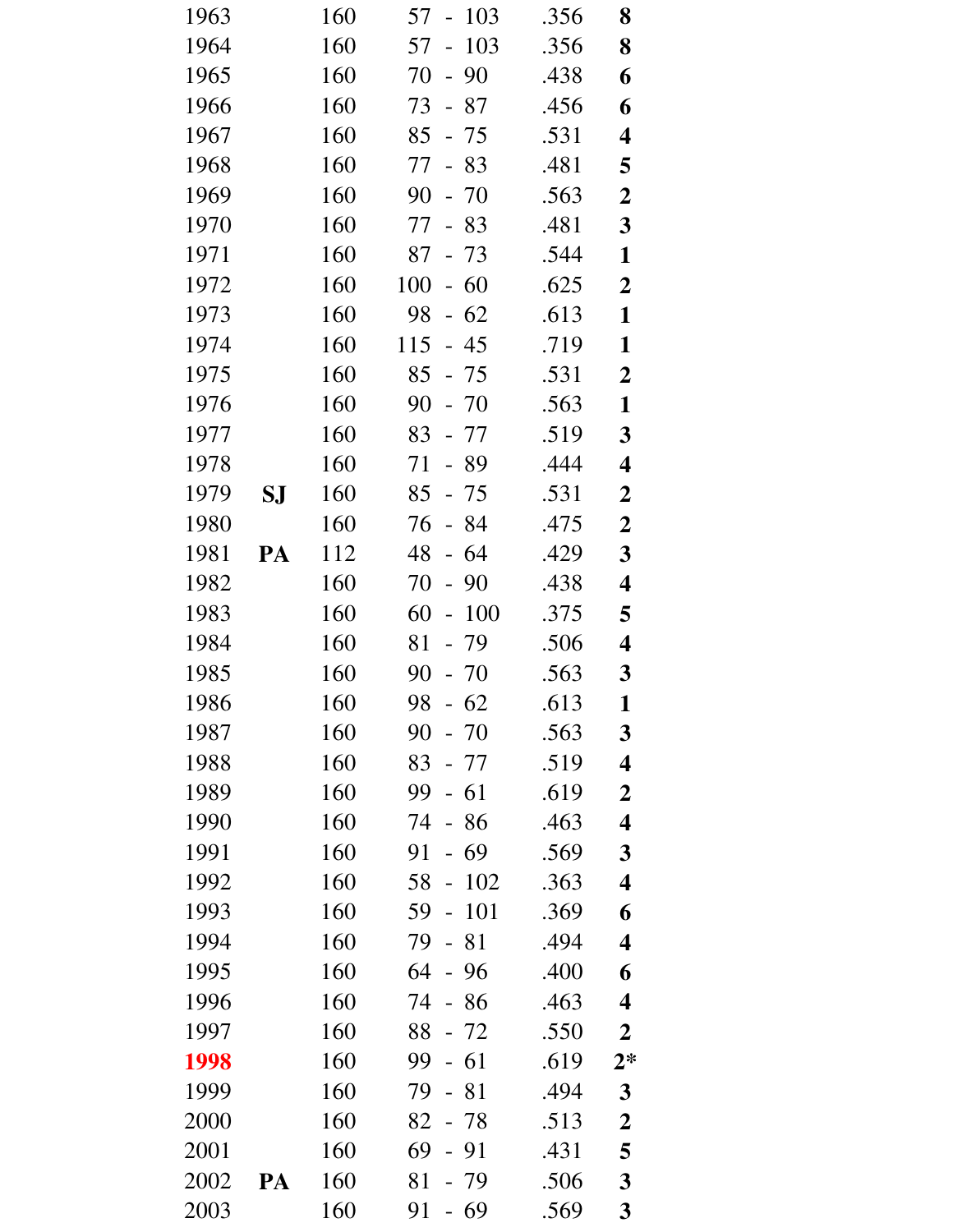| 2004   | <b>CT</b>        | 160   | 95<br>$-65$                           | .594 | $\overline{2}$          |
|--------|------------------|-------|---------------------------------------|------|-------------------------|
| 2005   |                  | 160   | 79<br>- 81                            | .494 | $\overline{\mathbf{3}}$ |
| 2006   |                  | 160   | 48<br>112<br>$\frac{1}{2}$            | .300 | 6                       |
| 2007   | <b>JT</b>        | 160   | 79<br>81<br>$\overline{a}$            | .494 | $\overline{\mathbf{4}}$ |
| 2008   | <b>GV</b>        | 160   | 63<br>97<br>$\overline{a}$            | .394 | 5                       |
| 2009   | <b>MG</b>        | 160   | 56<br>104<br>$\frac{1}{2}$            | .350 | $\overline{\mathbf{4}}$ |
| 2010   |                  | 160   | 88<br>$-72$                           | .550 | 3                       |
| 2011   |                  | 160   | 60<br>100                             | .375 | $\overline{\mathbf{4}}$ |
| 2012   |                  | 160   | 71<br>- 89                            | .444 | $\overline{\mathbf{4}}$ |
| 2013   |                  | 160   | 87<br>- 73                            | .544 | $\mathbf{1}$            |
| 2014   |                  | 160   | 78<br>82                              | .488 | $\boldsymbol{2}$        |
| 2015   |                  | 160   | 69<br>91                              | .431 | $\overline{2}$          |
| 2016   |                  | 160   | 105<br>55<br>$\overline{\phantom{a}}$ | .344 | $\overline{\mathbf{4}}$ |
| 2017   |                  | 160   | 83<br>- 77                            | .519 | $\mathbf{1}$            |
| 2018   |                  | 160   | 81<br>- 79                            | .506 | $\mathbf{1}$            |
| 2019   |                  | 160   | 71<br>- 89                            | .444 | 3                       |
| 78 yrs |                  | 12318 | 6041<br>$-6277$                       | .490 |                         |
|        |                  |       |                                       |      |                         |
| Conf   | 17 <sub>yr</sub> | 102   | 42<br>-60                             | .412 |                         |
| W.S.   | 6 yr             | 34    | 12<br>$-22$                           | .353 |                         |

# **C: Mudville Nine**

## **R: Seattle Rainiers**

| Year | ΤM        | G   | W<br>$\perp$ | Pct. | Fin                     |
|------|-----------|-----|--------------|------|-------------------------|
| 1942 | <b>SR</b> | 154 | 100<br>- 54  | .649 | 1                       |
| 1943 |           | 154 | 97<br>$-57$  | .630 | $\overline{2}$          |
| 1944 | MО        | 154 | 73<br>- 81   | .474 | 4                       |
| 1945 |           | 154 | $-69$<br>85  | .552 | 4                       |
| 1946 |           | 154 | 107<br>- 47  | .695 | $\overline{2}$          |
| 1947 |           | 154 | 81<br>$-73$  | .526 | $\overline{\mathbf{4}}$ |
| 1948 |           | 154 | 76 - 78      | .494 | 5                       |
| 1949 |           | 154 | 85 - 69      | .552 | $\overline{\mathbf{4}}$ |
| 1950 |           | 154 | 94<br>$-60$  | .610 | 3                       |
| 1951 |           | 154 | 81<br>$-73$  | .526 | 4                       |
| 1952 |           | 154 | 77<br>- 77   | .500 | 4                       |
| 1953 |           | 154 | 83<br>- 71   | .539 | 4                       |
| 1954 |           | 154 | 81<br>- 73   | .526 | 4                       |
| 1955 |           | 154 | 56<br>- 98   | .364 | 5                       |
| 1956 |           | 154 | 65<br>- 89   | .422 | 4                       |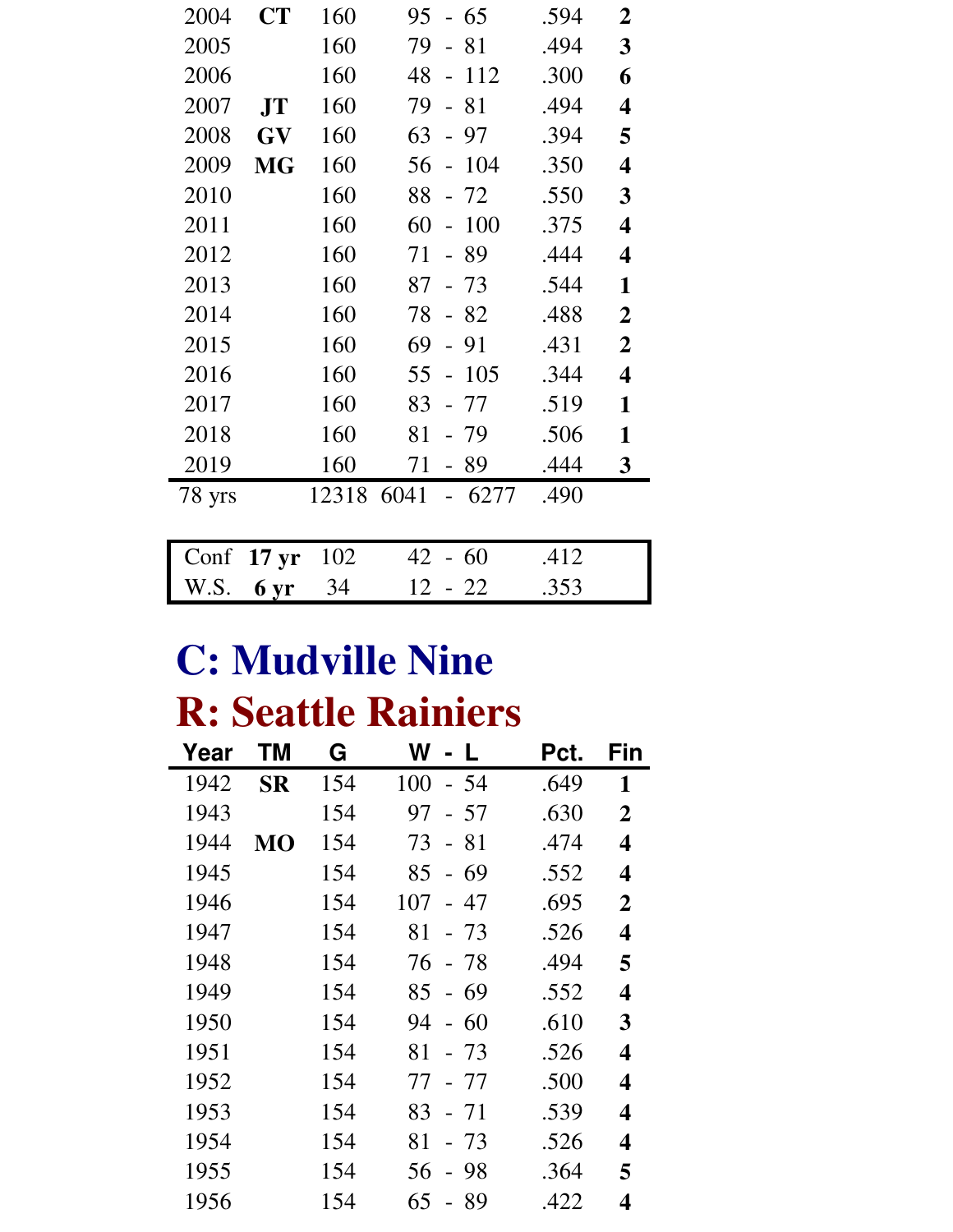| 1957 |           | 154 | 61<br>- 93                           | .396 | 5                       |
|------|-----------|-----|--------------------------------------|------|-------------------------|
| 1958 |           | 154 | 72<br>82<br>$\equiv$                 | .468 | $\mathbf{3}$            |
| 1959 |           | 154 | 57 - 97                              | .370 | 6                       |
| 1960 |           | 154 | 59<br>- 95                           | .383 | 6                       |
| 1961 |           | 160 | $65 - 95$                            | .406 | 7                       |
| 1962 |           | 160 | 85<br>- 75                           | .531 | 6                       |
| 1963 |           | 160 | $93 - 67$                            | .581 | $\mathbf{3}$            |
| 1964 |           | 160 | 84 - 76                              | .525 | 5                       |
| 1965 |           | 160 | $87 - 73$                            | .544 | 5                       |
| 1966 |           | 160 | $88 - 72$                            | .550 | $\overline{\mathbf{4}}$ |
| 1967 |           | 160 | 74<br>86<br>$\overline{\phantom{a}}$ | .463 | 6                       |
| 1968 |           | 160 | 103<br>57<br>$\sim$                  | .356 | 6                       |
| 1969 |           | 160 | 49<br>111<br>$\Box$                  | .306 | 5                       |
| 1970 |           | 160 | 71<br>89<br>$\overline{a}$           | .444 | 5                       |
| 1971 |           | 160 | $82 - 78$                            | .513 | $\mathbf{3}$            |
| 1972 |           | 160 | 85<br>- 75                           | .531 | $\mathbf{3}$            |
| 1973 |           | 160 | 102<br>58<br>$\sim$                  | .363 | 5                       |
| 1974 |           | 160 | 76<br>$-84$                          | .475 | 4                       |
| 1975 |           | 160 | 92<br>$-68$                          | .575 | $\mathbf{1}$            |
| 1976 |           | 160 | 74<br>- 86                           | .463 | $\overline{\mathbf{4}}$ |
| 1977 |           | 160 | 89<br>71<br>$\frac{1}{2}$            | .556 | $\boldsymbol{2}$        |
| 1978 |           | 160 | 90<br>70<br>$\Box$                   | .563 | 1                       |
| 1979 | <b>MS</b> | 160 | 71<br>- 89                           | .444 | 5                       |
| 1980 |           | 160 | 62<br>98                             | .388 | 3                       |
| 1981 | AT        | 112 | 41<br>- 71                           | .366 | 5                       |
| 1982 | ME        | 160 | 48<br>112<br>$\frac{1}{2}$           | .300 | 5                       |
| 1983 | WS        | 160 | 67<br>93<br>$\overline{\phantom{0}}$ | .581 | $\boldsymbol{2}$        |
| 1984 |           | 160 | 78<br>82<br>$\overline{\phantom{0}}$ | .488 | $\mathbf{3}$            |
| 1985 |           | 163 | 85<br>- 78                           | .521 | $\boldsymbol{2}$        |
| 1986 |           | 160 | 89<br>71                             | .556 | $\boldsymbol{2}$        |
| 1987 |           | 160 | 86<br>- 74                           | .538 | $\boldsymbol{2}$        |
| 1988 |           | 160 | 73<br>87<br>$\overline{\phantom{0}}$ | .456 | $\overline{\mathbf{4}}$ |
| 1989 |           | 160 | 75<br>85<br>$\overline{\phantom{0}}$ | .469 | 3                       |
| 1990 | <b>MP</b> | 160 | 80<br>80<br>$\overline{\phantom{0}}$ | .500 | 3                       |
| 1991 |           | 160 | 79<br>81                             | .494 | $\overline{\mathbf{4}}$ |
| 1992 | <b>BT</b> | 160 | 89<br>71                             | .444 | $\overline{\mathbf{4}}$ |
| 1993 |           | 160 | 81<br>79                             | .506 | 4                       |
| 1994 | <b>RV</b> | 160 | 82<br>78                             | .513 | 3                       |
| 1995 | <b>MW</b> | 160 | 71<br>89<br>$\equiv$                 | .444 | $\overline{\mathbf{4}}$ |
| 1996 |           | 160 | 101<br>59                            | .631 | 1                       |
| 1997 |           | 160 | 95<br>65                             | .594 | $\mathbf{1}$            |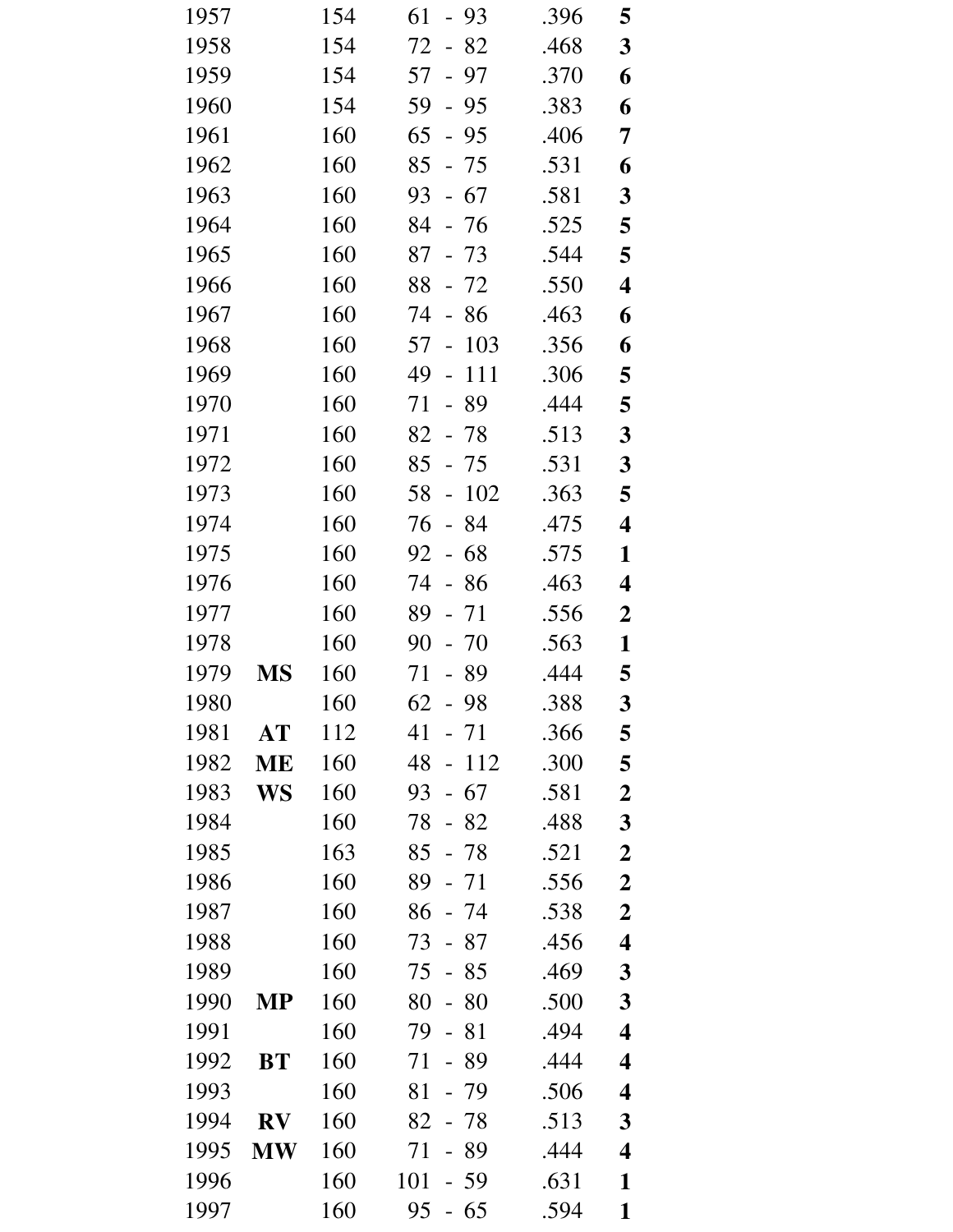| 1998                 | <b>NR</b>      | 160   | $62 - 98$                   | .388 | 6                       |
|----------------------|----------------|-------|-----------------------------|------|-------------------------|
| 1999                 | LL             | 160   | $-96$<br>64                 | .400 | 5                       |
| 2000                 | EW             | 160   | 82<br>$-78$                 | .513 | $\overline{\mathbf{4}}$ |
| 2001                 | M <sub>9</sub> | 160   | 62<br>$-98$                 | .388 | 6                       |
| 2002                 |                | 160   | 38<br>$-122$                | .238 | 6                       |
| 2003                 |                | 160   | $-86$<br>74                 | .463 | $\overline{\mathbf{4}}$ |
| 2004                 |                | 160   | 68<br>$-92$                 | .425 | 5                       |
| 2005                 |                | 160   | 65<br>$-95$                 | .406 | 6                       |
| 2006                 |                | 160   | 68<br>$-92$                 | .425 | 6                       |
| 2007                 |                | 160   | $-88$<br>72                 | .450 | $\overline{\mathbf{4}}$ |
| 2008                 |                | 160   | 90<br>$-70$                 | .563 | $\mathbf{3}$            |
| 2009                 |                | 160   | 68<br>$-92$                 | .425 | $\overline{\mathbf{4}}$ |
| 2010                 |                | 160   | 64<br>- 96                  | .400 | $\mathbf{3}$            |
| 2011                 |                | 160   | 72<br>$-88$                 | .450 | $\mathbf{3}$            |
| 2012                 |                | 160   | 46<br>114<br>$\overline{a}$ | .288 | $\overline{\mathbf{4}}$ |
| 2013                 |                | 160   | 64<br>96<br>$\overline{a}$  | .600 | $\boldsymbol{2}$        |
| 2014                 |                | 160   | 64<br>- 96                  | .400 | $\overline{\mathbf{4}}$ |
| 2015                 |                | 160   | 101<br>59<br>$\overline{a}$ | .369 | $\overline{\mathbf{4}}$ |
| 2016                 |                | 160   | 69<br>91<br>$\overline{a}$  | .431 | 4                       |
| 2017                 |                | 160   | 90<br>$-70$                 | .563 | $\boldsymbol{2}$        |
| 2018                 |                | 160   | 97<br>63                    | .606 | $\boldsymbol{2}$        |
| 2019                 |                | 160   | 49<br>111<br>$\overline{a}$ | .306 | 4                       |
| 78 yrs               |                | 12321 | 5869<br>$-6452$             | .476 |                         |
|                      |                |       |                             |      |                         |
| Conf $12 \text{ yr}$ |                | 97    | 45<br>$-52$                 | .464 |                         |

### **C: Murderous Crows**

W.S. **1 yr** 6 2 - 4 .333

| Year | ΤM | G   | W l<br>- L  | Pct. | Fin            |
|------|----|-----|-------------|------|----------------|
| 1992 | MН | 160 | 76 - 84     | .475 | 3              |
| 1993 |    | 160 | 82 - 78     | .513 | 5              |
| 1994 |    | 160 | 68<br>$-92$ | .425 | 4              |
| 1995 | SL | 160 | 72 - 88     | .450 | 3              |
| 1996 |    | 160 | 74 - 86     | .463 | 4              |
| 1997 | SL | 160 | 75 - 85     | .469 | 3              |
| 1998 |    | 160 | 80<br>$-80$ | .500 | 4              |
| 1999 |    | 160 | 94 - 66     | .588 | $\overline{2}$ |
| 2000 |    | 160 | $62 - 98$   | .388 | 5              |
| 2001 | PM | 160 | 93<br>$-67$ | .581 | 3              |
| 2002 |    | 160 | 68<br>$-92$ | .425 | 5              |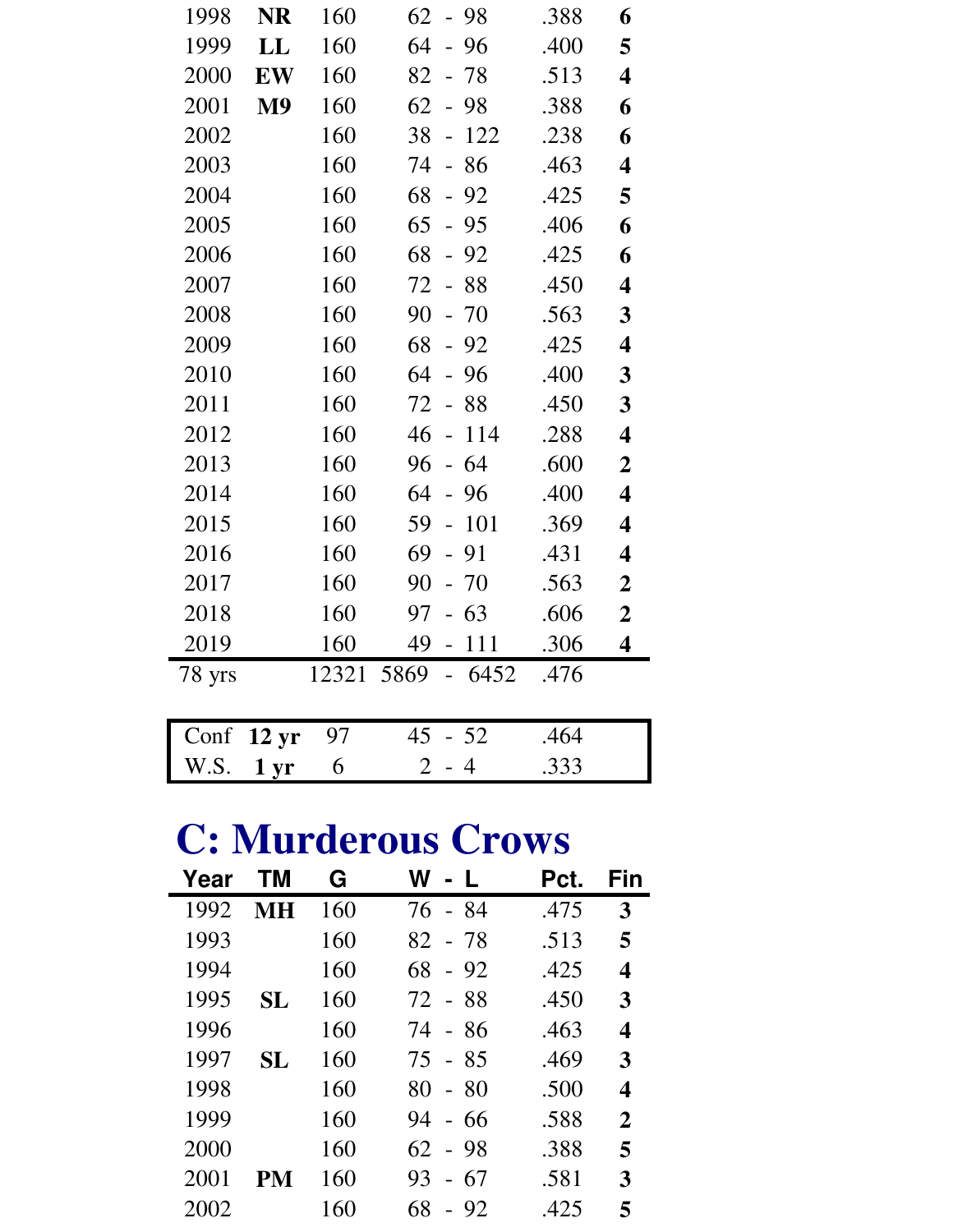| 2003   |                 | 160  | $-104$<br>56                         | .350 | 6                       |
|--------|-----------------|------|--------------------------------------|------|-------------------------|
| 2004   |                 | 160  | 59<br>101<br>$\overline{a}$          | .369 | 5                       |
| 2005   | <b>CA</b>       | 160  | 81<br>79<br>$\overline{a}$           | .494 | 3                       |
| 2006   |                 | 160  | 68<br>92<br>$\overline{\phantom{0}}$ | .425 | 5                       |
| 2007   |                 | 160  | 118<br>42                            | .263 | 6                       |
| 2008   |                 | 160  | 62<br>- 98                           | .388 | 6                       |
| 2009   |                 | 161  | 88<br>73                             | .547 | $2*$                    |
| 2010   |                 | 160  | 77<br>$-83$                          | .481 | $\overline{\mathbf{4}}$ |
| 2011   |                 | 160  | $-68$<br>92                          | .575 | 3                       |
| 2012   |                 | 160  | 95<br>$-65$                          | .594 | $\boldsymbol{2}$        |
| 2013   | MX              | 160  | 82<br>-78                            | .513 | 3                       |
| 2014   |                 | 160  | 68<br>92                             | .425 | 4                       |
| 2015   |                 | 160  | 72<br>- 88                           | .450 | $\overline{\mathbf{4}}$ |
| 2016   |                 | 160  | 74<br>$-86$                          | .463 | $\boldsymbol{2}$        |
| 2017   |                 | 160  | 69<br>$-91$                          | .431 | 3                       |
| 2018   |                 | 161  | -86<br>75                            | .466 | $\boldsymbol{2}$        |
| 2019   |                 | 160  | 79<br>81<br>$\overline{\phantom{0}}$ | .494 | $\overline{2}$          |
| 28 yrs |                 | 4482 | 1562 - 1799                          | .465 |                         |
|        |                 |      |                                      |      |                         |
| Conf   | 3 <sub>yr</sub> | 22   | $-14$<br>8                           | .364 |                         |
| W.S.   | 1 <sub>yr</sub> | 5    | 4<br>$\mathbf{1}$                    | .800 |                         |

## **C: New York Pigeons**

| Year | ΤM                     | G   | W<br>L                                 | Pct. | Fin                     |
|------|------------------------|-----|----------------------------------------|------|-------------------------|
| 1969 | CD                     | 160 | - 89<br>71                             | .444 | 4                       |
| 1970 |                        | 160 | 83<br>77<br>$\equiv$                   | .481 | 3                       |
| 1971 |                        | 160 | 78<br>$-82$                            | .488 | 4                       |
| 1972 |                        | 160 | 89<br>71<br>$\blacksquare$             | .444 | 5                       |
| 1973 |                        | 160 | 76<br>- 84                             | .475 | $\overline{\mathbf{4}}$ |
| 1974 |                        | 160 | 82 - 78                                | .513 | 3                       |
| 1975 |                        | 160 | 83<br>- 77                             | .519 | 3                       |
| 1976 |                        | 160 | 81<br>- 79                             | .506 | $\overline{2}$          |
| 1977 |                        | 160 | 90<br>$-70$                            | .563 | 1                       |
| 1978 |                        | 160 | 79<br>$-81$                            | .494 | $\overline{2}$          |
| 1979 | <b>BS</b>              | 160 | 68<br>$-92$                            | .425 | 4                       |
| 1980 | $\mathbf{A}\mathbf{K}$ | 160 | -108<br>52<br>$\overline{\phantom{0}}$ | .325 | 5                       |
| 1981 |                        | 112 | 42 - 70                                | .375 | 5                       |
| 1982 | <b>RO</b>              | 160 | 76<br>- 84                             | .475 | 4                       |
| 1983 |                        | 160 | 78<br>82<br>$\equiv$                   | .488 | 3                       |
| 1984 |                        | 160 | 65<br>-95<br>$\overline{a}$            | .406 | 5                       |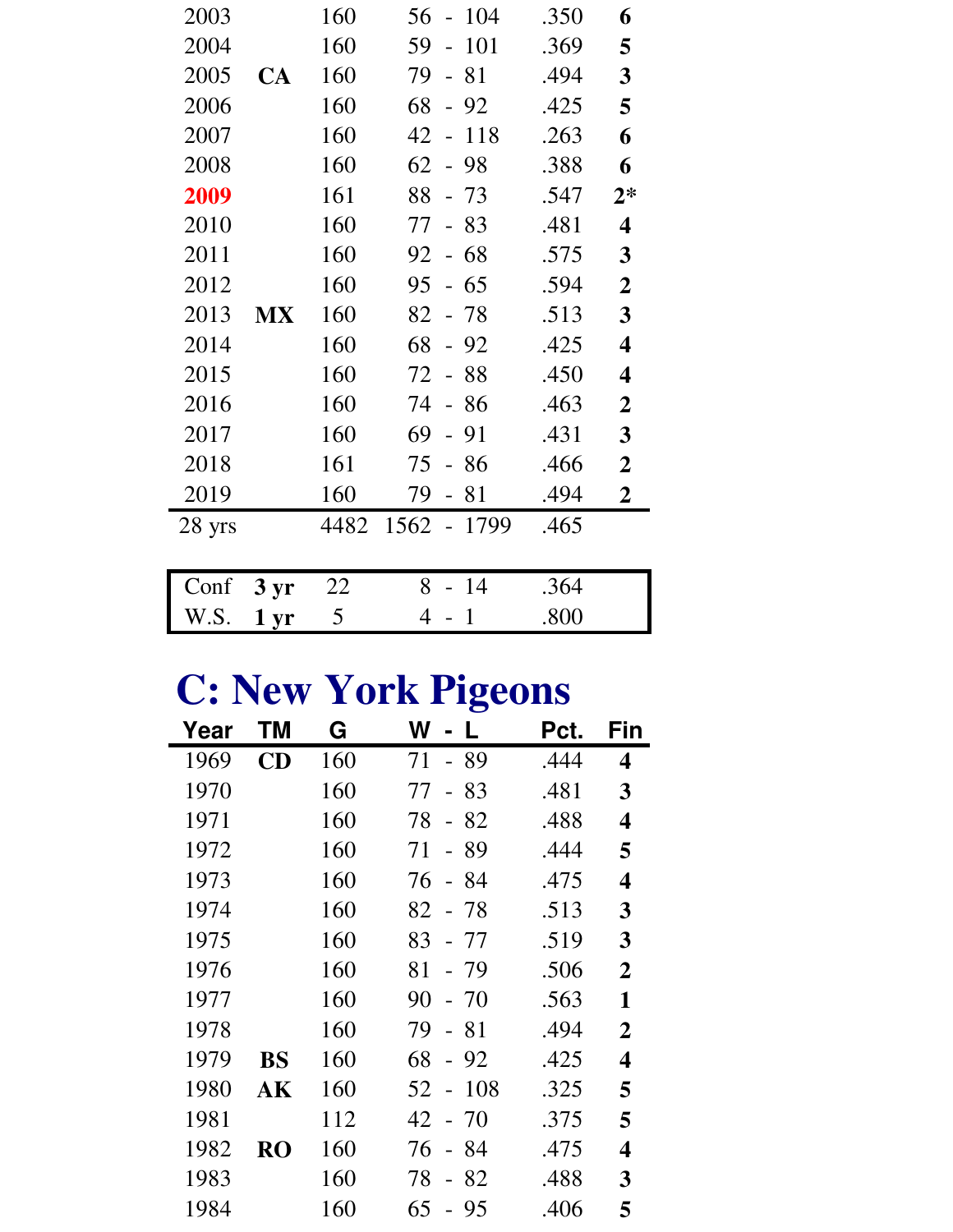| 1985     |                  | 163  | $86 - 77$                             | .528 | $\boldsymbol{2}$        |
|----------|------------------|------|---------------------------------------|------|-------------------------|
| 1986     |                  | 160  | 87<br>$-73$                           | .544 | 1                       |
| 1987     |                  | 160  | 81<br>$-79$                           | .506 | $\mathbf{3}$            |
| 1988     |                  | 160  | 83<br>77<br>$\equiv$                  | .481 | $\mathbf{3}$            |
| 1989     |                  | 160  | $83 - 77$                             | .519 | $\boldsymbol{2}$        |
| 1990     |                  | 160  | $-62$<br>98                           | .613 | $\boldsymbol{2}$        |
| 1991     |                  | 160  | $85 - 75$                             | .531 | $\mathbf{1}$            |
| 1992     |                  | 160  | $70 - 90$                             | .438 | 5                       |
| 1993     |                  | 160  | 67<br>93<br>$\mathbb{L}^+$            | .419 | 5                       |
| 1994     |                  | 160  | 69 -<br>91                            | .431 | 6                       |
| 1995     |                  | 160  | 76 - 84                               | .475 | 5                       |
| 1996     |                  | 160  | 99<br>61<br>$\mathbb{L}^{\mathbb{N}}$ | .619 | $\mathbf{1}$            |
| 1997     |                  | 160  | 72 - 88                               | .450 | 6                       |
| 1998     |                  | 160  | $67 -$<br>93                          | .419 | 6                       |
| 1999     |                  | 160  | 91<br>69<br>$\equiv$                  | .569 | $\boldsymbol{2}$        |
| 2000     |                  | 160  | 82<br>78<br>$\overline{\phantom{0}}$  | .488 | $\mathbf{3}$            |
| 2001     |                  | 160  | $106 - 54$                            | .663 | $1*$                    |
| 2002     |                  | 160  | $-62$<br>98                           | .613 | $\mathbf{1}$            |
| 2003     |                  | 160  | 83<br>- 77                            | .519 | $\overline{2}$          |
| 2004     | <b>BZ</b>        | 160  | 67 -<br>93                            | .419 | 5                       |
| 2005     |                  | 160  | 106<br>54 -                           | .338 | 6                       |
| 2006     |                  | 160  | 109<br>51<br>$\equiv$                 | .319 | 6                       |
| 2007     |                  | 160  | $62 - 98$                             | .388 | 6                       |
| 2008     |                  | 160  | 68<br>92                              | .425 | 5                       |
| 2009     |                  | 160  | 65<br>$-95$                           | .406 | $\overline{\mathbf{4}}$ |
| 2010     |                  | 160  | 80<br>$-80$                           | .500 | $\boldsymbol{2}$        |
| 2011     |                  | 160  | 68<br>$-92$                           | .425 | $\mathbf{3}$            |
| 2012     |                  | 160  | 79<br>$-81$                           | .494 | $\mathbf{3}$            |
| 2013     | <b>VS</b>        | 160  | $60 - 100$                            | .375 | $\overline{\mathbf{4}}$ |
| 2014     |                  | 160  | $87 - 73$                             | .544 | $\boldsymbol{3}$        |
| 2015     |                  | 160  | $82 - 78$                             | .513 | $\boldsymbol{3}$        |
| 2016     | <b>NP</b>        | 160  | $65 - 95$                             | .406 | $\overline{\mathbf{4}}$ |
| 2017     |                  | 160  | 81<br>- 79                            | .506 | $\boldsymbol{2}$        |
| 2018     |                  | 160  | 49 - 111                              | .306 | $\overline{\mathbf{4}}$ |
| 2019     |                  | 160  | $61 - 99$                             | .381 | 3                       |
| $51$ yrs |                  | 8115 | 3821 - 4294                           | .471 |                         |
| Conf     | 10 <sub>yr</sub> | 89   | 42 - 47                               | .472 |                         |
| W.S.     | $3 \, yr$        | 18   | 11<br>7                               | .389 |                         |
|          |                  |      |                                       |      |                         |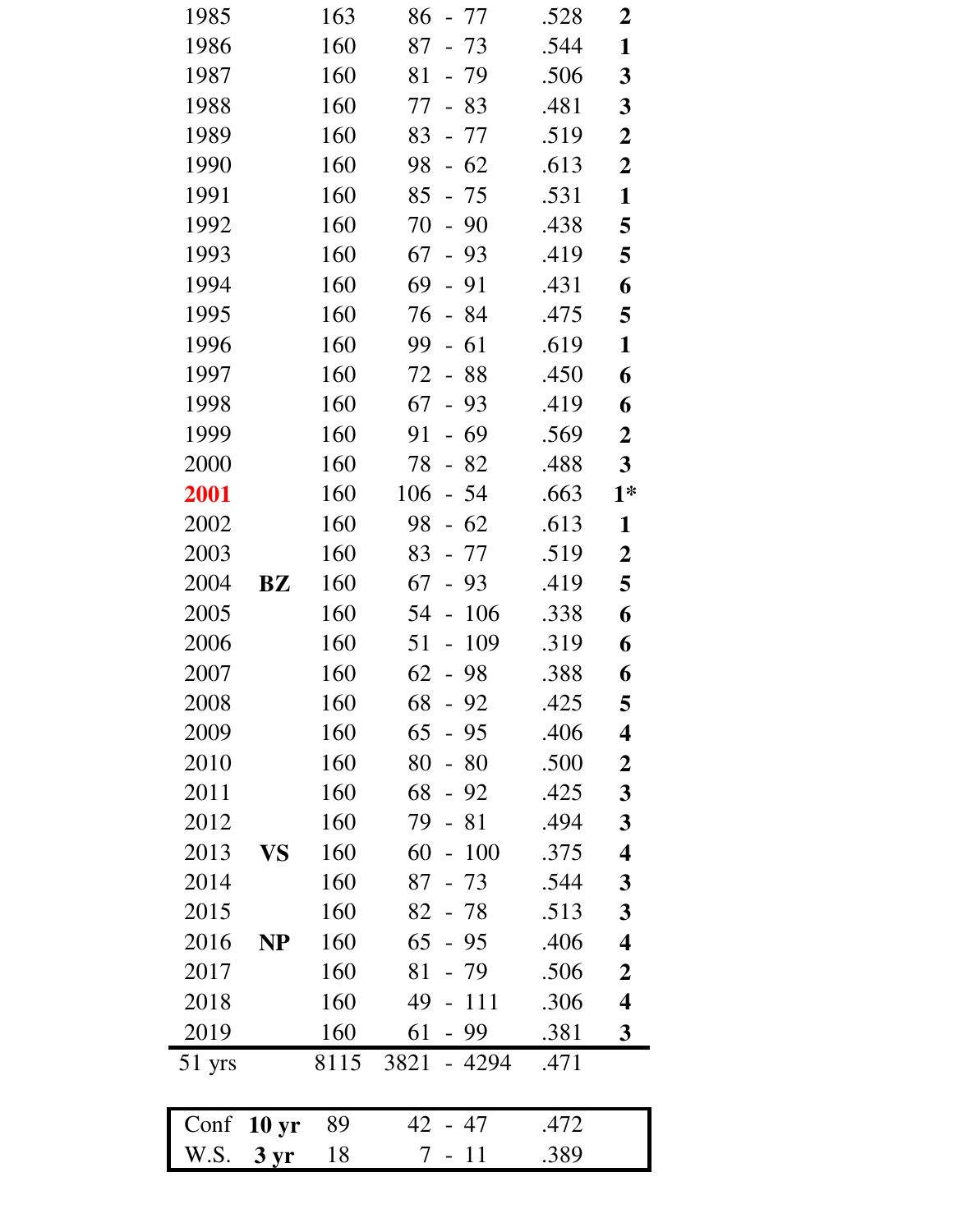|      |           |     | <b>C: Perth Diamond Cats</b>            |      |                         |
|------|-----------|-----|-----------------------------------------|------|-------------------------|
|      |           |     | <b>R: Perth Diamond Cats</b>            |      |                         |
| Year | <b>TM</b> | G   | W                                       | Pct. | Fin                     |
| 1961 | PC        | 160 | -54<br>106<br>$\overline{a}$            | .663 | 1                       |
| 1962 |           | 160 | 105<br>- 55<br>$\overline{\phantom{0}}$ | .656 | 1                       |
| 1963 |           | 160 | 99<br>61<br>$\overline{a}$              | .619 | 3                       |
| 1964 |           | 160 | $-62$<br>98                             | .613 | $\boldsymbol{2}$        |
| 1965 |           | 160 | 93<br>- 67                              | .581 | $\mathbf 2$             |
| 1966 |           | 160 | 89<br>71                                | .556 | $\overline{2}$          |
| 1967 |           | 160 | 84<br>- 76                              | .525 | $\overline{\mathbf{4}}$ |
| 1968 |           | 160 | 90<br>- 70                              | .563 | 3                       |
| 1969 | TV        | 160 | 93<br>67<br>$\overline{a}$              | .581 | $\boldsymbol{2}$        |
| 1970 |           | 160 | 92<br>68<br>$\blacksquare$              | .575 | $\overline{2}$          |
| 1971 |           | 160 | 83<br>77                                | .519 | $\overline{\mathbf{4}}$ |
| 1972 |           | 160 | 82<br>- 78                              | .513 | 3                       |
| 1973 |           | 160 | 69<br>91<br>$\overline{a}$              | .431 | $\overline{\mathbf{4}}$ |
| 1974 |           | 160 | 64<br>96<br>$\overline{a}$              | .400 | 4                       |
| 1975 |           | 160 | 75<br>85<br>$\overline{\phantom{0}}$    | .469 | 4                       |
| 1976 |           | 160 | 64<br>96                                | .400 | 4                       |
| 1977 |           | 160 | 63<br>97<br>$\overline{\phantom{0}}$    | .394 | 4                       |
| 1978 |           | 160 | 77<br>83<br>$\overline{\phantom{0}}$    | .481 | 3                       |
| 1979 | VВ        | 160 | 90<br>- 70                              | .563 | $\overline{2}$          |
| 1980 | WV        | 160 | 79<br>81                                | .494 | 4                       |
| 1981 |           | 112 | 60<br>52                                | .536 | 5                       |
| 1982 |           | 160 | 74<br>86                                | .463 | 3                       |
| 1983 | CL        | 160 | 113<br>47<br>$\overline{a}$             | .294 | 5                       |
| 1984 |           | 160 | 62<br>98<br>$\overline{\phantom{0}}$    | .388 | 5                       |
| 1985 |           | 160 | 94<br>66                                | .588 | $1*$                    |
| 1986 |           | 160 | 77<br>83                                | .481 | 3                       |
| 1987 |           | 160 | 108<br>52<br>$\frac{1}{2}$              | .325 | 5                       |
| 1988 |           | 160 | 71<br>89<br>$\overline{\phantom{0}}$    | .444 | 5                       |
| 1989 |           | 160 | 75<br>- 85                              | .469 | 3                       |
| 1990 |           | 160 | 68<br>92                                | .425 | 4                       |
| 1991 |           | 160 | 91<br>69                                | .569 | 3                       |
| 1992 |           | 160 | 76<br>84<br>$\overline{\phantom{0}}$    | .475 | 3                       |
| 1993 |           | 160 | 83<br>77<br>$\overline{\phantom{0}}$    | .519 | 4                       |
| 1994 |           | 160 | 60<br>100<br>$\overline{a}$             | .375 | 5                       |
| 1995 |           | 160 | 69<br>91                                | .431 | 5                       |
| 1996 |           | 160 | 82<br>$-78$                             | .513 | $\mathbf{3}$            |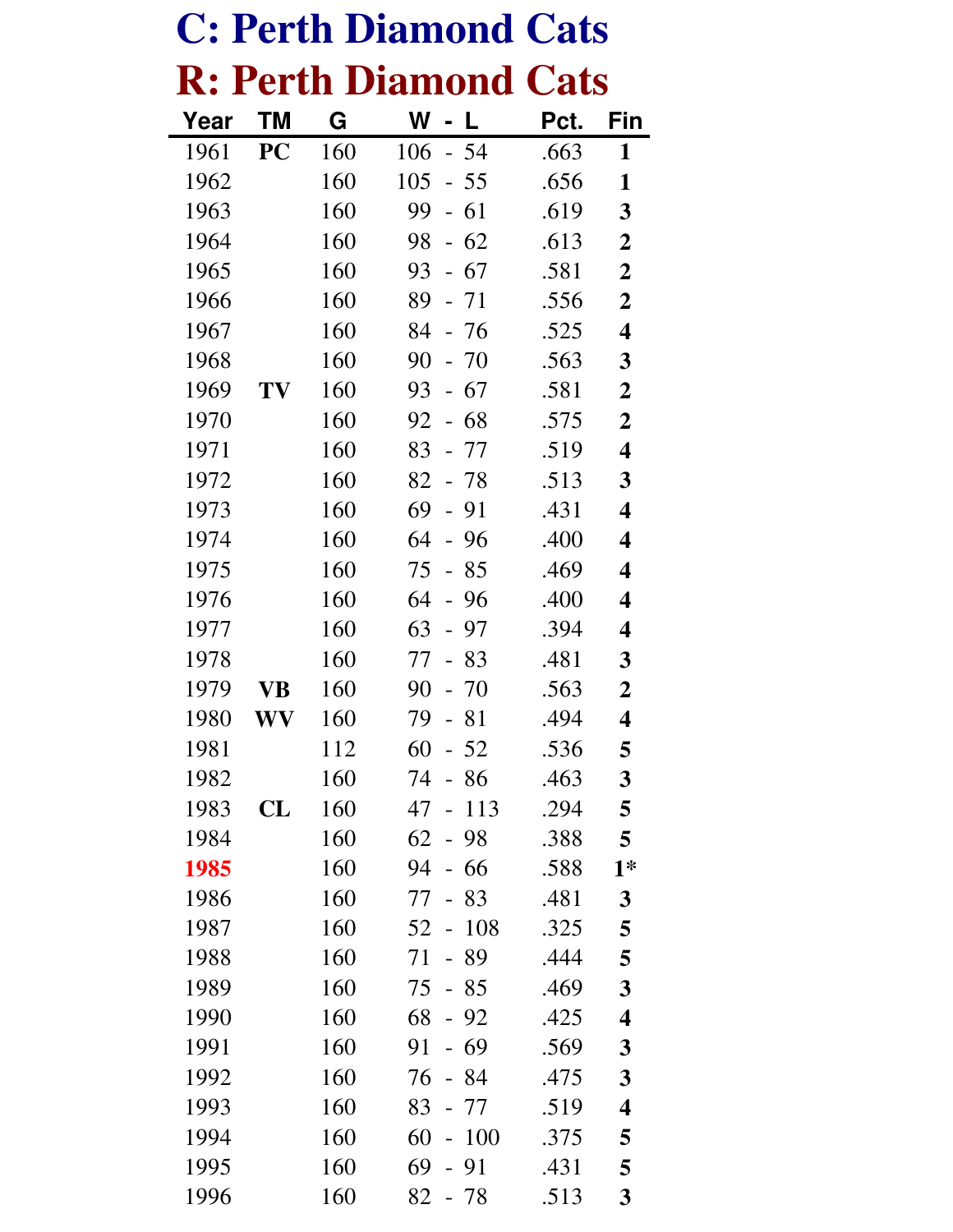| 1997   |                  | 160  | 66<br>- 94                             | .413 | 6                       |
|--------|------------------|------|----------------------------------------|------|-------------------------|
| 1998   | <b>KH</b>        | 160  | 105<br>$-55$                           | .656 | 1                       |
| 1999   | CV               | 160  | 85<br>$-75$                            | .531 | 3                       |
| 2000   |                  | 160  | 85<br>$-75$                            | .531 | 4                       |
| 2001   |                  | 160  | 79<br>81<br>$\mathbb{L}^{\mathbb{N}}$  | .494 | 5                       |
| 2002   | <b>NF</b>        | 160  | 86<br>$-74$                            | .538 | 3                       |
| 2003   | <b>SX</b>        | 160  | 72<br>$-88$                            | .450 | 5                       |
| 2004   | <b>NV</b>        | 160  | 71<br>89<br>$\mathbb{L}^{\mathbb{N}}$  | .444 | 5                       |
| 2005   |                  | 160  | 66<br>$-94$                            | .413 | 6                       |
| 2006   | <b>MM</b>        | 161  | $-78$<br>83                            | .516 | $\overline{\mathbf{4}}$ |
| 2007   | PC               | 160  | 63<br>$-97$                            | .394 | 6                       |
| 2008   |                  | 160  | 105<br>55<br>$\mathbb{L}^{\mathbb{N}}$ | .344 | 5                       |
| 2009   |                  | 160  | 101<br>59<br>$\equiv$                  | .369 | $\overline{\mathbf{4}}$ |
| 2010   |                  | 160  | 71<br>89<br>$\mathbf{L}$               | .444 | $\overline{\mathbf{3}}$ |
| 2011   |                  | 160  | 78<br>$-82$                            | .488 | 3                       |
| 2012   |                  | 160  | 99<br>$-61$                            | .619 | $\overline{\mathbf{2}}$ |
| 2013   |                  | 160  | 90<br>$-70$                            | .563 | $\boldsymbol{2}$        |
| 2014   |                  | 160  | 63<br>97<br>$\mathbb{L}^{\mathbb{N}}$  | .606 | $\boldsymbol{2}$        |
| 2015   |                  | 160  | 63<br>97<br>$\overline{a}$             | .606 | $\boldsymbol{2}$        |
| 2016   |                  | 160  | $-54$<br>106                           | .663 | $\mathbf{1}$            |
| 2017   |                  | 160  | 106<br>$-54$                           | .663 | $\mathbf{1}$            |
| 2018   |                  | 160  | 96<br>64<br>$\equiv$                   | .600 | $\overline{2}$          |
| 2019   |                  | 160  | 61<br>99<br>$\mathbb{L}^{\mathbb{N}}$  | .619 | $\overline{2}$          |
| 59 yrs |                  | 9393 | 4750 - 4643                            | .506 |                         |
|        |                  |      |                                        |      |                         |
| Conf   | 11 <sub>yr</sub> | 78   | 35<br>$-43$                            | .449 |                         |
| W.S.   | 2 <sub>yr</sub>  | 10   | 5<br>$-5$                              | .500 |                         |

# **C: Rocky Mtn. Chinooks**

| Year | TМ        | G   | W<br>- L                    | Pct. | Fin          |
|------|-----------|-----|-----------------------------|------|--------------|
| 1992 | <b>RM</b> | 160 | 79 - 81                     | .494 | 4            |
| 1993 |           | 160 | 86 - 74                     | .538 | 1            |
| 1994 |           | 160 | 73 - 87                     | .456 | 5            |
| 1995 |           | 160 | 86 - 74                     | .538 | $\mathbf{2}$ |
| 1996 |           | 160 | $90 - 70$                   | .563 | 3            |
| 1997 |           | 160 | 76 - 84                     | .475 | 5            |
| 1998 |           | 160 | - 67<br>93                  | .581 | $\mathbf{2}$ |
| 1999 |           | 160 | - 95<br>65                  | .406 | 6            |
| 2000 |           | 160 | 110<br>50<br>$\overline{a}$ | .313 | 6            |
| 2001 |           | 160 | 78<br>- 82                  | .488 | 4            |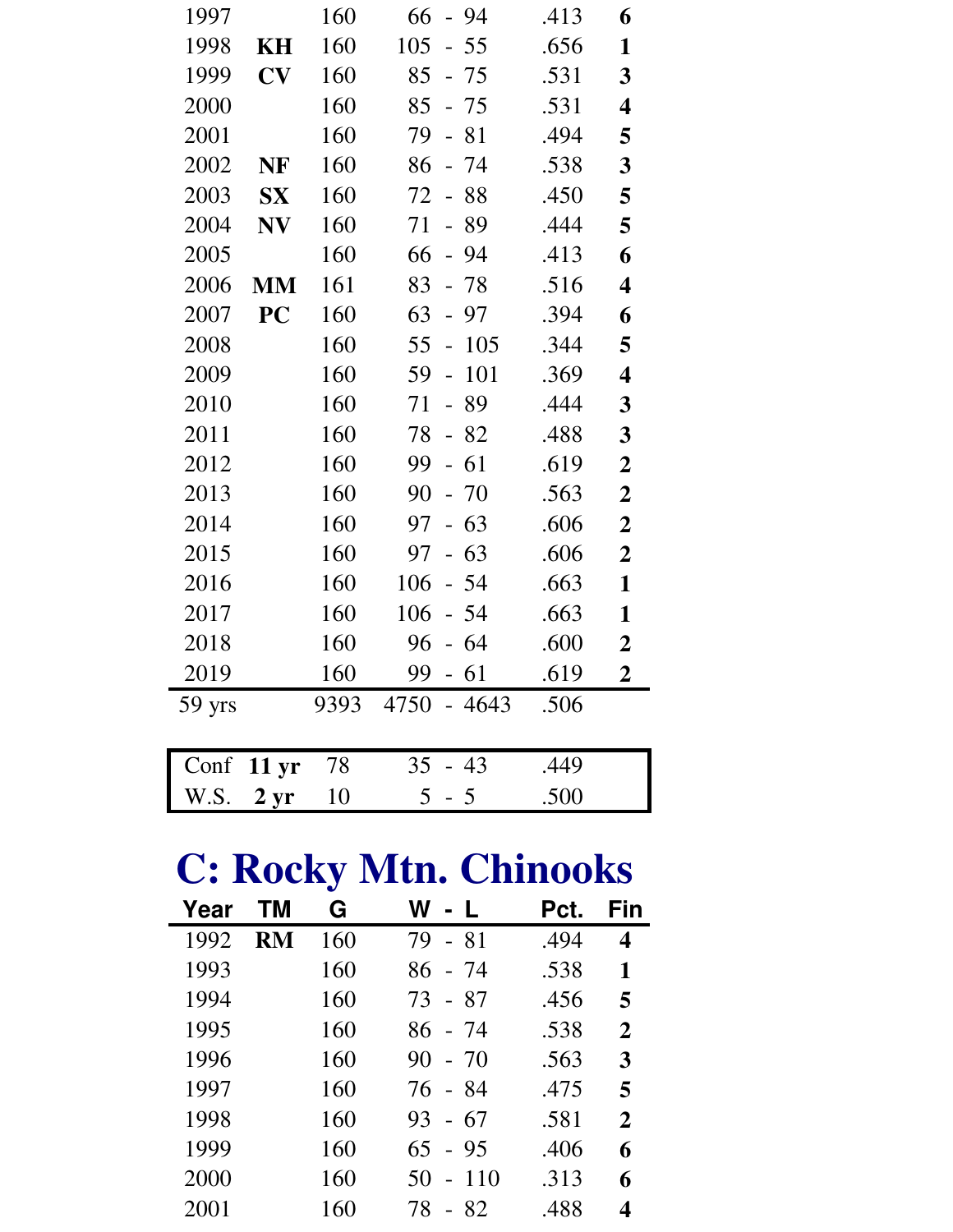| 2002   |                 | 160  | 68<br>$-92$                | .425 | 5                       |
|--------|-----------------|------|----------------------------|------|-------------------------|
| 2003   |                 | 160  | 82<br>78                   | .513 | 3                       |
| 2004   |                 | 160  | 65<br>$-95$                | .406 | 6                       |
| 2005   |                 | 160  | 69<br>91<br>$\overline{a}$ | .431 | 4                       |
| 2006   |                 | 160  | 77<br>83                   | .481 | 5                       |
| 2007   |                 | 160  | 76<br>- 84                 | .475 | 5                       |
| 2008   |                 | 160  | 94<br>66<br>$\blacksquare$ | .588 | $\boldsymbol{2}$        |
| 2009   |                 | 160  | 86<br>- 74                 | .538 | $\mathbf{1}$            |
| 2010   |                 | 160  | 93<br>67                   | .581 | $\mathbf{1}$            |
| 2011   |                 | 160  | 80<br>80<br>$-$            | .500 | $\mathbf{1}$            |
| 2012   |                 | 160  | 68<br>$-92$                | .425 | 4                       |
| 2013   |                 | 160  | 88<br>72                   | .450 | $\overline{\mathbf{4}}$ |
| 2014   |                 | 160  | 72<br>$-88$                | .450 | 3                       |
| 2015   |                 | 160  | 89<br>$-71$                | .556 | $\mathbf{1}$            |
| 2016   |                 | 160  | 60<br>100                  | .375 | 3                       |
| 2017   |                 | 160  | 77<br>83<br>$\overline{a}$ | .481 | $\mathbf{3}$            |
| 2018   |                 | 160  | 78<br>82<br>$\overline{a}$ | .488 | $\boldsymbol{2}$        |
| 2019   |                 | 160  | 83<br>- 77                 | .519 | $\overline{2}$          |
| 28 yrs |                 | 4480 | 2165<br>$-2315$            | .483 |                         |
|        |                 |      |                            |      |                         |
| Conf   | 9 yr            | 63   | $-33$<br>30                | .476 |                         |
| W.S.   | 2 <sub>yr</sub> | 10   | $\overline{2}$<br>- 8      | .474 |                         |

## **C: Santa Ana Winds**

| Year | ΤM | G   | W<br>$\mathbf{L}$                    | Pct. | Fin            |
|------|----|-----|--------------------------------------|------|----------------|
| 1992 | MD | 160 | 68<br>$-92$                          | .425 | 5              |
| 1993 |    | 160 | 87<br>- 73                           | .544 | $\overline{2}$ |
| 1994 |    | 160 | 80<br>- 80                           | .500 | 4              |
| 1995 |    | 160 | 91<br>- 69                           | .569 | $\overline{2}$ |
| 1996 |    | 160 | 73<br>$-87$                          | .456 | 4              |
| 1997 |    | 160 | 94<br>- 66                           | .588 | 1              |
| 1998 |    | 160 | 79<br>- 81                           | .494 | 3              |
| 1999 |    | 160 | 79<br>- 81                           | .494 | 4              |
| 2000 |    | 160 | 87<br>73<br>$\overline{\phantom{0}}$ | .456 | 5              |
| 2001 | CD | 160 | - 88<br>72                           | .450 | 4              |
| 2002 |    | 160 | 61<br>- 99                           | .381 | 5              |
| 2003 |    | 160 | 116<br>44<br>$\equiv$                | .275 | 6              |
| 2004 | VD | 160 | 100<br>60<br>$\equiv$                | .375 | 6              |
| 2005 |    | 160 | 80<br>80<br>$\equiv$                 | .500 | 3              |
| 2006 |    | 160 | 99<br>-61                            | .619 | 1              |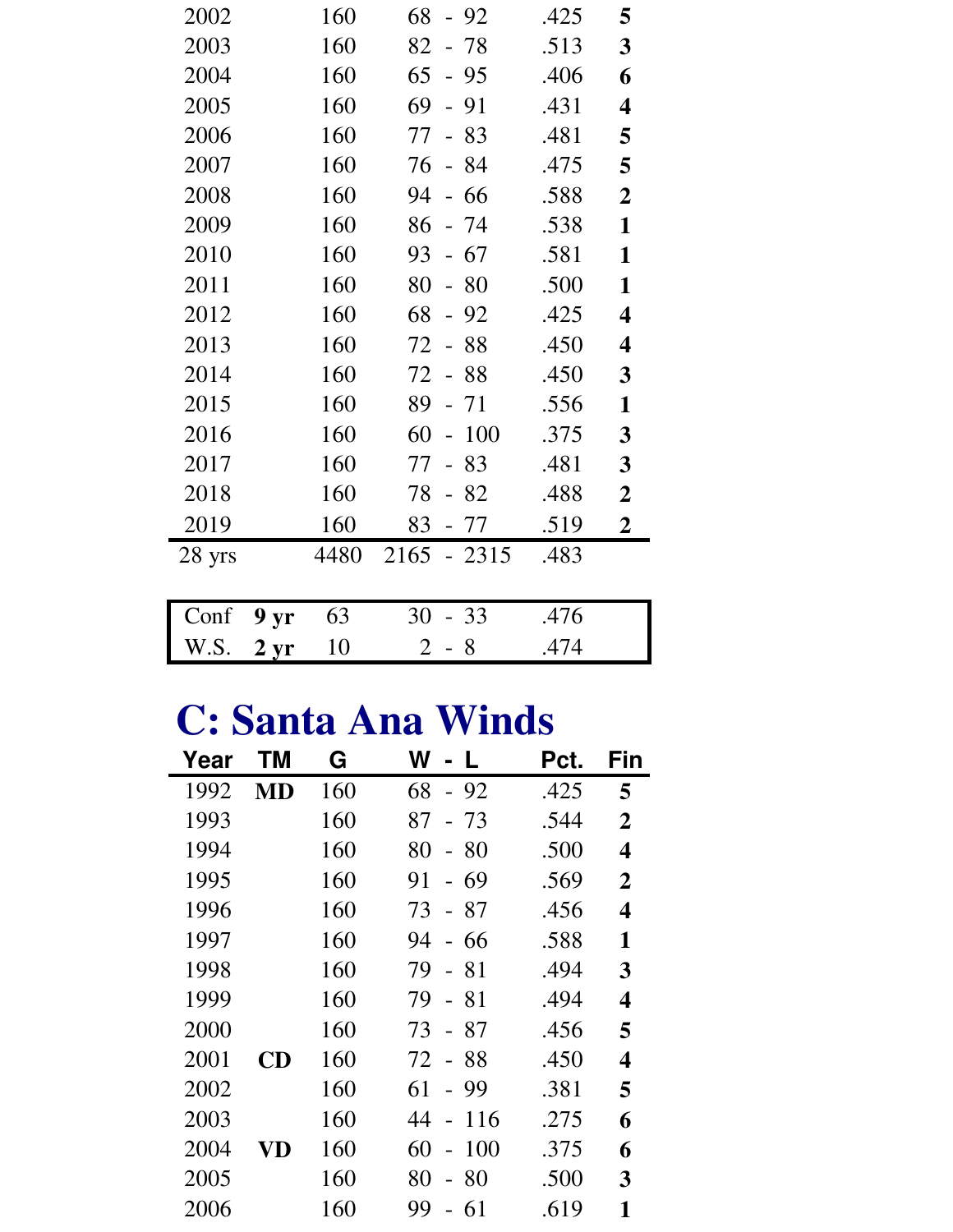| 2007   |                 | 160  | 84<br>- 76     | .525 | $\overline{2}$   |
|--------|-----------------|------|----------------|------|------------------|
| 2008   |                 | 160  | 94<br>- 66     | .588 | 1                |
| 2009   |                 | 161  | 87<br>$-74$    | .540 | 3                |
| 2010   |                 | 160  | $102 - 58$     | .638 | $\mathbf{1}$     |
| 2011   |                 | 160  | 96<br>- 64     | .600 | $\overline{2}$   |
| 2012   |                 | 160  | $-86$<br>74    | .463 | $\mathbf{3}$     |
| 2013   |                 | 160  | 88 - 72        | .550 | $\mathbf{1}$     |
| 2014   |                 | 160  | $-67$<br>93    | .581 | $\overline{2}$   |
| 2015   |                 | 160  | 88<br>$-72$    | .550 | $\boldsymbol{2}$ |
| 2016   |                 | 160  | 67<br>$-93$    | .419 | 3                |
| 2017   |                 | 160  | 51<br>$-109$   | .319 | 4                |
| 2018   | SA              | 160  | 67<br>- 93     | .419 | 3                |
| 2019   |                 | 160  | 83<br>- 77     | .519 | $\mathbf{1}$     |
| 28 yrs |                 | 4481 | 2214<br>- 2267 | .494 |                  |
|        |                 |      |                |      |                  |
| Conf   | $12 \text{ yr}$ | 101  | 50<br>51       | .495 |                  |
| W.S.   | $2 \, yr$       | 11   | 3<br>- 8       | .273 |                  |

# **C: 'Skayuna Squires R: North Adams Bevers**

| Year | ΤM        | G   | W<br>L                      | Pct. | Fin                     |
|------|-----------|-----|-----------------------------|------|-------------------------|
| 1942 | <b>NA</b> | 154 | 83<br>$-71$                 | .539 | 4                       |
| 1943 |           | 154 | 83<br>$-71$                 | .539 | $\overline{\mathbf{4}}$ |
| 1944 |           | 154 | 84<br>$-70$                 | .545 | 4                       |
| 1945 |           | 154 | 107<br>- 47                 | .695 | 1                       |
| 1946 |           | 154 | $-61$<br>93                 | .604 | $1*$                    |
| 1947 |           | 154 | 70<br>- 84                  | .455 | 5                       |
| 1948 |           | 154 | 57<br>$-97$                 | .370 | 6                       |
| 1949 |           | 154 | 60<br>- 94                  | .390 | 6                       |
| 1950 |           | 154 | 55<br>- 99                  | .357 | 6                       |
| 1951 |           | 154 | 100<br>54                   | .351 | 6                       |
| 1952 |           | 154 | 49<br>105<br>$\overline{a}$ | .318 | 7                       |
| 1953 |           | 154 | 66<br>88                    | .429 | 6                       |
| 1954 |           | 154 | 78<br>- 76                  | .506 | $\overline{\mathbf{4}}$ |
| 1955 |           | 154 | 110<br>44<br>$\equiv$       | .714 | 1                       |
| 1956 |           | 154 | 105<br>49                   | .682 | $\overline{2}$          |
| 1957 |           | 154 | 96<br>-58                   | .623 | 1                       |
| 1958 |           | 154 | 76<br>78                    | .494 | 5                       |
| 1959 |           | 154 | 76<br>- 78                  | .494 | 5                       |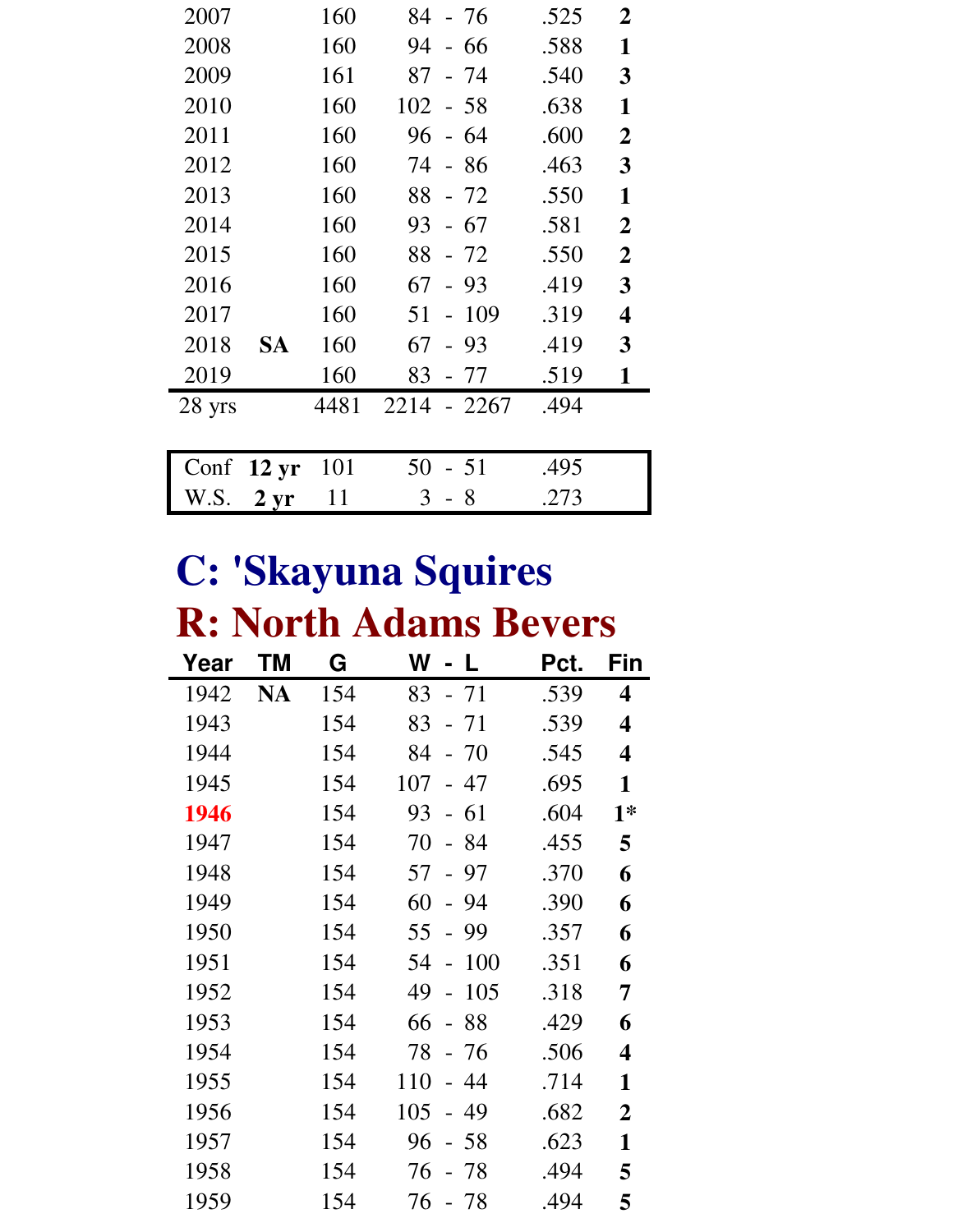| 1960 |             | 154 | 64<br>-90<br>$\overline{\phantom{a}}$ | .416 | 5                       |
|------|-------------|-----|---------------------------------------|------|-------------------------|
| 1961 |             | 160 | 109<br>51<br>$\overline{a}$           | .319 | 7                       |
| 1962 |             | 160 | 67<br>$-93$                           | .419 | 5                       |
| 1963 |             | 160 | 67<br>93<br>$\overline{a}$            | .419 | 5                       |
| 1964 |             | 160 | 72 -<br>88                            | .450 | 5                       |
| 1965 |             | 160 | 64<br>96<br>$\frac{1}{2}$             | .400 | 7                       |
| 1966 |             | 160 | 66<br>$-94$                           | .413 | 7                       |
| 1967 |             | 160 | 71<br>- 89                            | .444 | 5                       |
| 1968 |             | 160 | 69<br>$-91$                           | .431 | 6                       |
| 1969 |             | 160 | 61<br>$-99$                           | .381 | 5                       |
| 1970 |             | 160 | 61<br>99<br>$\equiv$                  | .381 | $\overline{\mathbf{4}}$ |
| 1971 |             | 160 | 91<br>$-69$                           | .569 | $\boldsymbol{2}$        |
| 1972 |             | 160 | 84<br>- 76                            | .525 | $\boldsymbol{2}$        |
| 1973 |             | 160 | 82<br>$-78$                           | .513 | $\mathbf{3}$            |
| 1974 |             | 160 | 88 - 72                               | .550 | $\boldsymbol{2}$        |
| 1975 |             | 160 | 96<br>-64<br>$\overline{\phantom{a}}$ | .600 | $\mathbf{3}$            |
| 1976 |             | 160 | 87<br>$-73$                           | .544 | $\boldsymbol{3}$        |
| 1977 |             | 160 | 65<br>$-95$                           | .406 | $\mathbf{3}$            |
| 1978 |             | 160 | 77<br>83<br>$\frac{1}{2}$             | .481 | $\mathbf{3}$            |
| 1979 | $S_{\bf V}$ | 160 | $-84$<br>76                           | .475 | 3                       |
| 1980 | <b>HM</b>   | 160 | 67<br>93<br>$\frac{1}{2}$             | .419 | 5                       |
| 1981 | <b>SR</b>   | 112 | 59<br>$-53$                           | .527 | $\boldsymbol{2}$        |
| 1982 |             | 160 | $103 - 57$                            | .644 | $\mathbf{1}$            |
| 1983 |             | 160 | 99<br>61                              | .619 | $\boldsymbol{2}$        |
| 1984 |             | 160 | 68<br>92<br>$\frac{1}{2}$             | .575 | $\boldsymbol{2}$        |
| 1985 |             | 160 | 75<br>85                              | .469 | $\overline{\mathbf{4}}$ |
| 1986 |             | 160 | 66<br>94                              | .413 | 5                       |
| 1987 |             | 160 | 55<br>105<br>$\overline{\phantom{0}}$ | .344 | 5                       |
| 1988 | <b>MK</b>   | 159 | 73<br>86                              | .459 | 3                       |
| 1989 | <b>SS</b>   | 160 | 83<br>77                              | .481 | 3                       |
| 1990 | SS          | 160 | 75<br>85                              | .469 | 3                       |
| 1991 |             | 160 | 66<br>94                              | .413 | 3                       |
| 1992 |             | 160 | 101<br>- 59                           | .631 | 3                       |
| 1993 |             | 160 | 70<br>$-90$                           | .438 | 5                       |
| 1994 |             | 160 | 88<br>72                              | .550 | $\boldsymbol{2}$        |
| 1995 |             | 160 | 75<br>85                              | .469 | $\overline{\mathbf{4}}$ |
| 1996 |             | 160 | 60<br>100                             | .375 | 5                       |
| 1997 |             | 160 | 85<br>75                              | .531 | $\mathbf{3}$            |
| 1998 |             | 160 | 106<br>54                             | .338 | 6                       |
| 1999 |             | 160 | 74<br>86                              | .463 | $\overline{\mathbf{4}}$ |
| 2000 |             | 160 | 70<br>90                              | .438 | 6                       |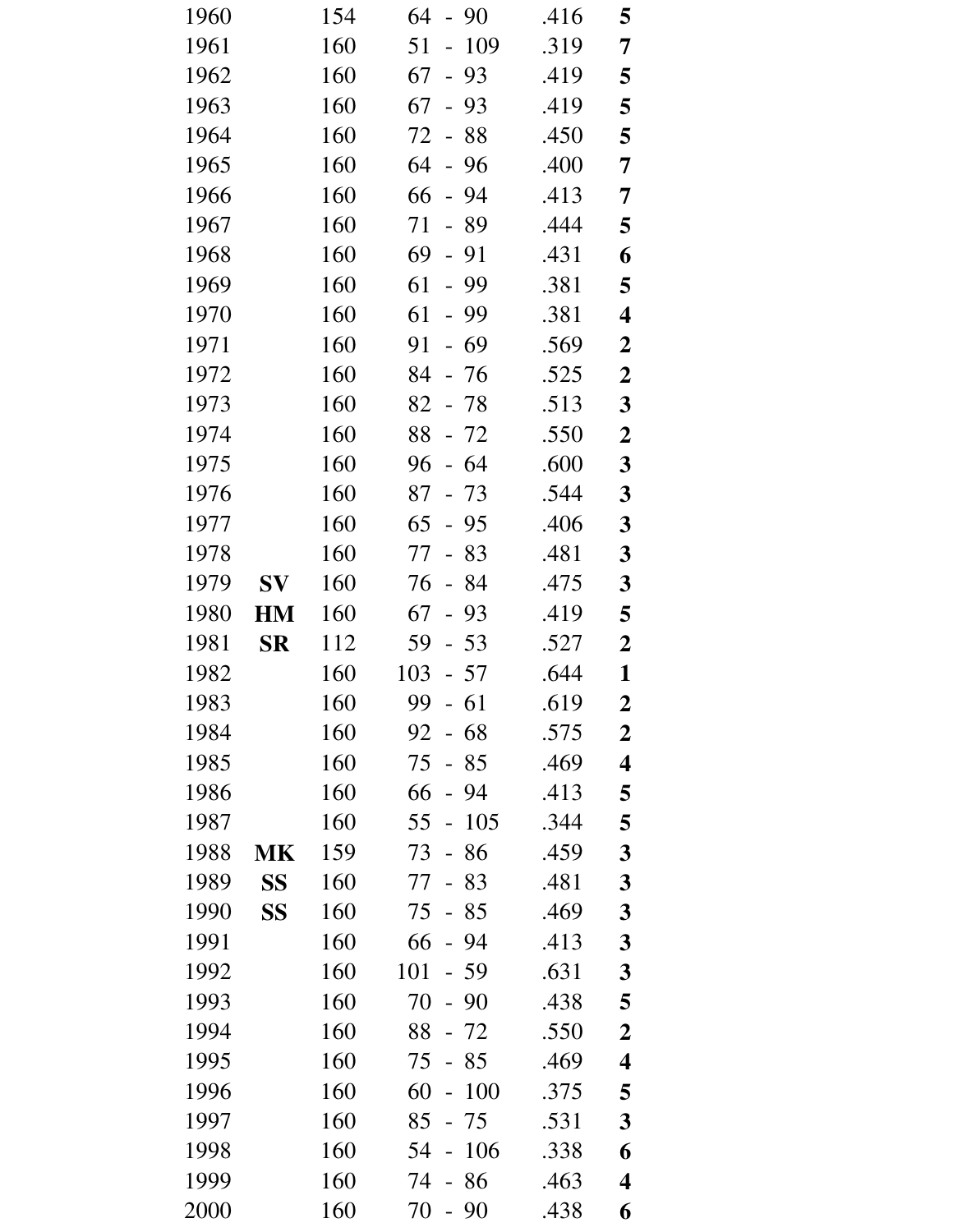| 2001   |                  | 160   | $-82$<br>78                           | .488 | 3                       |
|--------|------------------|-------|---------------------------------------|------|-------------------------|
| 2002   |                  | 160   | 82<br>78                              | .513 | 3                       |
| 2003   |                  | 160   | 111<br>49<br>$\overline{\phantom{a}}$ | .694 | 1                       |
| 2004   |                  | 160   | 83<br>- 77                            | .519 | 3                       |
| 2005   |                  | 160   | 67<br>93<br>$\overline{a}$            | .581 | $\boldsymbol{2}$        |
| 2006   |                  | 160   | $-84$<br>76                           | .475 | $\overline{\mathbf{4}}$ |
| 2007   |                  | 160   | 77<br>83                              | .481 | 3                       |
| 2008   |                  | 160   | $-67$<br>93                           | .581 | $\boldsymbol{2}$        |
| 2009   |                  | 160   | 89<br>$-71$                           | .556 | $\boldsymbol{2}$        |
| 2010   |                  | 160   | 73<br>87                              | .544 | $\boldsymbol{2}$        |
| 2011   |                  | 160   | 80<br>-80<br>$\blacksquare$           | .500 | $\boldsymbol{2}$        |
| 2012   |                  | 160   | 90<br>70                              | .563 | 3                       |
| 2013   |                  | 160   | 70<br>90<br>$\overline{\phantom{0}}$  | .438 | 3                       |
| 2014   |                  | 160   | 89<br>$-71$                           | .556 | 3                       |
| 2015   |                  | 160   | 87<br>73                              | .544 | $\boldsymbol{2}$        |
| 2016   |                  | 160   | 89<br>71                              | .444 | 3                       |
| 2017   |                  | 160   | 75<br>$-85$                           | .469 | $\overline{\mathbf{4}}$ |
| 2018   |                  | 160   | 77<br>83                              | .481 | $\overline{\mathbf{4}}$ |
| 2019   |                  | 160   | 86<br>- 74                            | .538 | $\mathbf{3}$            |
| 78 yrs |                  | 12317 | 6039<br>6278                          | .490 |                         |
|        |                  |       |                                       |      |                         |
| Conf   | 11 <sub>yr</sub> | 74    | - 34<br>40                            | .541 |                         |
| W.S.   | 6 yr             | 35    | 13<br>- 22                            | .371 |                         |

### **C: Toxic Waste River Rats R: Oakdale Ravagers**

| Year | ΤM | G   | W<br>- L                              | Pct. | Fin  |
|------|----|-----|---------------------------------------|------|------|
| 1942 | OK | 154 | $-94$<br>60                           | .390 | 5    |
| 1943 |    | 154 | 99<br>$-55$                           | .643 | 1    |
| 1944 |    | 154 | 103<br>$-51$                          | .669 | $1*$ |
| 1945 |    | 154 | 105<br>49<br>$\equiv$                 | .682 | 1    |
| 1946 |    | 154 | 104<br>$-50$                          | .675 | 3    |
| 1947 |    | 154 | 108<br>$-46$                          | .701 | $1*$ |
| 1948 |    | 154 | 110<br>$-44$                          | .714 | $1*$ |
| 1949 |    | 154 | 68<br>- 86                            | .442 | 6    |
| 1950 |    | 154 | 80<br>- 74                            | .519 | 5    |
| 1951 |    | 154 | 108<br>46<br>$\overline{\phantom{a}}$ | .299 | 7    |
| 1952 |    | 154 | $-99$<br>55                           | .357 | 5    |
| 1953 |    | 154 | 43<br>111<br>$\overline{a}$           | .279 | 7    |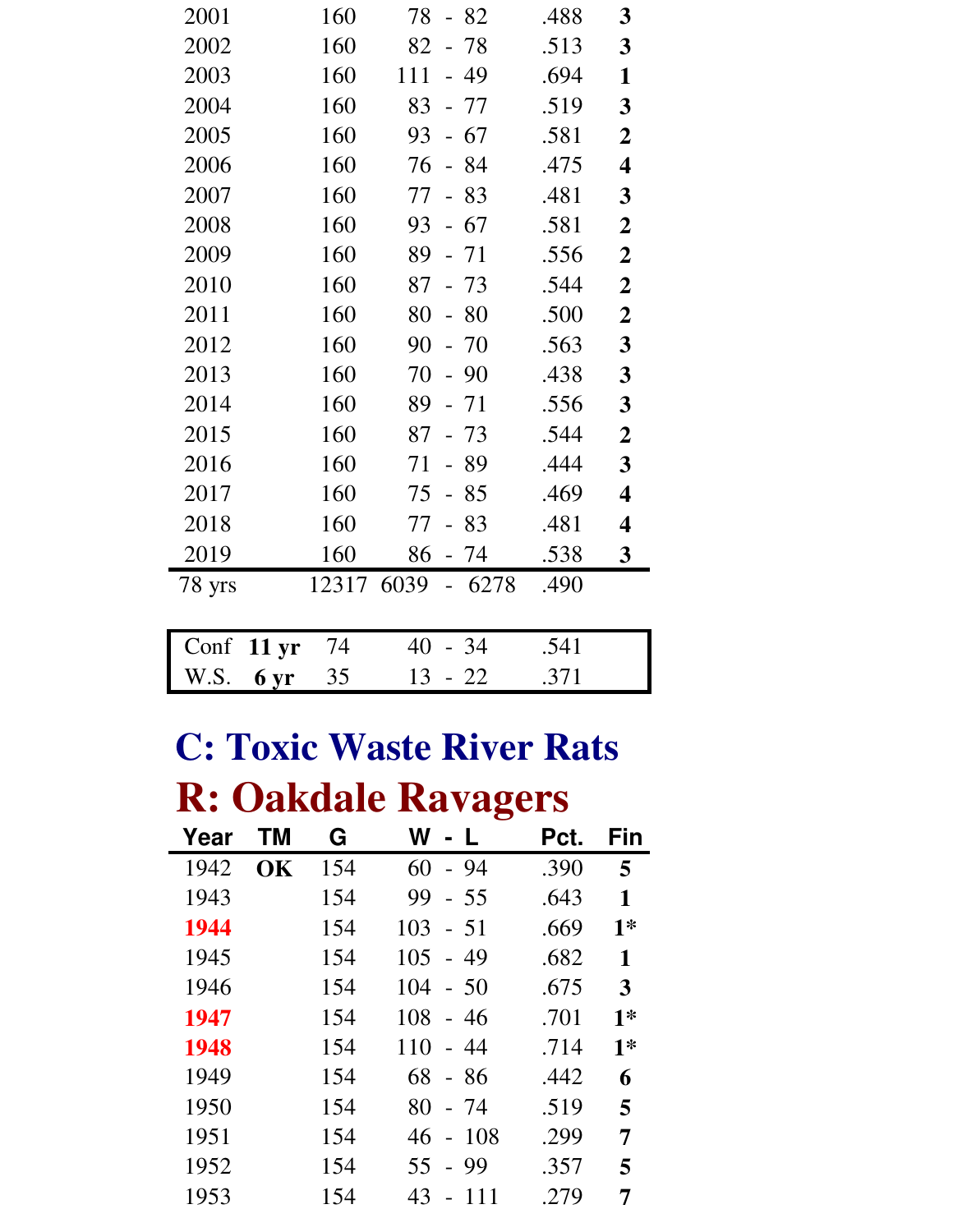| 1954 | EQ        | 154 | 35<br>$-119$                          | .227 | 7                       |
|------|-----------|-----|---------------------------------------|------|-------------------------|
| 1955 |           | 154 | 117<br>37<br>$\overline{a}$           | .240 | 7                       |
| 1956 |           | 154 | 80<br>74<br>$\overline{\phantom{a}}$  | .481 | $\mathbf{3}$            |
| 1957 |           | 154 | 89<br>65<br>$\overline{\phantom{0}}$  | .578 | $\mathbf{3}$            |
| 1958 |           | 154 | $-62$<br>92                           | .597 | $\boldsymbol{2}$        |
| 1959 |           | 154 | 100<br>54<br>$\overline{\phantom{0}}$ | .649 | $\boldsymbol{2}$        |
| 1960 |           | 154 | 98<br>$-56$                           | .636 | $\boldsymbol{2}$        |
| 1961 |           | 160 | 113<br>- 47                           | .706 | $1*$                    |
| 1962 |           | 160 | 90<br>$-70$                           | .563 | 5                       |
| 1963 |           | 160 | 93<br>$-67$                           | .581 | $\mathbf{3}$            |
| 1964 |           | 160 | 91<br>69<br>$\blacksquare$            | .569 | $\boldsymbol{2}$        |
| 1965 |           | 160 | $-68$<br>92                           | .575 | $\boldsymbol{2}$        |
| 1966 |           | 160 | 67<br>$-93$                           | .419 | 7                       |
| 1967 |           | 160 | 55<br>105<br>$\blacksquare$           | .344 | 8                       |
| 1968 |           | 160 | 46<br>114<br>$\equiv$                 | .288 | 8                       |
| 1969 |           | 160 | 43<br>117<br>$\blacksquare$           | .269 | 5                       |
| 1970 |           | 160 | 82<br>$-78$                           | .513 | 3                       |
| 1971 |           | 160 | 89<br>$-71$                           | .556 | $\boldsymbol{2}$        |
| 1972 |           | 160 | 95<br>$-65$                           | .594 | $\mathbf{1}$            |
| 1973 |           | 160 | 113<br>- 47                           | .706 | $\mathbf{1}$            |
| 1974 |           | 160 | 96<br>$-64$                           | .600 | $\mathbf{1}$            |
| 1975 |           | 160 | 93<br>$-67$                           | .581 | $\mathbf{1}$            |
| 1976 |           | 160 | 106<br>$-54$                          | .663 | $\mathbf{1}$            |
| 1977 |           | 160 | 107<br>53                             | .669 | 1                       |
| 1978 |           | 160 | 109<br>$-51$                          | .681 | $1*$                    |
| 1979 | BL        | 163 | 106<br>$-57$                          | .650 | $1*$                    |
| 1980 |           | 160 | 96<br>$-64$                           | .600 | $\mathbf{1}$            |
| 1981 |           | 112 | 69<br>43<br>$\overline{a}$            | .616 | $\mathbf{1}$            |
| 1982 |           | 160 | 100<br>$-60$                          | .625 | $\boldsymbol{2}$        |
| 1983 | DF        | 160 | 87<br>$-73$                           | .544 | $\overline{\mathbf{3}}$ |
| 1984 |           | 160 | 98<br>$-62$                           | .613 | $1*$                    |
| 1985 |           | 160 | 99<br>$-61$                           | .619 | $\mathbf{1}$            |
| 1986 |           | 160 | 87<br>$-73$                           | .544 | $\mathbf{1}$            |
| 1987 |           | 160 | $-67$<br>93                           | .581 | $\overline{2}$          |
| 1988 |           | 159 | 89<br>$-70$                           | .560 | $\mathbf{1}$            |
| 1989 |           | 160 | 90<br>$-70$                           | .563 | 3                       |
| 1990 |           | 159 | 96<br>$-63$                           | .604 | $\boldsymbol{2}$        |
| 1991 |           | 160 | 82<br>$-78$                           | .513 | 4                       |
| 1992 | <b>AC</b> | 160 | 104<br>$-56$                          | .650 | 1                       |
| 1993 |           | 160 | 85<br>- 75                            | .531 | $\boldsymbol{2}$        |
| 1994 |           | 160 | 74<br>86<br>$\overline{\phantom{0}}$  | .463 | 4                       |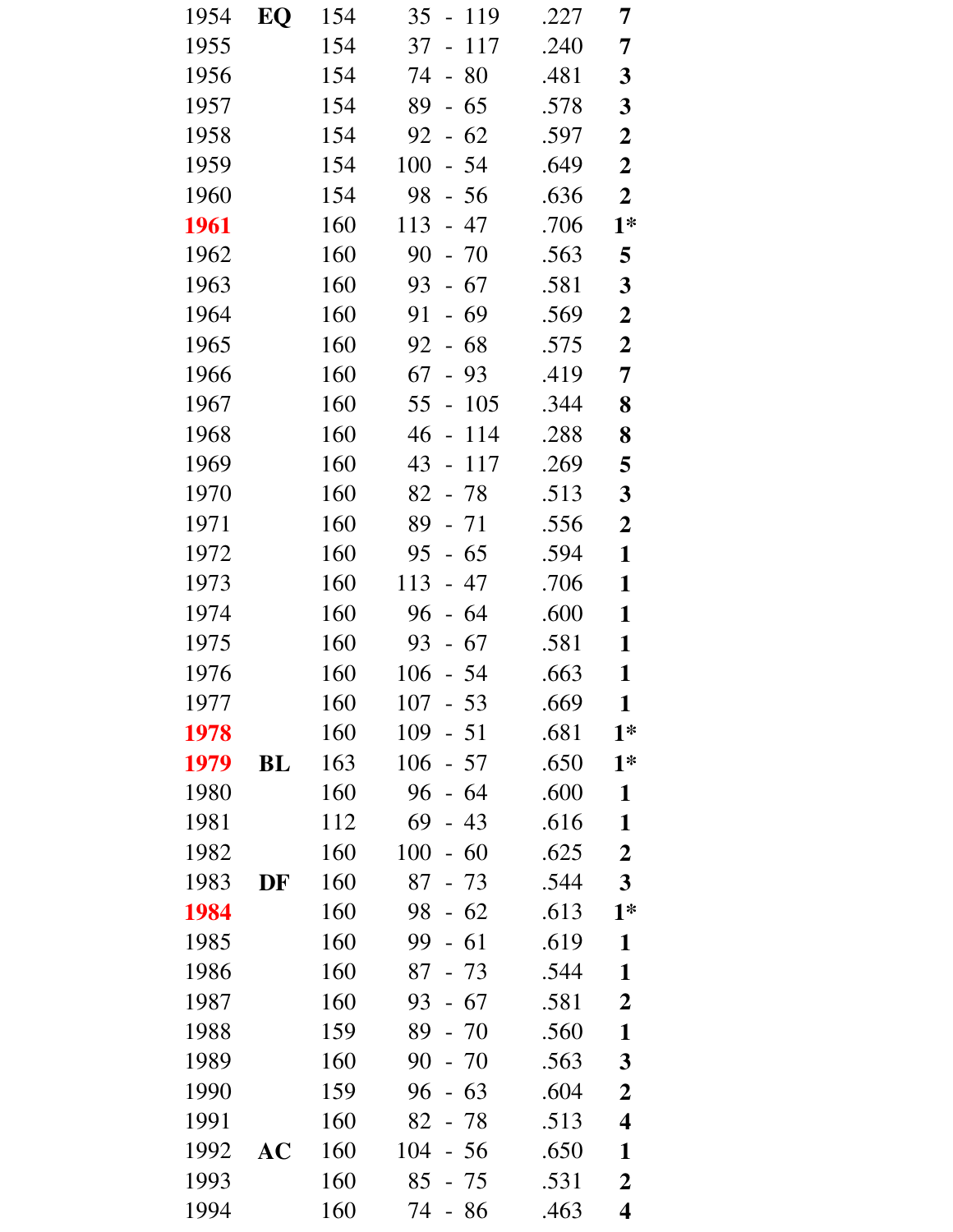| 1995   | TX                   | 160 | $107 - 53$          | .669 | $1*$                    |
|--------|----------------------|-----|---------------------|------|-------------------------|
| 1996   |                      | 160 | 94<br>$-66$         | .588 | $\boldsymbol{2}$        |
| 1997   |                      | 160 | $93 - 67$           | .581 | $\boldsymbol{2}$        |
| 1998   |                      | 160 | 99<br>$-61$         | .619 | $\mathbf{1}$            |
| 1999   |                      | 160 | $103 - 57$          | .644 | $\mathbf{1}$            |
| 2000   |                      | 160 | 80<br>$-80$         | .500 | $\boldsymbol{2}$        |
| 2001   |                      | 160 | 30<br>130<br>$\sim$ | .188 | 6                       |
| 2002   |                      | 160 | 44 -<br>116         | .275 | 6                       |
| 2003   |                      | 160 | 46<br>114<br>$\sim$ | .288 | 6                       |
| 2004   |                      | 160 | 68<br>$-92$         | .425 | $\overline{\mathbf{4}}$ |
| 2005   |                      | 160 | 108<br>$-52$        | .675 | $1*$                    |
| 2006   |                      | 160 | $105 - 55$          | .656 | $\mathbf{1}$            |
| 2007   |                      | 161 | 86<br>- 75          | .534 | $\overline{\mathbf{3}}$ |
| 2008   |                      | 160 | - 64<br>96          | .600 | $\mathbf{1}$            |
| 2009   |                      | 160 | 104<br>$-56$        | .650 | $\mathbf{1}$            |
| 2010   |                      | 160 | 88<br>- 72          | .550 | $\mathbf{1}$            |
| 2011   |                      | 160 | 47<br>$-113$        | .294 | $\overline{\mathbf{4}}$ |
| 2012   |                      | 160 | $-99$<br>61         | .381 | $\mathbf{3}$            |
| 2013   |                      | 160 | $-85$<br>75         | .469 | $\boldsymbol{2}$        |
| 2014   |                      | 160 | 111<br>$-49$        | .694 | $1*$                    |
| 2015   |                      | 160 | 109<br>$-51$        | .681 | $1*$                    |
| 2016   |                      | 160 | 102<br>$-58$        | .638 | $\mathbf{1}$            |
| 2017   |                      | 160 | $96 - 64$           | .600 | $\boldsymbol{2}$        |
| 2018   |                      | 160 | $99 - 61$           | .619 | $\mathbf{1}$            |
| 2019   |                      | 160 | 76 - 84             | .475 | $\mathbf{3}$            |
| 78 yrs |                      |     | 12320 6668<br>5652  | .541 |                         |
|        |                      |     |                     |      |                         |
|        | Conf $43 \text{ yr}$ | 313 | 165<br>$-148$       | .527 |                         |
| W.S.   | 19 <sub>yr</sub>     | 109 | 59<br>$-50$         | .541 |                         |

## **C: Traffic Dodgers**

| Year | ТМ                    | G   | W - L        | Pct. | Fin              |
|------|-----------------------|-----|--------------|------|------------------|
| 1969 | ${\bf J}$ . ${\bf J}$ | 160 | $-107$<br>53 | .331 | $\boldsymbol{4}$ |
| 1970 |                       | 160 | 66 - 94      | .413 | $\boldsymbol{4}$ |
| 1971 |                       | 160 | 74 - 86      | .463 | $\boldsymbol{4}$ |
| 1972 |                       | 160 | 66 - 94      | .413 | 3                |
| 1973 |                       | 160 | 94 - 66      | .588 | 3                |
| 1974 |                       | 160 | 84 - 76      | .525 | $\mathbf{2}$     |
| 1975 |                       | 160 | $65 - 95$    | .406 | 5                |
| 1976 |                       | 160 | 85 - 75      | .531 | 3                |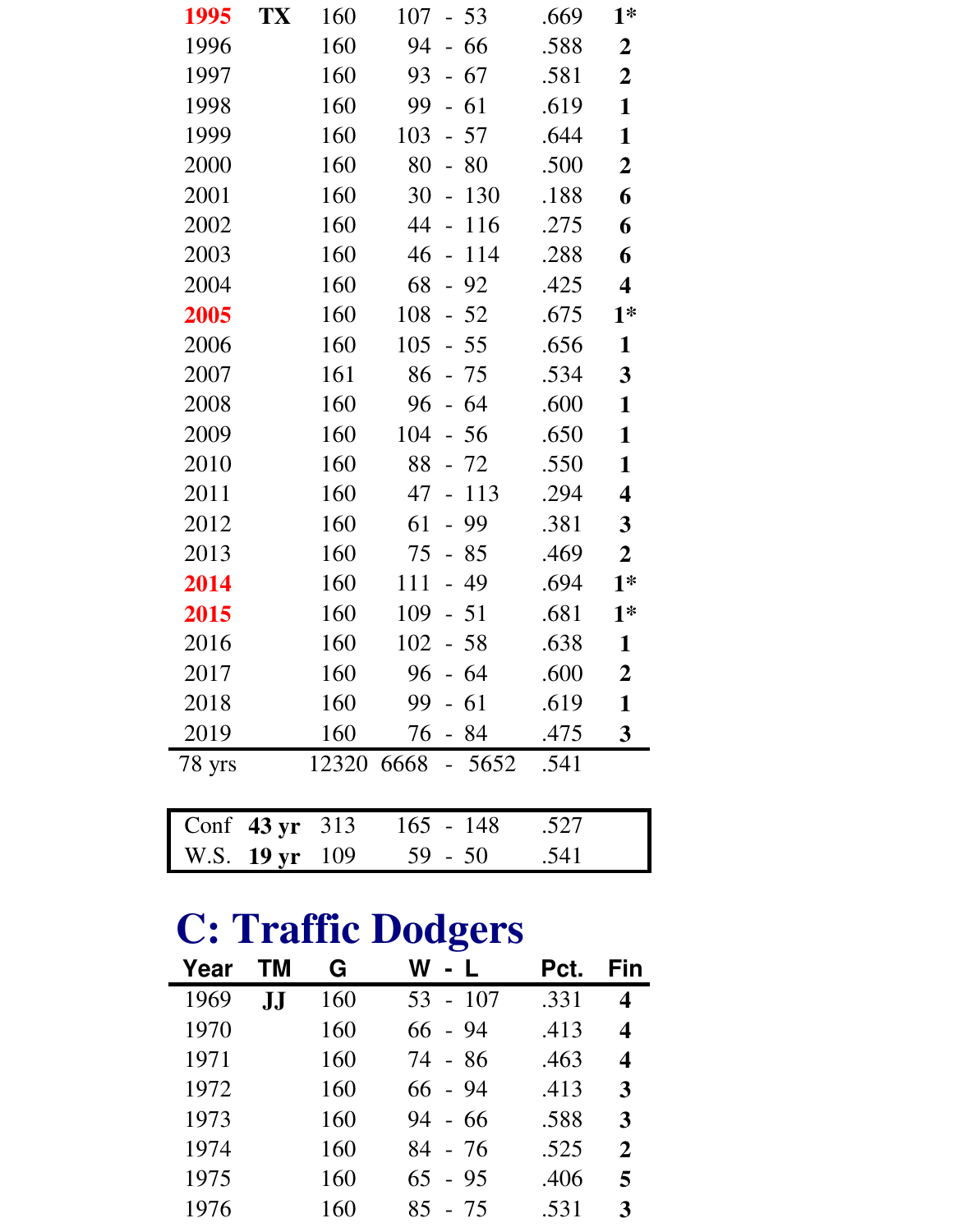| 1977 |                        | 160 | 85<br>- 75                            | .531 | 3                       |
|------|------------------------|-----|---------------------------------------|------|-------------------------|
| 1978 | <b>TR</b>              | 160 | 84<br>$-76$                           | .525 | 3                       |
| 1979 | <b>PR</b>              | 160 | 84<br>- 76                            | .525 | $\mathbf{3}$            |
| 1980 | RI                     | 160 | 85<br>$-75$                           | .531 | $\mathbf{3}$            |
| 1981 |                        | 112 | 44<br>- 68                            | .393 | $\overline{\mathbf{4}}$ |
| 1982 |                        | 160 | 70<br>90<br>$\frac{1}{2}$             | .438 | $\overline{\mathbf{4}}$ |
| 1983 | $\bf CO$               | 160 | 46<br>114<br>$\frac{1}{2}$            | .288 | 4                       |
| 1984 |                        | 160 | 105<br>55<br>$\overline{\phantom{0}}$ | .344 | 5                       |
| 1985 | $\mathbf{Z}\mathbf{Z}$ | 160 | 68<br>92<br>$\overline{\phantom{0}}$  | .425 | 5                       |
| 1986 |                        | 160 | $82 - 78$                             | .513 | $\boldsymbol{2}$        |
| 1987 |                        | 160 | 70<br>90<br>$\overline{\phantom{0}}$  | .438 | $\overline{\mathbf{4}}$ |
| 1988 |                        | 159 | 81<br>78<br>$\frac{1}{2}$             | .491 | $\boldsymbol{2}$        |
| 1989 |                        | 160 | 72<br>$-88$                           | .450 | $\mathbf{3}$            |
| 1990 |                        | 160 | 65<br>$-95$                           | .406 | 5                       |
| 1991 |                        | 160 | 73<br>$-87$                           | .456 | $\overline{\mathbf{4}}$ |
| 1992 |                        | 160 | 81<br>$-79$                           | .506 | 3                       |
| 1993 |                        | 160 | 65<br>$-95$                           | .406 | 6                       |
| 1994 | <b>SP</b>              | 160 | 85<br>$-75$                           | .531 | $\boldsymbol{2}$        |
| 1995 |                        | 160 | 75<br>$-85$                           | .469 | 6                       |
| 1996 |                        | 160 | 74<br>- 86                            | .463 | 5                       |
| 1997 |                        | 160 | 85<br>75<br>$\equiv$                  | .531 | $\overline{\mathbf{4}}$ |
| 1998 |                        | 160 | 86<br>- 74                            | .538 | 3                       |
| 1999 |                        | 160 | 72 - 88                               | .450 | 5                       |
| 2000 |                        | 160 | 83<br>77                              | .519 | 1                       |
| 2001 |                        | 161 | 85<br>- 76                            | .528 | 1                       |
| 2002 |                        | 160 | 80<br>80<br>$\overline{\phantom{0}}$  | .500 | 3                       |
| 2003 | TR                     | 160 | 88<br>$-72$                           | .550 | $\mathbf{1}$            |
| 2004 |                        | 160 | $-63$<br>97                           | .606 | $\mathbf{1}$            |
| 2005 |                        | 160 | 107<br>$-53$                          | .669 | $\boldsymbol{2}$        |
| 2006 |                        | 162 | 84<br>$-78$                           | .519 | $\mathbf{3}$            |
| 2007 |                        | 161 | 87<br>- 74                            | .540 | $\boldsymbol{2}$        |
| 2008 |                        | 160 | 82<br>- 78                            | .513 | $\overline{\mathbf{4}}$ |
| 2009 |                        | 160 | 82<br>- 78                            | .513 | $\boldsymbol{2}$        |
| 2010 |                        | 160 | 80<br>$-80$                           | .500 | $\mathbf{3}$            |
| 2011 |                        | 160 | 90<br>$-70$                           | .563 | $\mathbf{1}$            |
| 2012 |                        | 160 | 95<br>$-65$                           | .594 | $\mathbf{1}$            |
| 2013 |                        | 160 | 84<br>$-76$                           | .525 | 1                       |
| 2014 |                        | 160 | 84<br>- 76                            | .525 | $\boldsymbol{2}$        |
| 2015 |                        | 160 | 46<br>114<br>$\overline{a}$           | .288 | $\overline{\mathbf{4}}$ |
| 2016 |                        | 160 | 59<br>101                             | .369 | 4                       |
| 2017 |                        | 160 | 64<br>96                              | .400 | $\overline{\mathbf{4}}$ |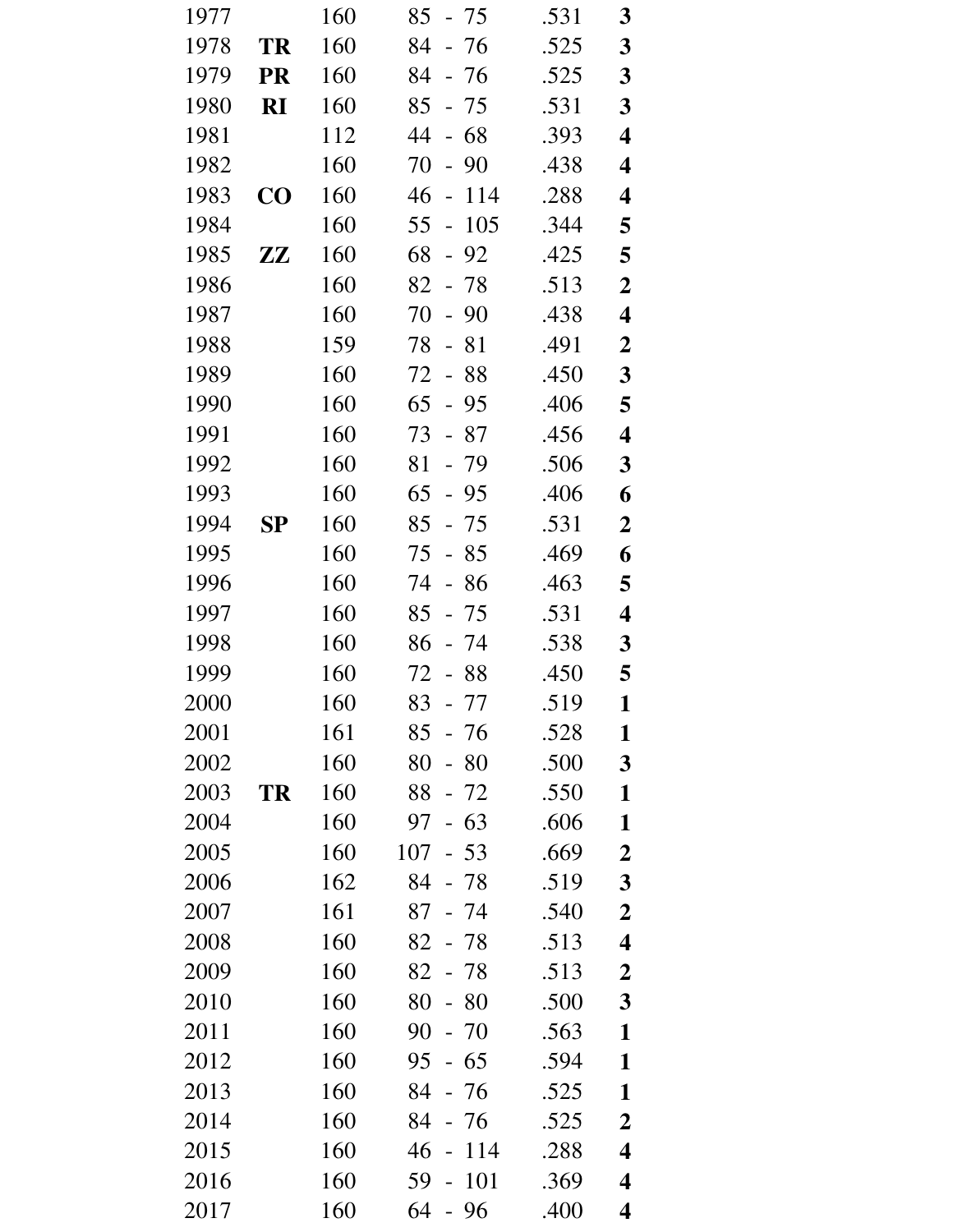| 2018                           | 160  | $59 - 101$       | .369 |  |
|--------------------------------|------|------------------|------|--|
| 2019                           | 160  | $90 - 70$        | .563 |  |
| 51 yrs                         |      | 8115 3897 - 4218 | .480 |  |
|                                |      |                  |      |  |
| Conf 10 yr                     | - 89 | $40 - 49$        | .449 |  |
| 1 <sub>yr</sub><br><b>W.S.</b> |      | - 4              | 429  |  |

### **C: Vanderlyle Cryb'y G'ks R: Summer Cyclones**

| Year | ΤM        | G   | W<br>L<br>$\blacksquare$              | Pct. | Fin                     |
|------|-----------|-----|---------------------------------------|------|-------------------------|
| 1942 | <b>SM</b> | 154 | 88<br>- 66                            | .571 | $2*$                    |
| 1943 |           | 154 | $-60$<br>94                           | .610 | $1*$                    |
| 1944 |           | 154 | 95<br>59<br>$\equiv$                  | .617 | $\mathbf{3}$            |
| 1945 |           | 154 | 106<br>48<br>$\equiv$                 | .688 | $\boldsymbol{2}$        |
| 1946 |           | 154 | 77<br>- 77                            | .500 | $\mathbf{3}$            |
| 1947 |           | 154 | 80<br>- 74                            | .519 | $\boldsymbol{2}$        |
| 1948 |           | 155 | 85<br>$-70$                           | .548 | $\boldsymbol{2}$        |
| 1949 |           | 154 | 76<br>- 78                            | .494 | 3                       |
| 1950 |           | 154 | $-62$<br>92                           | .597 | 1                       |
| 1951 |           | 154 | 63<br>91<br>$\overline{\phantom{0}}$  | .591 | $\boldsymbol{2}$        |
| 1952 |           | 154 | 79<br>- 75                            | .513 | 5                       |
| 1953 |           | 154 | 72<br>$-82$                           | .468 | 5                       |
| 1954 |           | 154 | 96<br>58<br>$\overline{a}$            | .377 | 7                       |
| 1955 |           | 154 | 57<br>$-97$                           | .370 | 7                       |
| 1956 |           | 154 | 44<br>110<br>$\overline{a}$           | .286 | 7                       |
| 1957 |           | 154 | 57<br>97<br>$\overline{a}$            | .370 | 7                       |
| 1958 |           | 154 | 56<br>- 98                            | .364 | 7                       |
| 1959 |           | 154 | 77<br>- 77                            | .500 | 4                       |
| 1960 |           | 154 | 67<br>87<br>$\mathbb{L}^{\mathbb{R}}$ | .565 | 4                       |
| 1961 | <b>RS</b> | 160 | 104<br>56<br>$\overline{\phantom{0}}$ | .650 | $\boldsymbol{2}$        |
| 1962 |           | 160 | 92<br>68<br>$\overline{\phantom{0}}$  | .575 | $\boldsymbol{2}$        |
| 1963 |           | 160 | 100<br>$-60$                          | .625 | $\boldsymbol{2}$        |
| 1964 |           | 160 | 83<br>77                              | .519 | $\overline{\mathbf{3}}$ |
| 1965 |           | 160 | 82<br>- 78                            | .513 | 4                       |
| 1966 |           | 160 | 79<br>- 81                            | .494 | 3                       |
| 1967 |           | 160 | 97<br>63                              | .606 | 1                       |
| 1968 |           | 160 | 69<br>91<br>$\overline{a}$            | .431 | 6                       |
| 1969 |           | 160 | 76<br>- 84                            | .475 | 3                       |
| 1970 |           | 160 | 83<br>77                              | .519 | 3                       |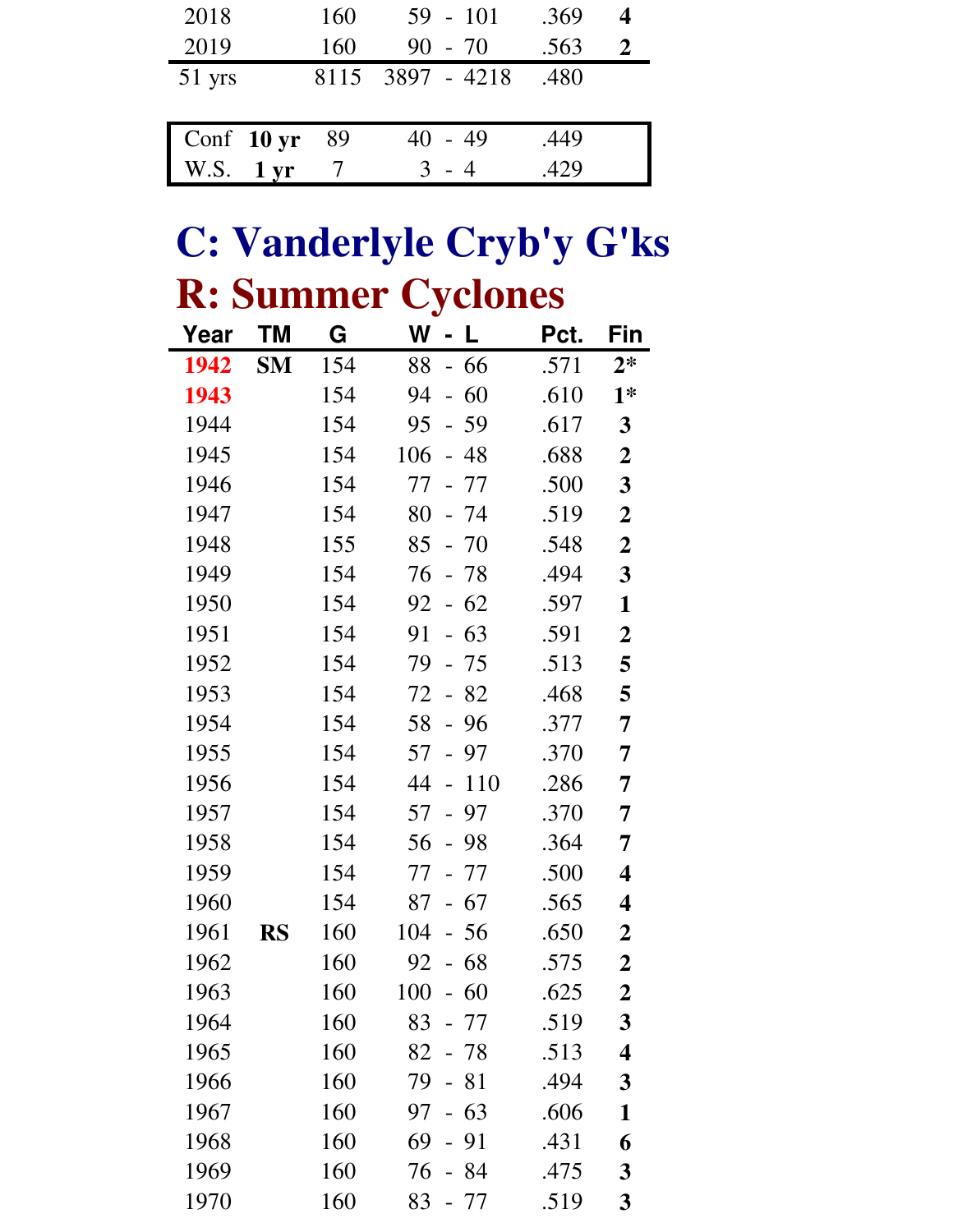| 1971 |           | 160 | 66<br>- 94                           | .413 | 4                       |
|------|-----------|-----|--------------------------------------|------|-------------------------|
| 1972 |           | 160 | 66<br>94<br>$\overline{\phantom{a}}$ | .588 | $\boldsymbol{2}$        |
| 1973 |           | 160 | $92 - 68$                            | .575 | $\boldsymbol{2}$        |
| 1974 |           | 160 | $-93$<br>67                          | .419 | 4                       |
| 1975 |           | 160 | $-94$<br>66                          | .413 | $\overline{\mathbf{4}}$ |
| 1976 |           | 160 | 49<br>111<br>$\mathbb{L}$            | .306 | 4                       |
| 1977 |           | 160 | $-90$<br>70                          | .438 | 5                       |
| 1978 |           | 160 | $-62$<br>98                          | .613 | $\mathbf{1}$            |
| 1979 | LM        | 160 | 64<br>- 96                           | .400 | 4                       |
| 1980 |           | 160 | 93<br>$-67$                          | .581 | $\boldsymbol{2}$        |
| 1981 |           | 112 | 73<br>$-39$                          | .652 | $\overline{\mathbf{3}}$ |
| 1982 |           | 160 | 101<br>$-59$                         | .631 | $\mathbf{1}$            |
| 1983 |           | 160 | 112<br>- 48                          | .700 | $1*$                    |
| 1984 |           | 160 | 100<br>$-60$                         | .625 | $\mathbf{1}$            |
| 1985 |           | 163 | 93<br>$-70$                          | .571 | $\boldsymbol{2}$        |
| 1986 |           | 160 | 97<br>$-63$                          | .606 | $\boldsymbol{2}$        |
| 1987 |           | 160 | 118<br>$-42$                         | .738 | $\mathbf{1}$            |
| 1988 |           | 160 | 102<br>$-58$                         | .638 | $\boldsymbol{2}$        |
| 1989 | LA        | 160 | 99<br>$-61$                          | .619 | $\boldsymbol{2}$        |
| 1990 |           | 160 | 103<br>$-57$                         | .644 | $\mathbf{1}$            |
| 1991 |           | 160 | 109<br>$-51$                         | .681 | $1*$                    |
| 1992 |           | 160 | 104<br>$-56$                         | .650 | $\mathbf{1}$            |
| 1993 |           | 160 | $-62$<br>98                          | .613 | $\mathbf{1}$            |
| 1994 |           | 160 | 89<br>71                             | .444 | 5                       |
| 1995 | CK        | 160 | 75<br>$-85$                          | .469 | 4                       |
| 1996 |           | 160 | 74<br>86<br>$\equiv$                 | .463 | $\overline{\mathbf{4}}$ |
| 1997 |           | 160 | 80<br>80<br>$\equiv$                 | .500 | 4                       |
| 1998 |           | 160 | 83<br>77<br>$\overline{\phantom{0}}$ | .481 | 5                       |
| 1999 |           | 160 | 70<br>$-90$                          | .438 | 5                       |
| 2000 | <b>RS</b> | 160 | 97<br>63                             | .606 | $\mathbf{1}$            |
| 2001 |           | 160 | 80<br>80<br>$\overline{\phantom{0}}$ | .500 | 3                       |
| 2002 |           | 160 | 110<br>$-50$                         | .688 | $\mathbf{1}$            |
| 2003 |           | 160 | 86<br>- 74                           | .538 | $\boldsymbol{2}$        |
| 2004 |           | 160 | 88<br>$-72$                          | .550 | $\boldsymbol{2}$        |
| 2005 |           | 160 | 99<br>$-61$                          | .619 | $\mathbf{1}$            |
| 2006 |           | 160 | 89<br>$-71$                          | .556 | $\boldsymbol{2}$        |
| 2007 |           | 160 | 93<br>$-67$                          | .581 | 3                       |
| 2008 |           | 160 | 95<br>$-65$                          | .594 | $\mathbf{1}$            |
| 2009 |           | 160 | 94<br>- 66                           | .588 | 1                       |
| 2010 |           | 160 | 79<br>81                             | .494 | $\mathbf{3}$            |
| 2011 | VC        | 160 | $-68$<br>92                          | .575 | 1                       |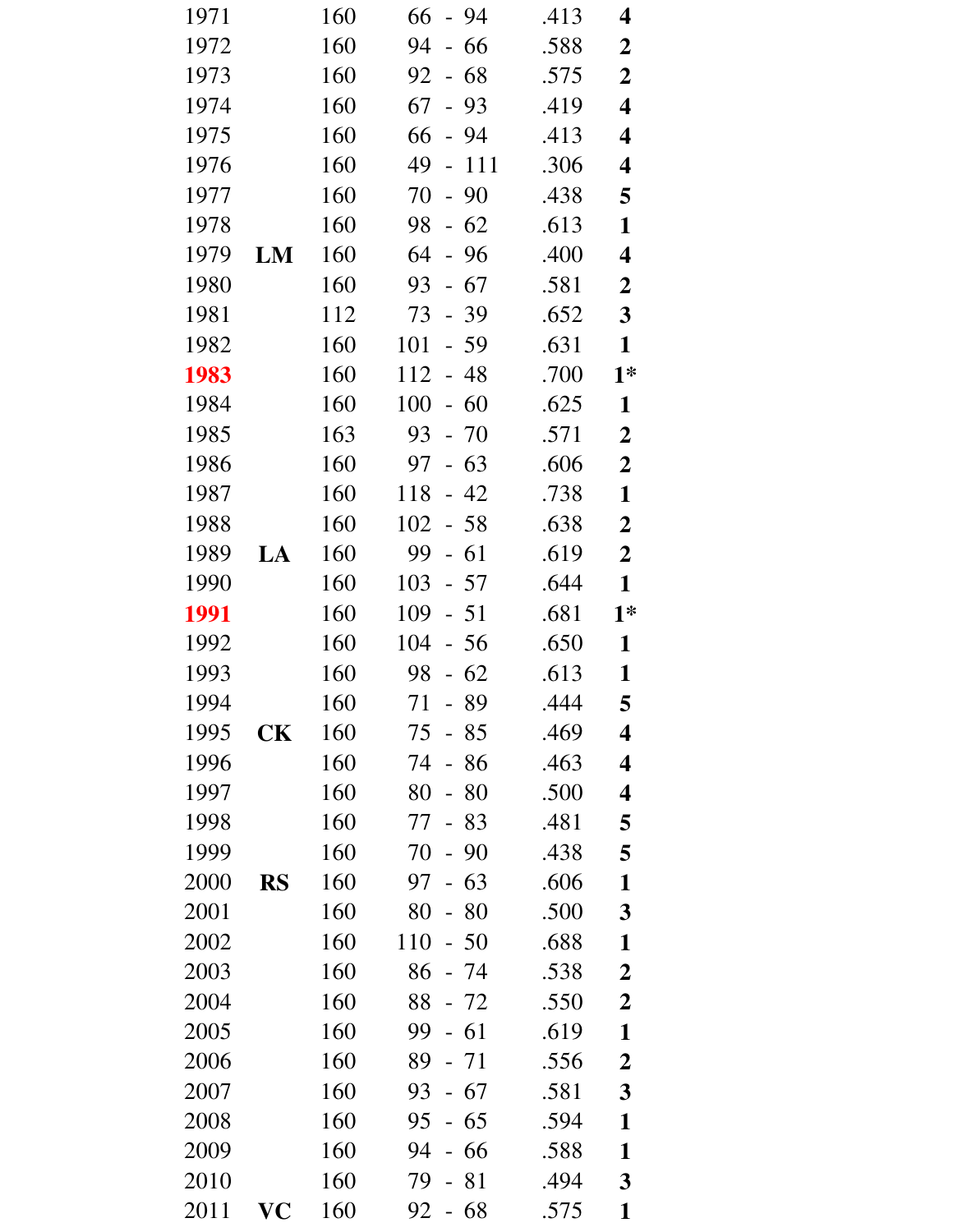| 2012                     | 160        | $55 - 105$  | .344 | 3              |
|--------------------------|------------|-------------|------|----------------|
| 2013                     | 160        | $57 - 103$  | .356 | 4              |
| 2014                     | 160        | $35 - 125$  | .219 | 4              |
| 2015                     | 160        | 77 - 83     | .481 | $\overline{2}$ |
| 2016                     | 160        | $81 - 79$   | .506 | $\overline{2}$ |
| 2017                     | 160        | 74 - 86     | .463 | $\overline{2}$ |
| 2018                     | 160        | $79 - 81$   | .494 | 4              |
| 2019                     | 160        | 103<br>- 57 | .644 | 1              |
| 78 yrs                   | 12322 6514 | - 5808      | .529 |                |
|                          |            |             |      |                |
| Conf $33 \text{ yr}$     | 214        | 117<br>97   | .453 |                |
| 10 <sub>yr</sub><br>W.S. | 55         | $-30$<br>25 | .455 |                |

#### **C: Walla Walla Wombats**

| Year | ΤM            | G   | W<br>- L                             | Pct. | Fin                     |
|------|---------------|-----|--------------------------------------|------|-------------------------|
| 1969 | <b>WW</b>     | 160 | 75<br>85<br>$\equiv$                 | .469 | $\overline{\mathbf{4}}$ |
| 1970 |               | 160 | 67<br>93                             | .419 | $\overline{\mathbf{4}}$ |
| 1971 |               | 160 | 84<br>76                             | .475 | 3                       |
| 1972 |               | 160 | 56<br>104<br>$\frac{1}{2}$           | .350 | 5                       |
| 1973 |               | 160 | 44<br>116<br>$\overline{a}$          | .275 | 5                       |
| 1974 |               | 160 | 106<br>54                            | .338 | 5                       |
| 1975 |               | 160 | 45<br>115<br>$\frac{1}{2}$           | .281 | 5                       |
| 1976 |               | 160 | 115<br>45<br>$\overline{a}$          | .281 | 5                       |
| 1977 |               | 160 | 77<br>83<br>$\overline{\phantom{a}}$ | .481 | 3                       |
| 1978 |               | 160 | 84<br>76<br>$\frac{1}{2}$            | .525 | $\overline{\mathbf{4}}$ |
| 1979 | <b>TT</b>     | 160 | 62<br>98<br>$\overline{a}$           | .388 | 5                       |
| 1980 |               | 160 | 77<br>83<br>$\overline{a}$           | .481 | 5                       |
| 1981 |               | 112 | 66<br>46<br>$\overline{a}$           | .589 | $\overline{\mathbf{4}}$ |
| 1982 |               | 160 | 110<br>50<br>$\overline{a}$          | .688 | $1*$                    |
| 1983 |               | 160 | 102<br>58                            | .638 | $\mathbf{1}$            |
| 1984 |               | 160 | 102<br>$-58$                         | .638 | $\mathbf{1}$            |
| 1985 |               | 160 | 62<br>$-98$                          | .388 | 5                       |
| 1986 |               | 160 | 69<br>$-91$                          | .431 | 4                       |
| 1987 |               | 160 | 77<br>83<br>$\frac{1}{2}$            | .481 | 3                       |
| 1988 | $\mathbf{WW}$ | 160 | 67<br>93                             | .581 | $\mathbf{1}$            |
| 1989 |               | 160 | 93<br>67<br>$\overline{a}$           | .581 | $1*$                    |
| 1990 |               | 160 | 101<br>59                            | .631 | $1*$                    |
| 1991 |               | 160 | 83<br>- 77                           | .519 | $\overline{2}$          |
| 1992 |               | 160 | 109<br>51<br>$\overline{a}$          | .681 | $\mathbf{1}$            |
| 1993 |               | 160 | 96<br>$-64$                          | .600 | $\overline{2}$          |